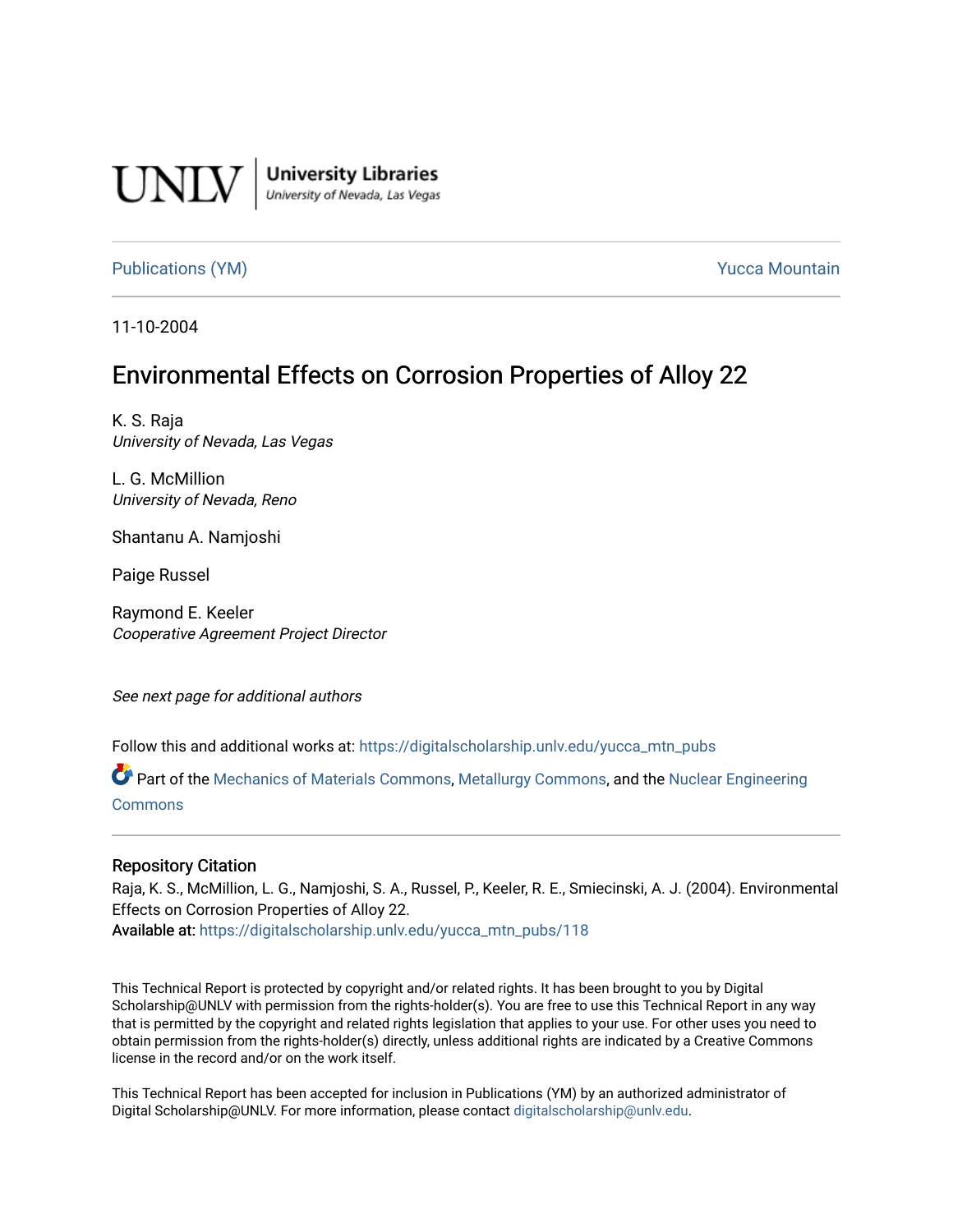### Authors

K. S. Raja, L. G. McMillion, Shantanu A. Namjoshi, Paige Russel, Raymond E. Keeler, and Amy J. Smiecinski

This technical report is available at Digital Scholarship@UNLV: [https://digitalscholarship.unlv.edu/yucca\\_mtn\\_pubs/](https://digitalscholarship.unlv.edu/yucca_mtn_pubs/118) [118](https://digitalscholarship.unlv.edu/yucca_mtn_pubs/118)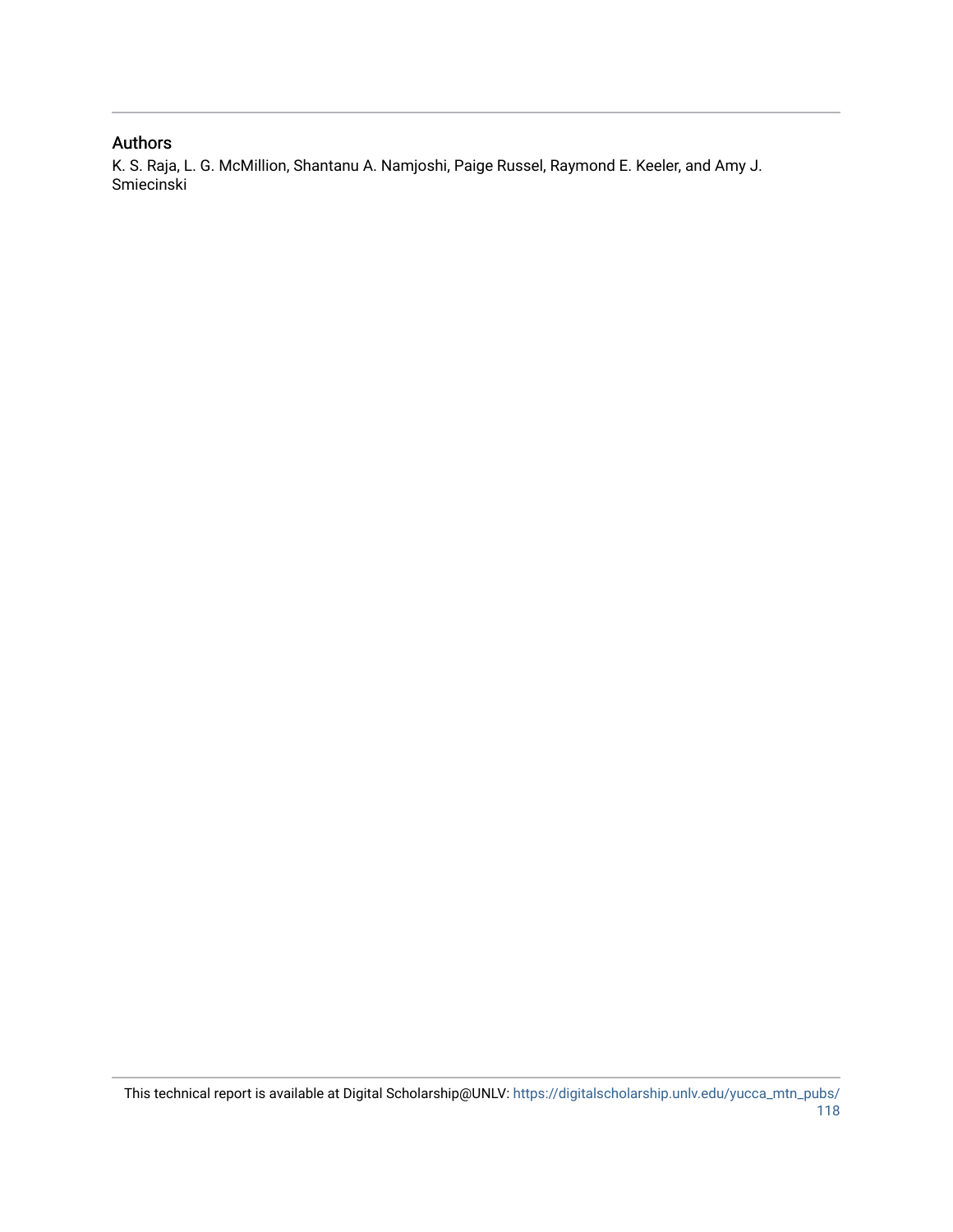

# *University and Community College System of Nevada* DOCUMENT CHANGE NOTICE **page 1 of \_3\_**  (DCN)

#### **DCN No.** 1 **to Document No.** SIP-UNR-036**, Revision** 0**, Effective Date:** 11/10/04.

**Document Title:** Environmental Effects on Corrosion Properties of Alloy 22

#### **Identify applicable affected page, section, paragraph, attachment, exhibit, table, figure, or other:**

**1) Add to Section 1.0.3.1:** Redesign of working electrode mounting method using Miccro Stop stop-off lacquer or a similar approach to mitigate localized corrosion will proceed coincident with the following electrochemical test series.

**2) Delete from Section 1.0.3.1:** Objectives 4, 5, 6 and 8.

**3) Delete from Section 1.0.3.3.1:** Experimental plans for Phase III and Phase IV.

**4) Modify first sentence in 3. in experimental plan in Section 1.0.3.3.1 to Read:** pH will be monitored throughout each experiment using a calibrated glass electrode and pH meter. pH will be adjusted using HCl for acid pH solutions and NaOH for basic pH solutions; no buffer systems will be used for acid and basic pH solutions.

**5) Add the following Note to Tables 1, 2, & 3:** Note that these values are nominal and may be changed if experimental results or other considerations indicate the need.

#### **6) Add to end of point 10. in experimental plan in Section 1.0.3.3.1 :** or a characteristic time interval has passed.

#### **7) Delete Sections 1.0.3.3.3 and 1.0.3.3.4**

#### **8) Modify Section 1.0.4 to Read:**

- Phase I anodic experimentation will be performed during Years 2, 3 and 4.
- Phase I cathodic experimentation will begin during Year 3.
- Phase II anodic experimentation will be performed during Years 3, 4 and 5.
- Phase II cathodic experimentation will be performed during Years 4 and 5.

#### **9) Modify Section 1.1.4 to Read:**

The following represents the proposed schedule for this subtask (Note: Recruiting of students and research associates will also have a significant impact on schedules.)

Year 1: Literature review and background data developed.

Year 2: Continue literature review and background data development. Initial development of a basic physical model for electrochemical conditions at the interface between metal and hygroscopic dust and particulate deposits using first principles for steady state conditions.

Year 3: Extension of the above model will to consider hygroscopic salt deposits for different humidity levels and oxygen and carbon dioxide diffusion conditions. Development of the thermodynamic/kinetic/transport parameters needed for the model. Development of the physical model to calculate the under-deposit corrosion rates under steady state conditions.

Year 4: Extension of steady state physical and numerical models to dynamic conditions. The model will be validated using the existing qualified data developed through the subtask 3. Variation of ionic concentration, pH, and temperature with exposure time will be incorporated in the dynamic model.

Year 5: Model calibration by comparison of qualified data (generated by subtask 3) at limiting boundary conditions.

Improvement of the model of under-deposit corrosion rates at different times and distances from the crevice mouth into the crevice will be completed based on the validation with qualified experimental data.

#### **10) Delete from Section 1.2.3.1:**

- Materials and Heat Treatment**: Multi-Pass Welded Coupons,**
- Test Environments: Perched Water, Pore Water, Simulated Concentrated Water (SCW), Simulated Saturated Water (SSW)

#### **11) Modify Section 1.2.4 to Read:**

The following represents the proposed schedule for this subtask (Note: Receiving and calibrating new and updated equipment, receiving qualified weld specimens, and recruiting of students and research associates will also have a significant impact on schedules):

• Year 1: SIP Preparation and approval, design and fabrication of electrochemical cells, IP development initiation,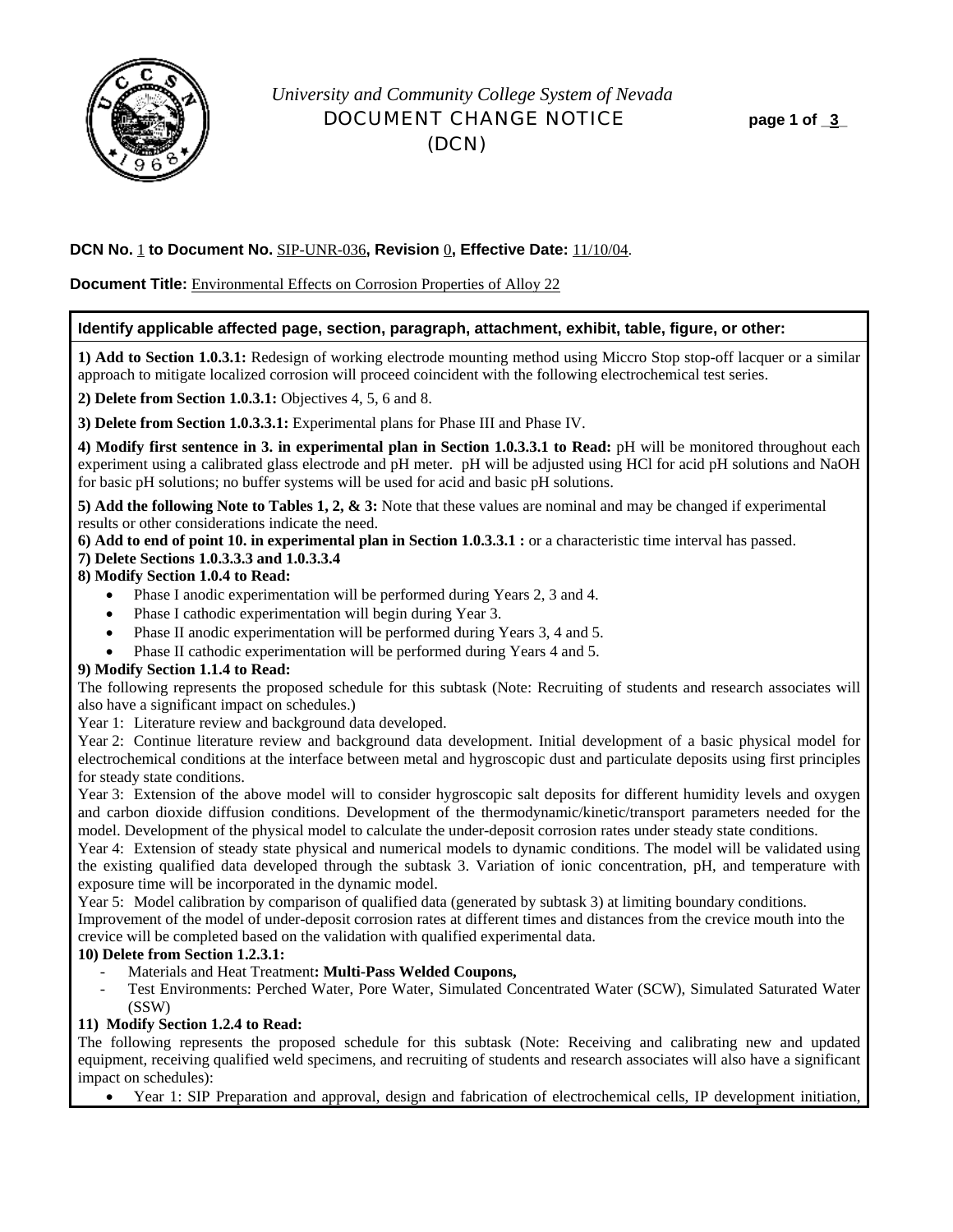and initiation of experimental work.

- Year 2: Immersed heated electrode tests of Alloy-22 solution annealed and aged in dilute and concentrated water. Development of IPs for Welding of Alloy-22 plates using Gas Tungsten Arc Welding Process. Initiation of Liquid drop-on heated electrode testing and Determination and Calibration of Ionic Strength of Electrolyte in the Heated Electrode Cell.
- Year 3: Immersed heated electrode tests of Ti Gr 7 in dilute and concentrated waters, Continuation of immersed heated electrode tests and initiation of liquid drop-on heated electrode tests of Alloy-22 solution annealed and aged in concentrated waters. Initiation of Alloy-22 as-weld specimens. User calibration of Transmission Electron Microscopy (TEM) and Electron Energy Loss Spectroscopy (EELS) and study of the surface films of the corroded surface using these analytical instruments
- Year 4: Initiate heated electrode corrosion testing on Alloy-22 AWSP and AWSPWA specimens. Initiate corrosion testing on Alloy-22 A WSPSA specimens. Continuation of immersed heated electrode tests of Ti Gr 7 in dilute and concentrated waters. Continuation of liquid drop-on heated electrode tests of Alloy-22 aged specimens in concentrated waters. Initiate Transmission Electron Microscopy and Electron Energy Loss Spectroscopy study of the surface films of the corroded surface
- Year 5: Complete testing on Alloy-22 AWSP and AWSPWA specimens. Complete testing on Alloy-22 AWSPSA specimens. Continue Transmission Electron Microscopy and Electron Energy Loss Spectroscopy study of the surface films of the corroded surface
- [Note: AW = as weld,  $SP = \text{single pass}$ ,  $SA = \text{solution annealed}$ ,  $WA = \text{weld} + \text{aged}$ ]

Delete the Test Matrix from this section

12) Modify the Electrochemical Cell Section in 1.3.4.1 to read: 5 necked ASTM G-5 type electrochemical cell.

13) Modify Section 1.3.4.3 to Read: TEM studies will be carried out to characterize the passive film and to understand the hydrogen diffusion behavior in the film. The variation of metal/film interface structure after hydrogen charging will be studied and evaluated.

### 14) Modify Section 1.3.5 to read:

The following represents the proposed schedule for this subtask (Note: Receiving and calibrating new and updated equipment, and recruiting of students and research associates will also have a significant impact on schedules):

- Year 1: SIP Preparation and approval, design and fabrication of electrochemical cells, IP development initiation, and initiation of experimental work.
- Year 2: Initiation of development of IP's for Gas Tungten Arc Welding of Alloy-22 plates, Heat treatment of Alloy-22, Hydrogen Permeation studies, Electrochemical impedance and Matt-Schottky Measurements, User calibration ofEDAX analyzer etc.
- Year 3: Completion of above IPs. Continued experimental work for the determination of the diffusivities of hydrogen in Alloy-22 at different microstructural conditions. Continued work on the calculations of the activation energies through evaluation of diffusion coefficients at different temperatures. Initiation of experimental work for the determination of the change in electronic properties of the passive film of Alloy-22 in the presence of hydrogen.
- Year 4: Continued experimental work for the determination of the change in electronic properties of the passive film of Alloy-22 in the presence of hydrogen. Initiation of Transmission Electron Microscopy studies on the solution annealed specimens to investigate the interface between passive film/metal with and without hydrogen charging after polarization in pitting environments.
- Year 5: Transmission Electron Microscopy and Electron Energy Loss Spectroscopy studies on the aged Alloy 22 specimens to investigate the interface between passive film/metal with and without hydrogen charging after polarization in pitting environments.

Additional testing with different aging conditions and different electrochemical cells may be carried out as budget and time constraints allow. These include different surface conditions and use of Devanathan and Stachurski type electrochemical cells.

This DCN may be cancelled to restore original scope to the SIP.

| Approved by:                  |                  |
|-------------------------------|------------------|
|                               | Date: $03 15 05$ |
| Signature)                    |                  |
| Print name: Shantanu Namjoshi |                  |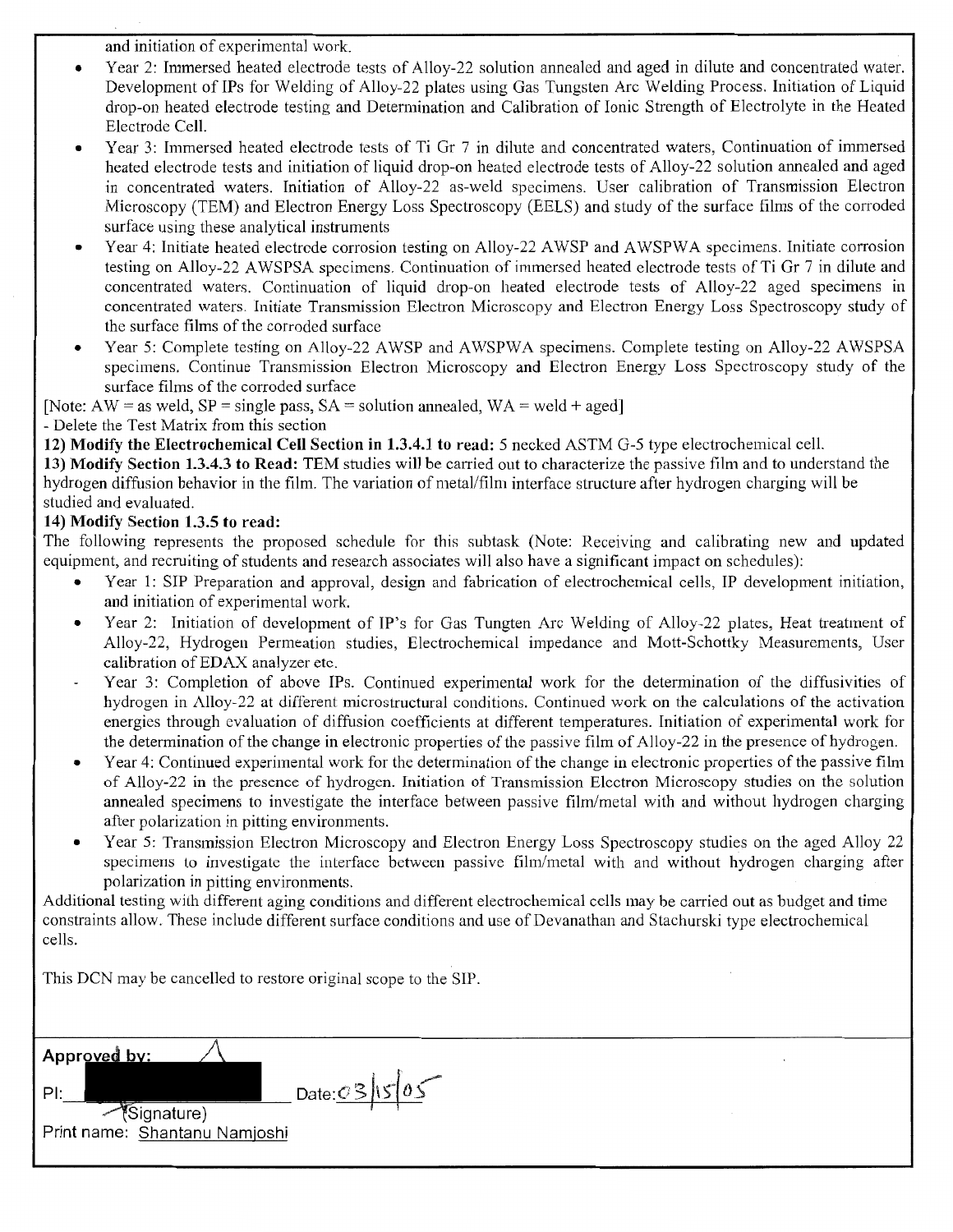| QA Manager:<br>Date: 3-26-05                                                                                                                                                                    |
|-------------------------------------------------------------------------------------------------------------------------------------------------------------------------------------------------|
| (Signature)                                                                                                                                                                                     |
| Print name: Amy J. Smiecinski                                                                                                                                                                   |
| QA Manager evaluated acceptability, that it does not violate quality requirements, and for impacts to other procedures; signature above<br>documents this evaluation as successfully completed. |
| Send electronic version of this DCN to Webmaster.                                                                                                                                               |
| Attach this DCN as first page of hard copies of document, if any.                                                                                                                               |

QAP-2.0-3, Rev. 8/4/04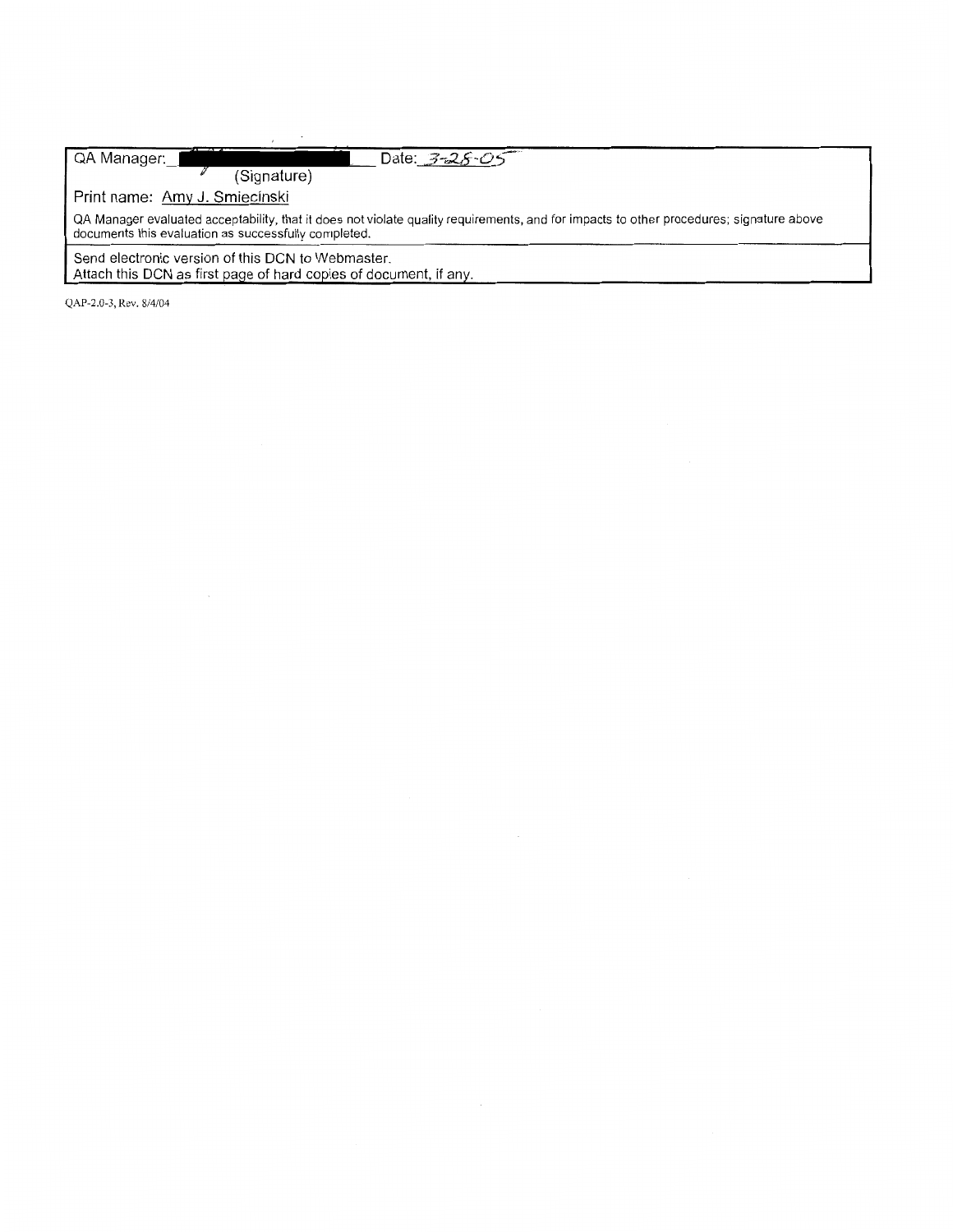

*University and Community College System of Nevada (UCCSN)* 

# SCIENTIFIC INVESTIGATION PLAN (SIP)

| Task title:            | <b>Environmental Effects on Corrosion Properties of Alloy 22</b>                  |                      |
|------------------------|-----------------------------------------------------------------------------------|----------------------|
| Task Number:           | <b>ORD-FY04-014</b>                                                               |                      |
| Document Number:       | <b>SIP-UNR-036</b>                                                                |                      |
| Revision:              | $\boldsymbol{0}$                                                                  |                      |
| <b>Effective Date:</b> | <b>November 10, 2004</b>                                                          |                      |
| Authors:               | K. S. Raja, L. Glen McMillion                                                     | 9/23/0/              |
| Approvals:             | Principal Investigator (Technical Reviewer)<br>Shantanu A. Namjoshi               | 9/23/04              |
|                        | Téchnical Task Representative<br>Paige Russell<br>Project Director<br>R.E. Keeler | 10/6/04<br><u> U</u> |
|                        | QA Manager<br>A. J. Smiecinski                                                    | $11 - 10 - 04$       |

---- --~---- -- --------- ------- ------------------------ --------------------------- ---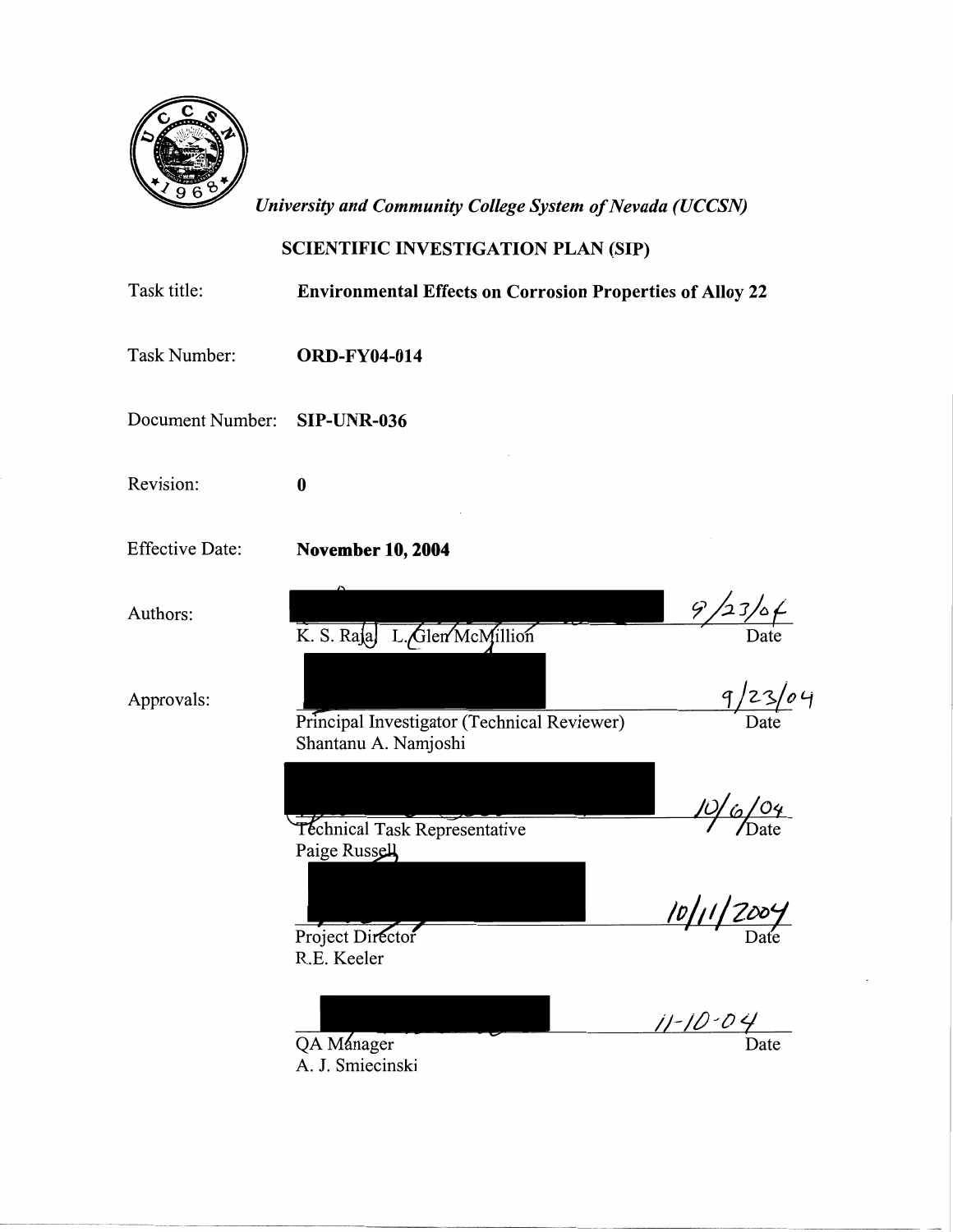# **REVISION HISTORY**

| <b>Revision</b><br><b>Number</b> | <b>Effective</b><br>Date | <b>Description and Reason for Change</b> |  |
|----------------------------------|--------------------------|------------------------------------------|--|
|                                  | 11/10/2004               | Initial Issue                            |  |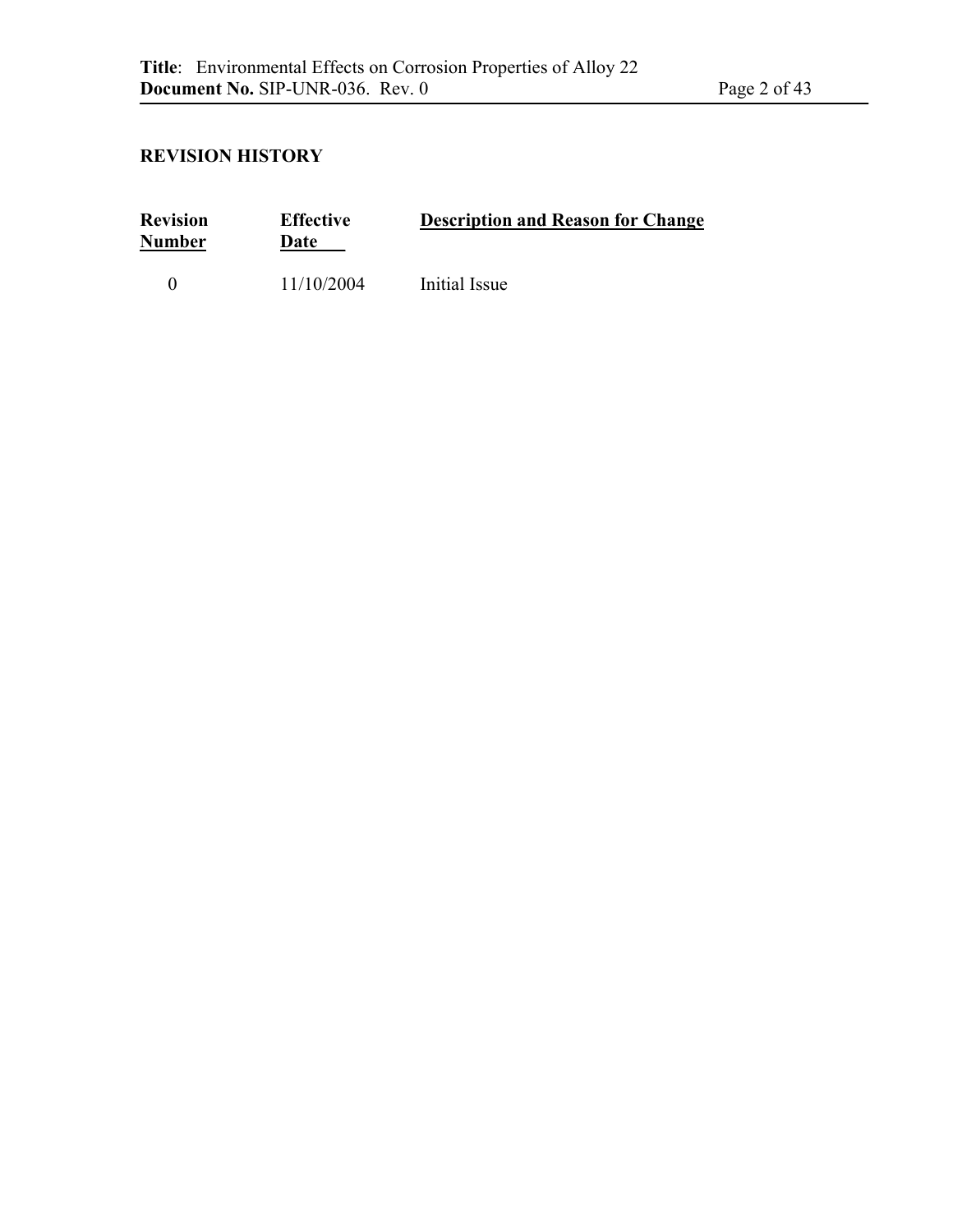### **Document Format:**

This Scientific Investigation Plan presents detailed plans for four Subtasks that will be conducted independently. All four Subtasks investigate environmental effects on corrosion properties of Alloy 22. The four Subtasks are:

| Subtask 1: Experimental Determination of Parameters for the General Corrosion<br>Model |  |
|----------------------------------------------------------------------------------------|--|
| Subtask 2: Corrosion under Dust Deposits Containing Hygroscopic Salts.                 |  |

- Subtask 3: Heated Electrode Approach for the Study of Corrosion Under Aggressive Conditions.
- Subtask 4: Effect of Hydrogen Permeation on the Stability of the Passive Film of Alloy 22.

### **1.0 Subtask 1: Experimental Determination of Parameters for the General Corrosion Model**

### **1.0.1 Introduction**

During the regulatory life of the Yucca Mountain High Level Nuclear Waste (HLNW) repository the primary engineered barrier that is to prevent release of radioactive material into the environment is proposed to be a Corrosion-Resistant Material (CRM) outer shell covering the Waste Package (WP) container. The current selection for the CRM is Alloy 22 (UNS N06022), a Ni-Cr-Mo-W-Fe alloy. Alloy 22 forms a defective chromic oxide passive film which results in excellent corrosion resistance; the presence of molybdenum in Alloy 22 offers corrosion resistance in reducing environments as well as oxidizing environments.

Yucca Mountain is composed of fractured volcanic tuff and rhyolite. The fractured nature of the mountain results in the air in the repository drifts being in equilibrium with the external atmospheric pressure. Considering the different ground waters present (well water, perched water, pore water), the conditions are such that relatively concentrated aerated brine solutions of near-neutral to basic pH and a wide range of ionic compositions may be present on the WP containers resulting in a variety of corrosive environments<sup>1</sup>.

Because of the need to isolate high-level nuclear waste for the regulatory life of the YM-HLNW repository, and the very low corrosion rates of Alloy 22 and other candidate CRM's, WP container integrity in the face of general and localized corrosion should be assured on the basis of model predictions in addition to direct measurements of corrosion rates, which may be subject to large experimental uncertainty because of relatively short test periods. These models should be deterministic, relying upon time- and spaceinvariant natural laws in order to yield accurate predictions over the very long time scale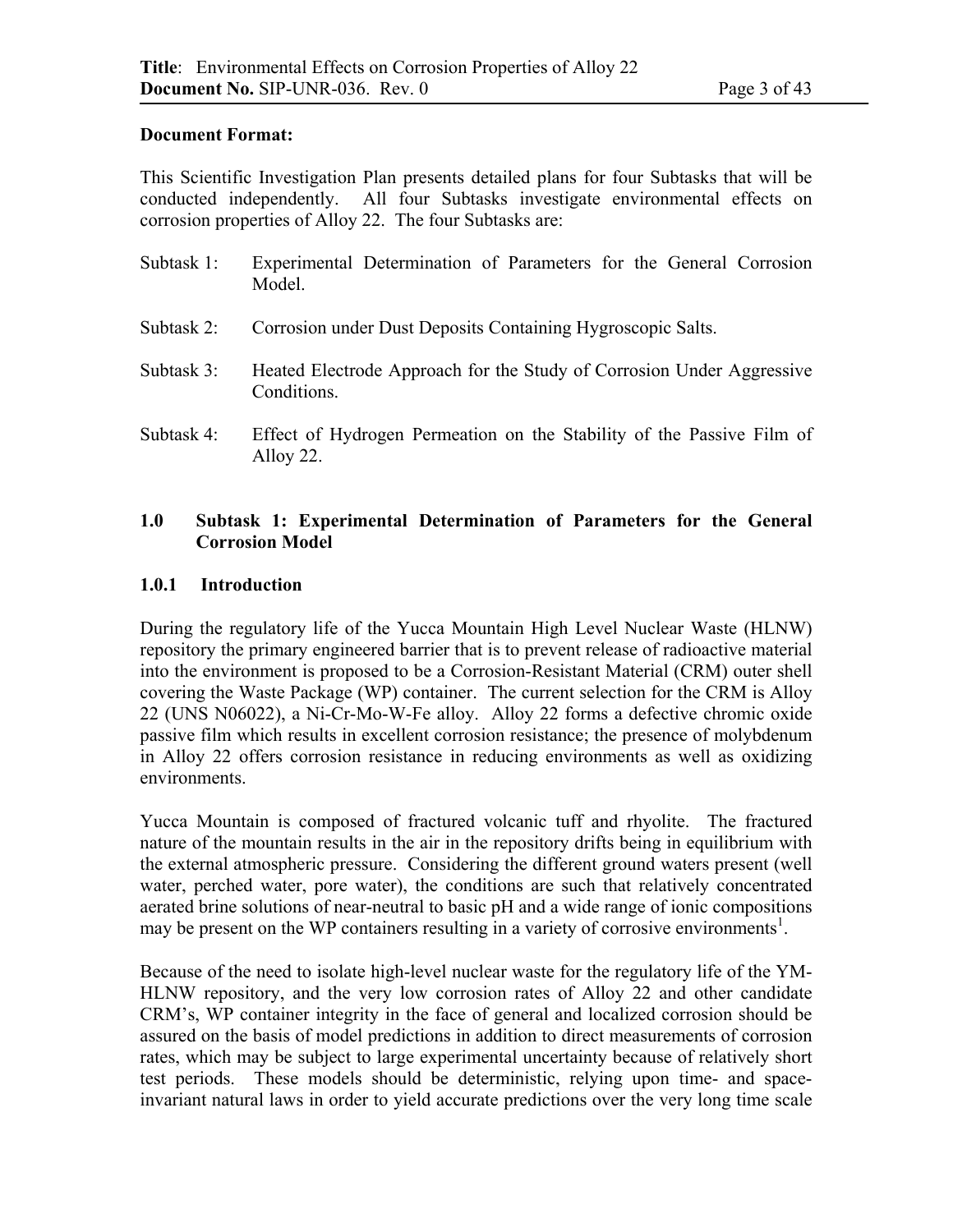of the regulatory life of the repository. To accurately predict corrosion of all kinds DOE has developed the General Corrosion Model (GCM), which will be used as part of the regulatory task of designing the WP container and drip shield. As part of the General Corrosion Model (GCM) for overall corrosion performance prediction modeling, the Point Defect Model (PDM) of passive film growth and breakdown on metals, developed by Dr. Digby D. Macdonald<sup>2</sup>, will be used to model anodic processes; cathodic processes will be modeled using the exchange current density and the modified Butler-Volmer equation.

# **1.0.2 Scope and Objectives**

The objective of the proposed investigation of Task ORD-FY04-014, "Environmental Effects on Corrosion Properties of Alloy 22," Subtask 1, "Experimental Determination of Parameters for the General Corrosion Model," is to obtain very high-accuracy experimental data which will be used to determine model parameters that will provide accurate general corrosion modeling over the full range of temperature, pH, ionic composition, and potential anticipated over the lifetime of the repository. To model general corrosion of Alloy 22 over the repository lifetime, during which many significantly different temperatures and solution compositions will occur, fundamental mechanistic parameters used by the models must be known for all of the conditions expected to be encountered. Development of the PDM or GCM may be indicated to account for the complex ionic compositions of Yucca Mountain ground waters and the solutions that may result from deposition of airborne salt particles. More accurate modeling of general corrosion will allow cost reduction by improving the level of confidence in the design thickness of the Alloy 22 corrosion resistant barrier and reducing the degree of over design required to compensate for uncertainties in corrosion rates determined from weight loss measurements.

This work is subject to University and Community College System of Nevada (UCCSN) Quality Assurance Program requirements.

This Scientific Investigation Plan presents an independently derived, unbiased body of scientific data. The data generated are believed to be unique and do not support information previously gathered by the Yucca Mountain Project.

# **1.0.3 Approach**

Knowledge of both anodic and cathodic processes on Alloy 22 is required for successful modeling of corrosion. Anodic processes are characterized by the growth and breakdown of the defective  $Cr_2O_3$  passive film that forms on Alloy 22. Kinetic rate constants and other parameters for the Point Defect Model (PDM) of passive films on metals will be extracted from electrochemical impedance spectroscopy (EIS) data and passive current density transients resulting from step changes in potential. Passive current density, which is proportional to passive corrosion rate, can be expressed in the form: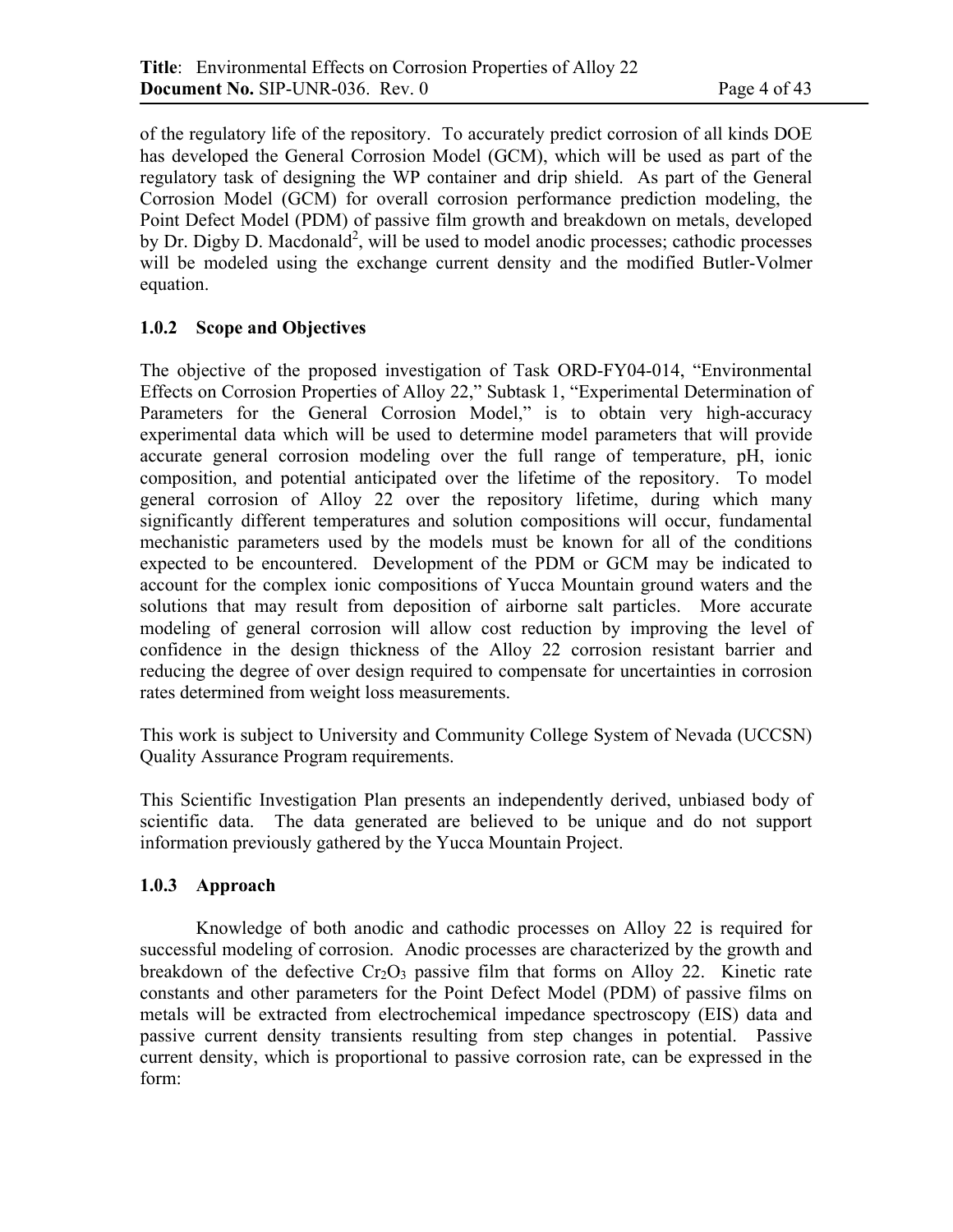$$
i_p = i_p^o [H^+]^p [Cl^-]^q \exp(-E_a/RT)
$$
 (1)

where *p* and *q* are reaction orders,  $E_a$  is the activation energy, and  $i_p^o$  is a constant. Subtask 1 will make measurements of "steady state" current, current transients, and frequency-dependent impedance. Values for  $p$ ,  $q$ ,  $E_a$ , and  $i_p^o$  will be determined by a global fit of Equation 1 to these experimental data. The data will be collected at "steady state" under the conditions summarized in Tables 1, 2, and 3.

Kinetic rate constants and other parameters in the Point Defect Model are extracted by a multivariate best fit method for a set of equations that is too complex to present here; please refer to Macdonald and Sun<sup>3</sup> for a complete description.

Kinetic parameters for the cathodic processes of hydrogen evolution and oxygen reduction are also required for the General Corrosion Model. The two parameters of interest are the exchange current density and the Tafel constant  $(\beta_c)$ . The exchange current density can be expressed in terms of the reactant and product concentrations as:

$$
i_o = i_o^o [H_2 or O_2]^m [H^+]^n \exp(-E_a / RT)
$$
 (2)

where *m* and *n* are the reaction orders,  $E_a$  is the activation energy and  $i_o^o$  is a constant. For this aspect of the model, the objective of the experimental work is to derive values for *m*, *n*,  $E_a$ , and  $i_o^o$  for the hydrogen evolution and oxygen reduction reactions on Alloy 22. The parameter values will be determined by a global fit of Equation 2 to the experimental data. The Tafel constant  $(\beta_c)$  will be determined from the generalized Butler-Volmer equation:

$$
i = \frac{-e^{-(E-E_e)/\beta_c}}{\frac{1}{i_0} - \frac{e^{-(E-E_e)/\beta_c}}{i_L}}
$$
(3)

where  $E_e$  is the equilibrium potential and  $i_l$  is the limiting current density.

 Anodic and cathodic electrochemical testing will be performed under a variety of conditions to simulate the expected range of conditions in the repository. Three types of electrolytes will be used: NaCl brines, NaCl +  $NO<sub>3</sub>$  solutions, and simulated Yucca Mountain ground waters concentrated approximately 1,000 fold. The exact composition of concentrated simulated ground waters to be used will be determined in collaboration with scientific investigators at the DOE Office of Repository Development (ORD), Bechtel-SAIC, and Lawrence Livermore National Laboratory (LLNL). Of special importance is the molar ratio of anions, as corrosion processes are quite sensitive to the accelerating or passivating effects of chloride, nitrate, and sulfate, as well as other anions. Three temperatures will be used: 30°, 60°, and 90°C. These temperatures are subject to change based on performance of materials and the tendency for crevice corrosion to increase with increasing temperature.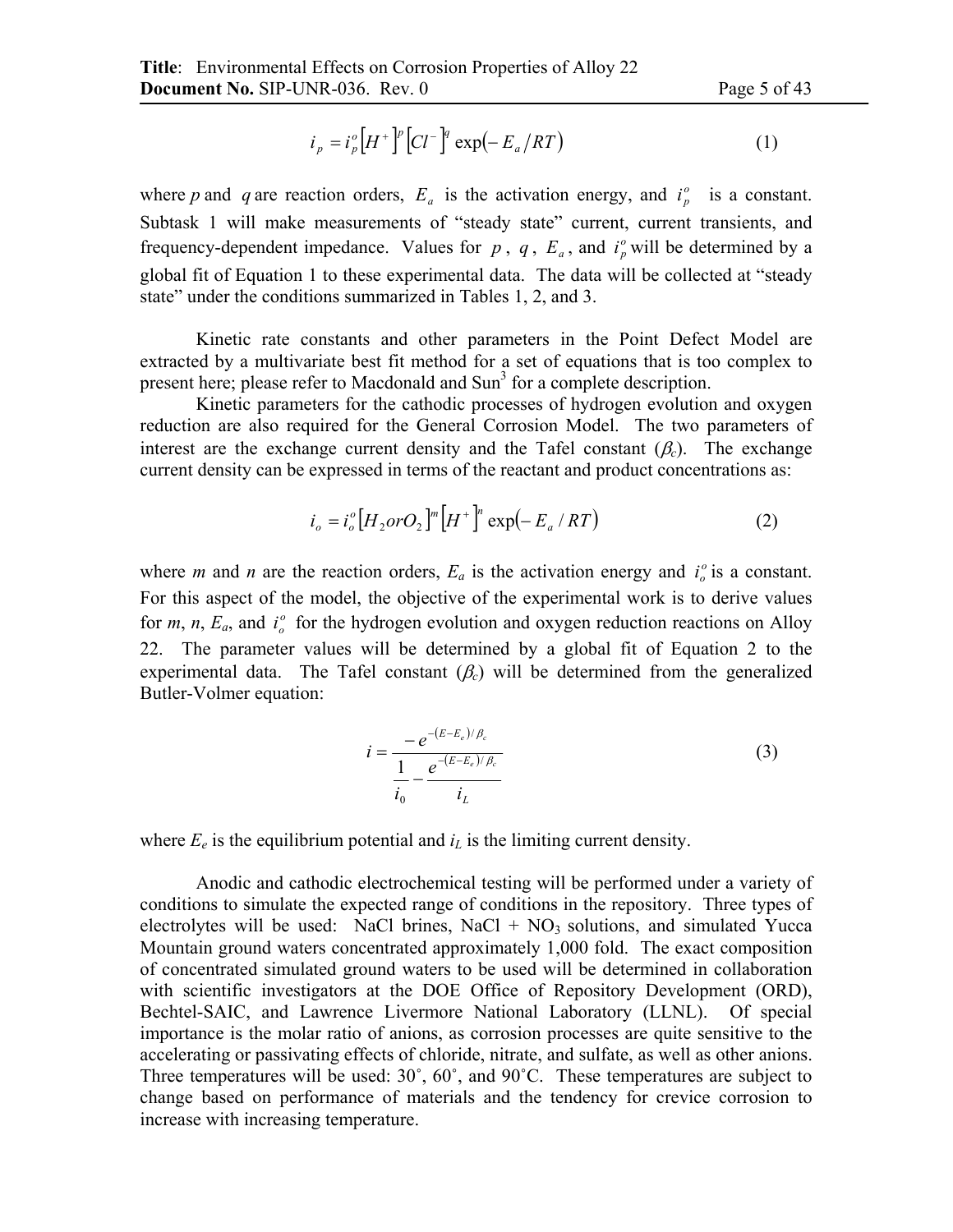### *1.0.3.1 The proposed work consists of the following tasks:*

- 1. *Objective:* Experimental studies and data analysis for development of the Point Defect Model for passive films on Alloy 22 will conducted. Experiments conducted under idealized laboratory conditions will yield fundamental information about reaction mechanisms and reaction rate constants. This will improve understanding of the underlying surface science of corrosion on metals displaying passivity, and on Alloy 22 in the HLNW repository environment in particular. Experimental data collected under conditions simulating the YM repository service conditions will be used to derive model parameters that will be used to model corrosion into the far future of the regulatory life of the repository.
- 2. Collection of EIS and I<sub>p</sub> data for solution-annealed Alloy 22 in 0.1 M NaCl solutions at pH 2, 6, and 10, all at 30˚, 60˚, and 90˚C. This is considered to be a complete set of data for determining fundamental parameters for the PDM including standard kinetic rate constants for the controlling reaction mechanism. Validation of the PDM will be performed with these data.
- 3. Collection of EIS and  $I<sub>p</sub>$  data for solution-annealed Alloy 22 in solutions containing nitrate anions. Tests will be conducted in solutions having a 1-to-1 ratio of chloride to nitrate such as  $0.05M$  Cl<sup>+</sup> +  $0.05M$  NO<sub>3</sub><sup>-</sup>. Three pH values and three temperatures will be tested. Other total concentrations and chloride/nitrate ratios may be considered. Nitrate is known to further passivate Alloy 22 in brine solutions and decrease the aggressive effect of chloride. It is believed that nitrate adsorbs to the chromic oxide passive film surface occupying oxygen sites and suppressing the annihilation of oxygen defects at the surface thereby decreasing the associated rate constants. The  $EIS/I<sub>p</sub>$  results will be analyzed to verify the mechanism of nitrate addition and, if necessary, to further develop the PDM reaction mechanism to account for the action of nitrate. These data will be used to validate the PDM for Alloy 22 in chloride- and nitrate-containing solutions.
- 4. Collection of EIS and  $I_p$  data for solution-annealed Alloy 22 in solutions of concentrated Yucca Mountain ground waters, which contain nitrate and chloride. Once the PDM has been validated for Alloy 22 in chloride- and nitrate-containing solutions, model parameters directly representing repository service conditions will be developed.
- 5. Redesign of working electrode mounting method and determination of the highest chloride concentration that does not lead to crevice corrosion in this test system. High chloride concentrations may be subsequently investigated to allow the PDM to account for concentration effects on chloride chemical activity.
- 6. Collection of EIS and  $I<sub>p</sub>$  data for solution-annealed Alloy 22 in asolution of the highest chloride concentration found to be usable without resulting in failure by crevice corrosion.
- 7. Experimental investigation of the influence on electrochemical behavior, including PDM parameters, of Alloy 22 that has a porous black oxide film resulting from solution annealing in air followed by water quench. This is the process that will be used in manufacturing the WP container shells and results in a porous black oxide layer on the surface of the metal. This will be the condition of Alloy 22 in service in the repository and therefore is of great practical importance.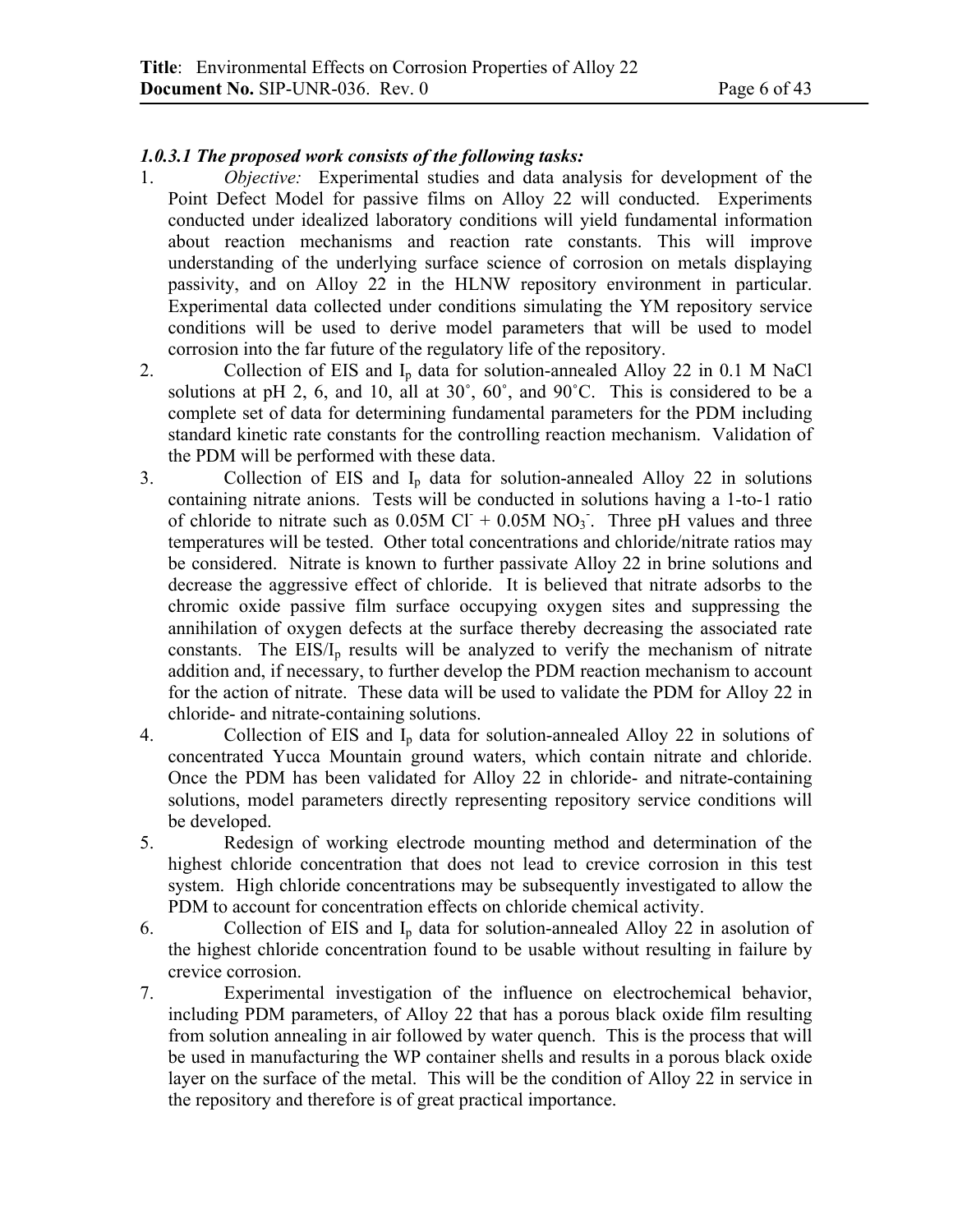- 8. Variability of as-received Alloy 22:
	- 1. Acquire six different heats of Alloy 22 from two different suppliers representing limits of chemical composition specified in ASTM B-575 and including trace elements unique to different suppliers.
	- 2. Perform a literature search on the on the available heat compositions of Alloy 22 (and perhaps Alloy 276) from Haynes, Inco, Allegheny-Ludlum, and any other commercial suppliers of Alloy 22 and compare their heat chemistries. This is a paper study only.
	- 3. Evaluate variability of electrochemical behavior (corrosion potential, polarization resistance, and cyclic polarization) and microstructure of asreceived, mill-annealed Alloy 22.
	- 4. Solution anneal as-received specimens and re-test for corrosion potential, polarization resistance, and cyclic polarization.
	- 5. Age specimens for 10 hours at 750ºC and re-test for corrosion potential, polarization resistance, and cyclic polarization.
	- 6. Using results developed above, specimens representing limits of electrochemical behavior found in as-received Alloy 22 will be tested to evaluate variability of PDM model parameters due to heat-to-heat variability.
- 9. Transmission Electron Microscopy may be used to investigate the composition of the defective chromic oxide passive layer to determine if chromium interstitials or oxygen vacancies are the principle defect. If the film is cation-rich the composition is estimated to be  $Cr<sub>2.028</sub>O<sub>3</sub>$  close to the film-metal interface, whereas if it is oxygen deficient it is estimated to be  $Cr_2O_{2.981}$  at the same location. Learning the identity of the principle defect will improve our understanding of the fundamental reaction mechanisms and is of practical importance because it will improve our understanding of the role of nitrate in improving passivation of Alloy 22 in the repository environment. TEM may also be used to investigate chromium depletion profiles in the near-surface of passivated Alloy 22 and in Alloy 22 solution annealed in air to form a porous black oxide surface layer. Chromium depletion due to solution annealing in air may affect corrosion properties.
- 10. Work is continuing on required necessary development of the PDM for the analysis of our data under separate contract to Professor Macdonald from DOE-YMP through IDT Services. Collaboration with Professor Macdonald will result in greater value from both the work proposed by UNR and the Dr. Macdonald's work through IDT Services.

### *1.0.3.2 Specimen Preparation:*

Alloy 22 specimens for this project will be obtained from commercial suppliers Haynes International and Inco. The material will be qualified for use under the control of the University and Community College System of Nevada (UCCSN) Quality Assurance (QA) Program. The Alloy 22 will be sampled and tested by a testing laboratory on the DOE Qualified Suppliers List (QSL) to ensure it meets the ASTM standards for Alloy 22. UNR has a plate of Alloy 22 that has been qualified for use under the UCCSN QA Program and this material will be used for the initial proposed work; new material will be acquired and qualified as needed.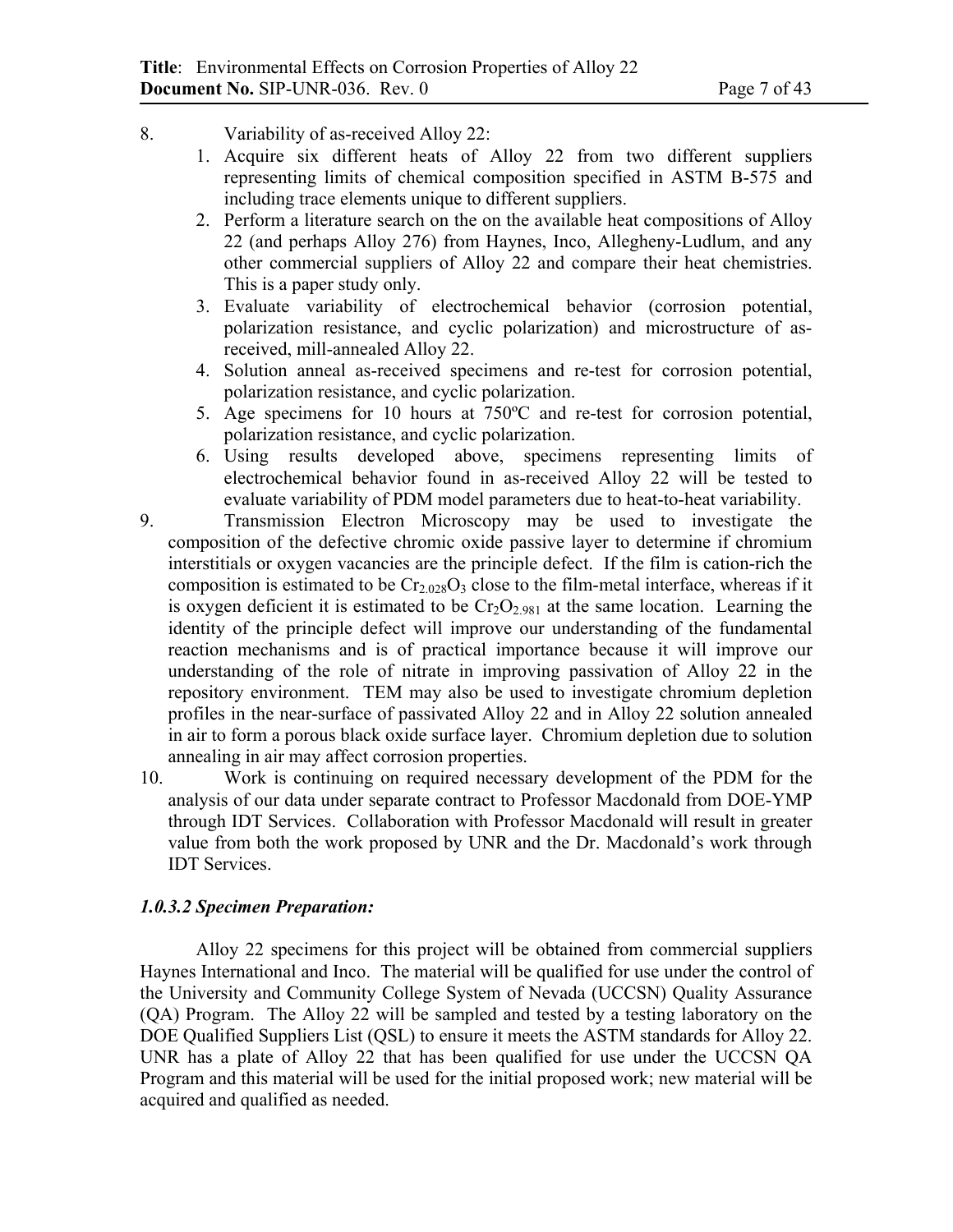As shown from previous results, as-received, mill-annealed Alloy 22 displays significant variability in microstructure and electrochemical behavior that makes it unsuitable for use in this program. All specimens to be tested here will be subjected to metallographic analysis and solution heat treatment before being used. Specimens will be prepared as follows:

- 1. Alloy 22 plate or rod stock will be cut into  $2\frac{1}{2}$  inch long x 5/8 inch diameter cylinders.
- 2. Each specimen will be mounted in epoxy for metallographic analysis.
- 3. The mounted specimens will be polished to a mirror finish with successively finer polishing media. Experience has found that the sequence: 240 grit Silica carbide paper, 400 grit SiC paper, 600 grit SiC paper, 1.0  $\mu$ m Al<sub>2</sub>O<sub>3</sub> suspension, 0.3  $\mu$ m Al<sub>2</sub>O<sub>3</sub> suspension and 0.05  $\mu$ m Al<sub>2</sub>O<sub>3</sub> suspension yields a suitable surface for microstructure analysis.
- 4. The specimen will be etched using the best available etching method.
- 5. Examination of the microstructure using optical microscopy and Scanning Electron Microscopy will be performed. Photographs will be made to record the microstructure. The Metallurgical and Materials Science Engineering Department at UNR has an Olympus metallographic optical microscope and a Hitachi SEM that will be used for this task.
- 6. After examination of the mill-annealed condition, each specimen will be solution heat treated in a tube furnace at 1200°C for two and one half hours. This heat treatment was determined experimentally at UNR using recommendations from Haynes International; Alloy 22 specimens with obvious precipitates were examined before and after this heat treatment, and this time and temperature treatment was found to be effective.
- 7. After solution heat treatment, the specimens will be remounted, repolished and examined to verify the microstructure.
- 8. The specimens are acceptable for electrochemical testing at this point.

# *1.0.3.3 Test Plan:*

### *1.0.3.3.1 Anodic Measurements:*

Experiments will be performed in aqueous solutions of sodium chloride and concentrated, simulated Yucca Mountain waters at various temperatures and pH in two phases, which will be conducted sequentially. To collect data that will yield kinetic parameters for anodic processes on Alloy 22 in deaerated solutions, we will measure "steady state" passive current density  $(i_p)$  and frequency-dependent impedance under potentiostatic conditions at a suitable number of steps over the full range of potential for which Alloy 22 displays passivity. The passivity range is about 600 mV and 100 mV steps are presently being used. Electrochemical Impedance Spectroscopy (EIS) will be used to measure frequency-dependent impedance. Current transients between potential increments will also be measured. The Point Defect Model predicts that passive current density is independent of potential for n-type passive film as in the case of Alloy 22 and this has been demonstrated to be valid in previous work done at UNR. True steady state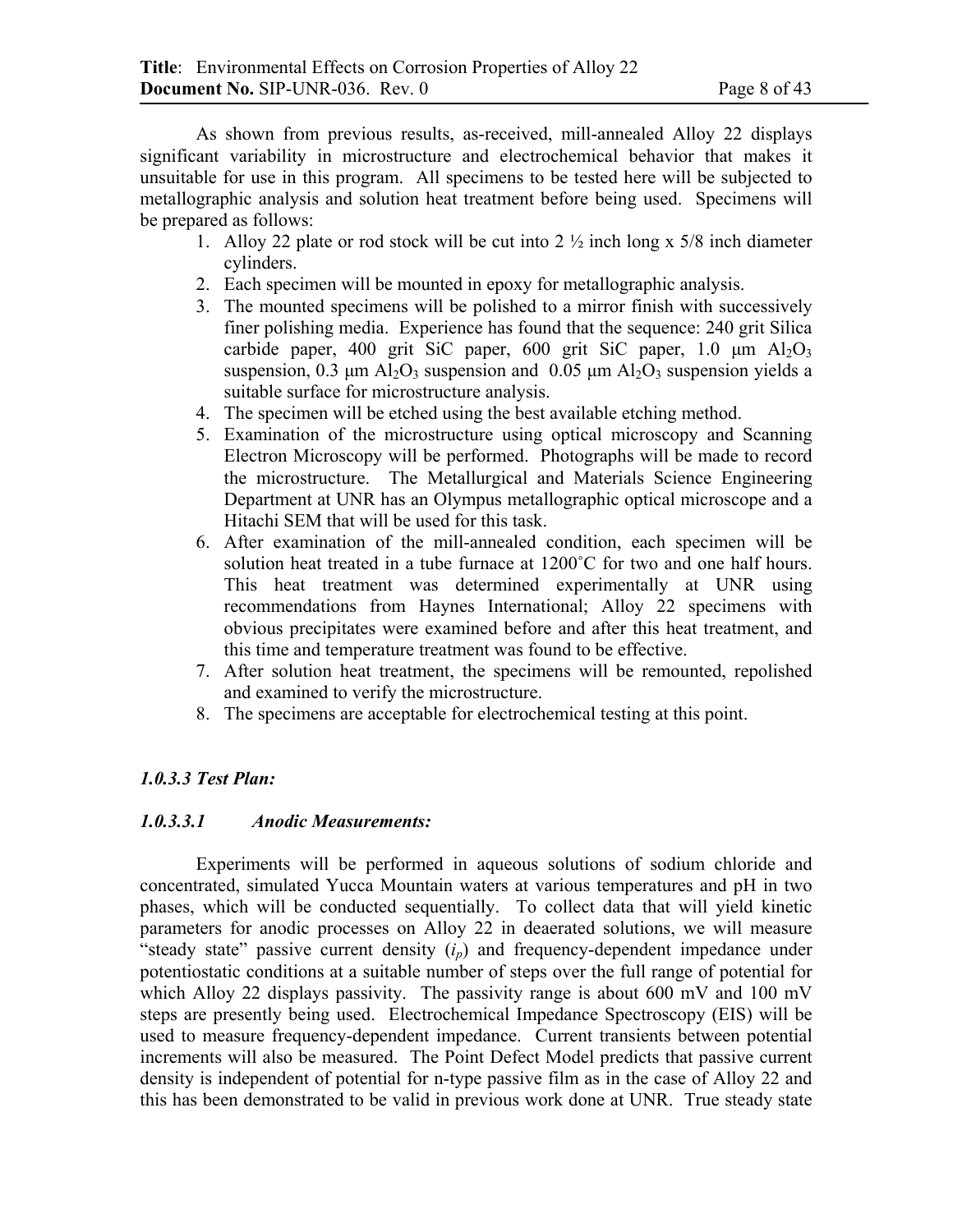cannot be attained reasonably in the time available during these experiments. We will allow the system to approach true steady state as closely as possible within the time constraints. Our experience has shown that in 4M NaCl solution at  $60^{\circ}$ C, Alloy 22 initially requires about 150 hours to reach a suitable quasi-steady state and then about 44 hours to return to the steady state current density upon step change in potential. Reverse scanning to examine hysteresis is performed as a check to verify that the system is sufficiently close to steady state to yield experimental data with acceptable accuracy and uncertainty.

The experimental work collecting EIS and Ip data for the PDM parameter derivation and development will be conducted in several phases:

- Phase I will be long-term testing to collect potentiostatic EIS and passive current density data over the passive range for 0.1M NaCl solutions at three temperatures and three pH values (30˚, 60˚, and 90˚C and pH 3, 6, and 11). Temperatures and pH values may be changed if required.
- Phase II will add nitrate to the test solution. Nitrate and chloride will be present in 1-to-1 molar ratio and the test matrix will use the same pH values and temperatures as Phase I. Phases I and II are idealized laboratory conditions for development of fundamental mechanistic understanding.
- Phase III, which will derive parameters for use in modeling repository service conditions, will use 1000x concentrated simulated Yucca Mountain waters at the same pH and temperatures as Phases I and II. The exact composition of water to be used for Phase III will be determined through consultation with Raul Rebak of LLNL.
- Phase IV will conduct long-term EIS and Ip data collection at the highest chloride concentration found to be usable without resulting in failure due to crevice corrosion. Tests will be conducted at the same pH and temperatures as Phase I to allow the PDM to account for concentration effects on chloride chemical activity.
- Further Phases of experimental data collection for PDM analysis may include:
	- o Alloy 22 with black oxide surface layer formed by solution annealing in air (service condition of surface)
	- o specimens representing extremes of Alloy 22 manufacturing variability,
	- o concentrated chloride solutions to investigate concentration effects

The experiments will be conducted according to the following plan:

1. Sample coupons will be fabricated from mill annealed Alloy 22 plate or rod stock that has been tested and qualified in accordance with ASTM standards and UCCSN QAP procedures. Sample coupons will be solution heat treated and examined metallographically as described above before use.

2. The values of NaCl molarity, pH, and temperature at which the experiments will be performed for Phase I are given in Table 1. Conditions for Phase II experiments, which add nitrate anion in a solution of NaCl + NaNO<sub>3</sub>, are given in Table 2. Table 3 shows conditions for Phase III, which will measure EIS and passive current density in concentrated simulated Yucca Mountain waters. Phase IV experiments will be conducted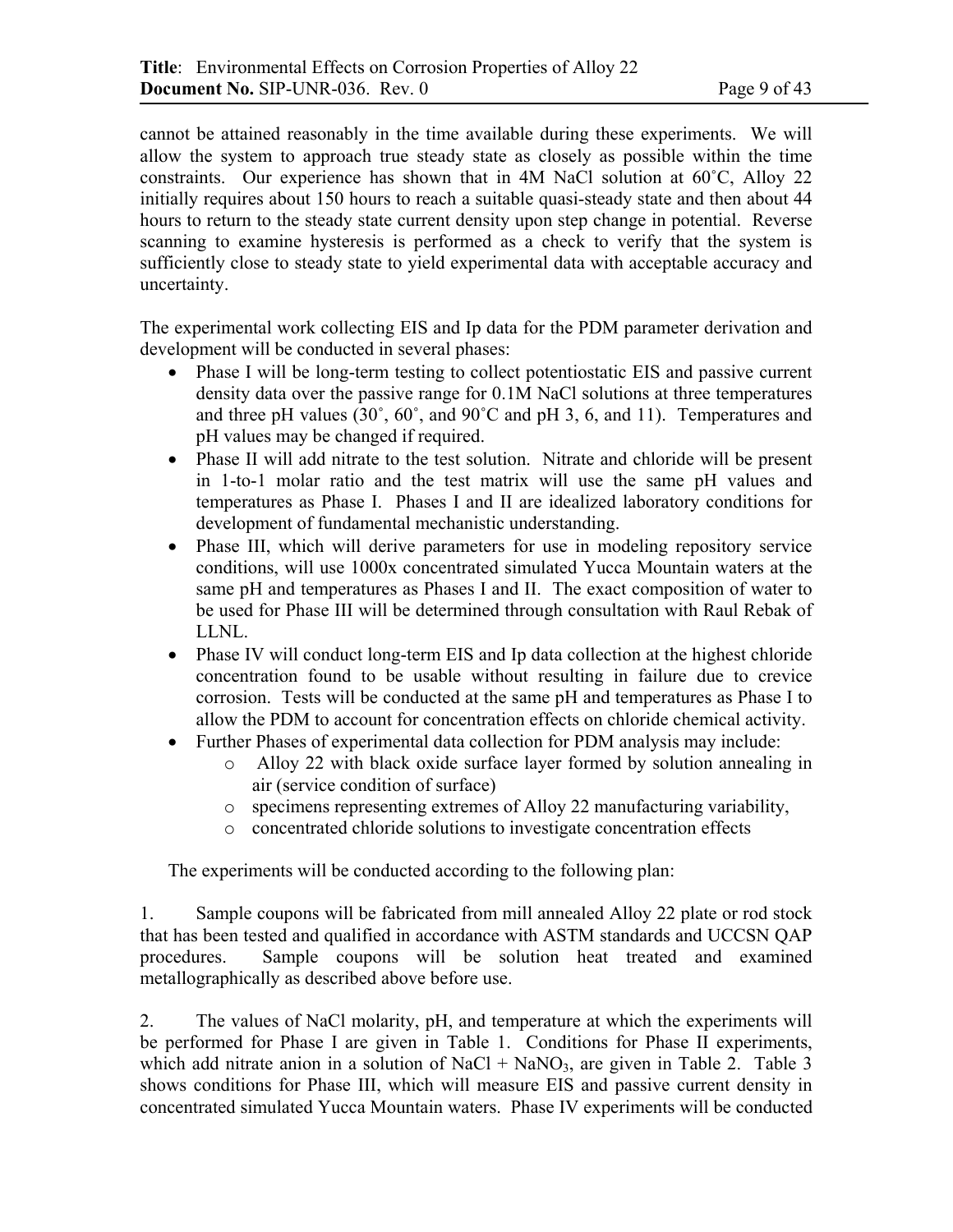at the same pH and temperature values as shown in Table I, but will use the highest chloride concentration determined to be usable without resulting in failure due to crevice corrosion (see section 1.0.3.3.3 below).

3. pH will be adjusted using HCl for pH 3, a boric acid/ sodium borate buffer system for pH 6, and sodium hydroxide for pH 11. No buffer system will be used for pH 3 or 11. This is not expected to be a concern because electrolyte is constantly replenished so no significant changes in pH can occur during the short residence time of electrolyte in the test cell (6 hours in the WE compartment and 30 minutes in the CE compartment for the present design). Phosphate buffers will be avoided as they are known to significantly modify the electrochemistry of iron and nickel alloys. Organic buffers will be avoided as some are known to oxidize at moderate anodic potentials. Oxidation of acetate in an acetic acid/sodium acetate buffer system was observed at UNR at +400mV vs. Ag/AgCl/4M KCl. Alternative buffer systems may be used if required. pH will be monitored throughout each experiment using a calibrated glass electrode and pH meter.

*Table 1. Test Matrix for Phase I Anodic and Cathodic Measurements in 0.1 Molar Sodium Chloride-Only Solutions* 

| рH          | Temperature <sup>o</sup> C |    |    |
|-------------|----------------------------|----|----|
| 2           | 30                         | 60 | 90 |
| $\mathbf b$ | 30                         | 60 | 90 |
|             | 30                         | ou |    |

*Table 2. Test Matrix for Phase II Anodic and Cathodic Measurements in 0.05 Molar Sodium Chloride + 0.05 Molar Sodium Nitrate Solutions* 

| pH          |    | Temperature <sup>o</sup> C |    |
|-------------|----|----------------------------|----|
| 2           | 30 | 60                         | 90 |
| $\mathbf b$ | 30 | 60                         | 90 |
|             | 30 | 60                         |    |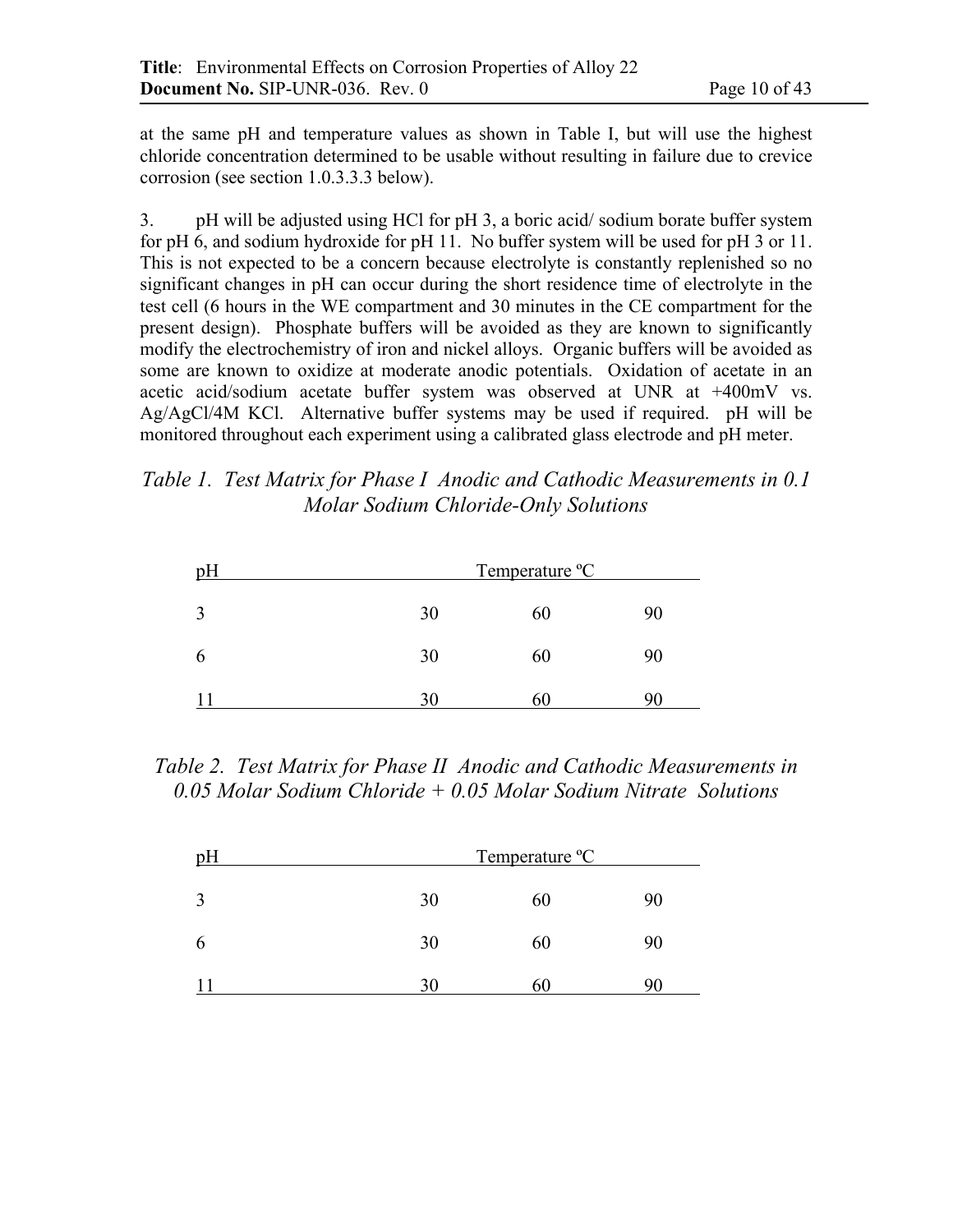*Table 3. Test Matrix for Phase III Anodic and Cathodic Measurements in 1,000x Concentrated Simulated Yucca Mountain Water (SCW ~pH 8-10)* 

|    | Temperature <sup>o</sup> C |    |
|----|----------------------------|----|
| 30 | 60                         | 90 |
| 30 | 60                         | 90 |
|    |                            |    |

4. The anodic polarization curves for Alloy 22 for each of the conditions for anodic testing in all Phases of the project will be determined potentiodynamically according to ASTM G5-94 $4$  before beginning the passive current measurements. This will indicate the passive potential range over which the measurements will be made.

5. Steps will be taken to exclude oxygen from the system to avoid oxygen reduction contributions to the measured current. Solutions will be highly deaerated with ultra-high purity or "zero grade" compressed nitrogen gas. Nitrogen delivery tubing and metering components will be copper metal, FEP-lined Tygon® tubing, and glass. Copper metal acts as an oxygen scavenger and is impermeable to oxygen diffusion. FEP-lined Tygon tubing has the lowest oxygen permeability of all commercially available tubing materials that meet chemical compatibility requirements for these tests and thus will be used to minimize diffusion of oxygen into the system through tubing runs.

6. Electrolyte solutions must not contain any redox species  $(H_2, Cr^{3+}, CrO_4^{2-}, etc.)$ because they may result in a current that would be added to the passive current. Accordingly, the counter electrode will be housed in a separate compartment that is connected to the working electrode compartment by a glass frit and both electrode compartments will have a continuous flow of fresh electrolyte through them. This will continuously remove any redox species that are evolved. The electrolyte flow system will be constructed from a high-density polyethylene (HDPE) tank, FEP-lined Tygon<sup>®</sup> tubing, and glass flow meters and bleed valves to minimize diffusion of oxygen into the system through tank walls and tubing runs.

7. The reference electrode will be Ag/AgCl and will be placed inside the test cell next to the working electrode so it is at the same temperature as the WE. All measured potentials will be corrected for temperature and converted to the standard hydrogen scale.

8. Each "steady state" current determination will begin with the imposition of a positive potential step starting from a suitably low (negative) potential in the passive range for the specific conditions (NaCl molarity, pH, temperature) as shown by the anodic polarization curve. The magnitude of the potential steps will be about 100 mV per step. The choice of potential step magnitude will be finalized per experimental conditions to produce acceptable results in a reasonable time frame. The system must be demonstrated to be at "steady state" upon acquisition of final anodic passive current (*ip*)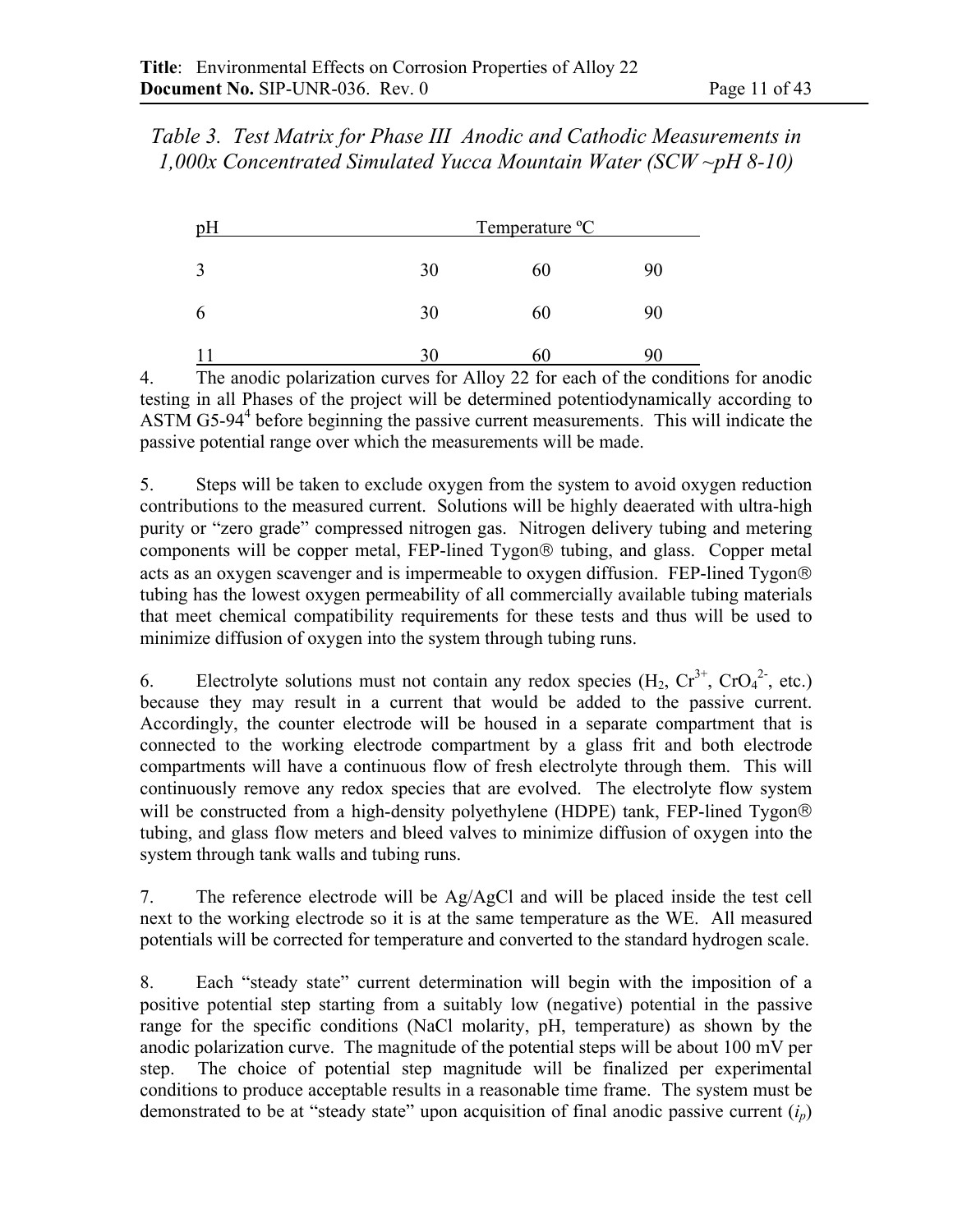data. Current density vs. time will be plotted on a log-log plot and the slope of the curve approaches zero as the system approaches steady state.

9. When the system has reached "steady state" and the  $i<sub>p</sub>$  acquired, the impedance will be measured over the frequency range of 10 kHz to 10 mHz in the high frequency to low frequency direction, with multiple measurements being taken for each decade in frequency. Once the lowest frequency has been reached, the impedance will be remeasured in the low frequency to high frequency direction to test for system stability (hysteresis). Small hysteresis indicates small uncertainty. An excitation voltage of not more than 10 mV peak-to-peak will be used to ensure linearity. The impedance data will be validated by Kramers-Kronig transformation or a similar method.

10. When the impedance data has been collected the system will be stepped to the next (more positive) potential. The resulting current transient will be recorded until the current returns to the measured steady state value.

11. Preferably, at least six transients should be measured in the anodic (positive) direction. Once the transient at the most positive potential has been measured, the experiments will be repeated with cathodic (negative) potential steps back to the initial potential to check for hysteresis. Uncertainty is minimal when hysteresis is minimal. The magnitude of the negative potential steps will be determined based on experimental conditions and time constraints. The sample will not be disturbed between transient experiments for a single run at a single set of NaCl molarity, pH, and temperature conditions.

# *1.0.3.3.2 Cathodic Measurements:*

12. H<sub>2</sub> evolution and  $O_2$  reduction experiments will be performed after items 4-11 above have been completed. The conditions for which  $H_2/O_2$  tests will be performed are the same as those shown in Tables 1, 2, and 3.

13. The cathodic  $H_2/O_2$  reactions should be studied under the highest mass transfer rates possible in order to maximize the potential range over which the reactions are under activation control. Vigorous agitation by rotating disk electrodes will be used to increase mass transfer rates.  $H_2/O_2$  tests will be performed in different tests cells than the anodic tests; cathodic test cells will not require constant replenishment of electrolyte and will require a different design to accommodate rotating disk electrodes. Specimen design will also be different from that used for anodic testing requiring additional machine shop services.

14. For  $O_2$  reduction tests the ultra-high purity nitrogen gas will be replaced with a 21 %  $O_2$ / 79% N<sub>2</sub> mixture. Other  $O_2$  concentrations may be used as data analysis proceeds and indicates the need. This may necessitate the use of a pressurized system to achieve high oxygen concentrations and to maintain oxygen in solution as the temperature is increased. Oxygen concentration may be varied from 100 ppm down to 1 ppm. Hydrogen peroxide may be added to the system to assist in controlling dissolved oxygen content. For  $H_2$  evolution tests a single hydrogen concentration may be used in order to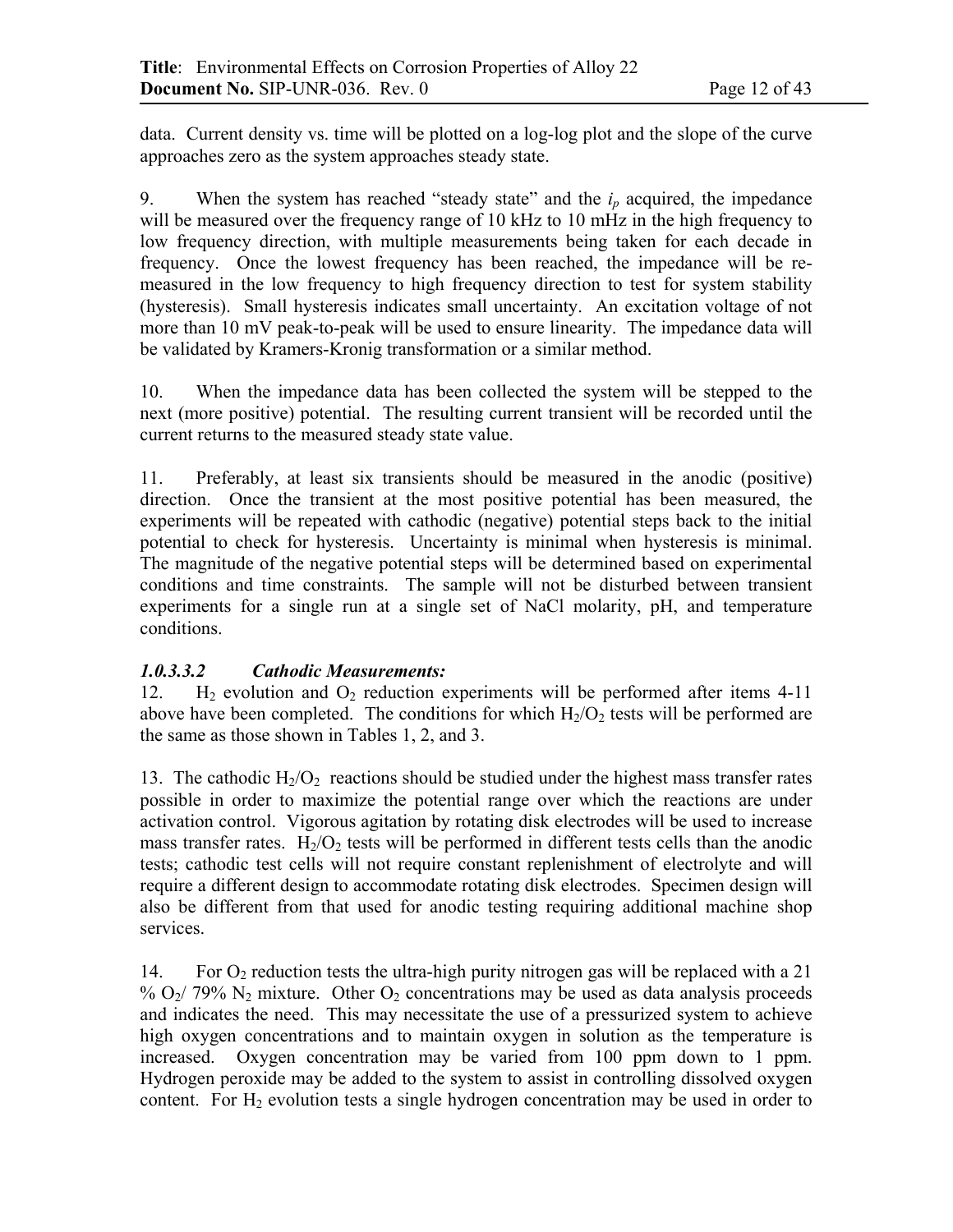establish a well-defined mixed potential. The  $H_2$  concentration will be the equilibrium concentration that is established by replacing the nitrogen purge with  $100\%$  H<sub>2</sub>.

15. The new gas mixture  $(O_2 \text{ or } H_2)$  will be run long enough to reach equilibrium. The current-voltage curves for  $H_2$  evolution and  $O_2$  reduction must be measured under quasi-steady-state conditions starting at the open circuit potential. Once the current and voltage have stabilized under open circuit potential, the potential will be scanned slowly in the negative (cathodic) direction at a rate of about 600 mV/hr. The potential scan rate may be adjusted in order to achieve quasi-steady state. An alternative to slow, continuous potential scanning is to step the potential in the cathodic direction allowing sufficient time between steps for the system to reach quasi-steady state. For  $O<sub>2</sub>$  reduction tests, the final potential will be sufficiently negative that the mass transfer limit of  $O_2$ diffusing to the solid electrode surface from solution is achieved.

*1.0.3.3.3 Localized Corrosion:*Localized corrosion has been observed during longterm potentiostatic testing with anodic polarization in pH 6, 4M NaCl solutions. Every specimen tested in 4M NaCl solution has developed localized corrosion within three weeks causing the experiments to be terminated. In order to design a comprehensive experimental matrix that can be used for long-term testing, the threshold values for NaCl concentration and pH below which localized corrosion does not become stable within the test period (75 days at 30˚C, 18 days at 90˚C) must be determined. This will begin during Phase I while tests are being conducted on 0.1M NaCl solutions, which is believed to be a low enough Cl<sup>-</sup> concentration to ensure no stable localized corrosion development during the test period. Additional localized corrosion studies will be performed on concentrated ground waters during anodic passive current/EIS measurements on NaCl brines to determine if there is a risk of failure for the concentrated ground water tests.

 Specimen mounting technique will be developed. Use of different mounting epoxies (such as Loctite Hysol® EE4183 filled compound with HD0243 hardener) and use of coatings on the Alloy 22 specimen to retard the onset of crevice corrosion will be investigated. These approaches have been found to be beneficial by investigators at the Pennsylvania State University under the direction of Dr. D.D. Macdonald.

*1.0.3.3.4 Evaluation of Mill-Annealed Variability:* This portion of the proposed investigation will be performed in collaboration with Dr. J. C. Lacombe of UNR, who is also proposing studies on variability of mill-annealed Alloy 22. Dr. Lacombe's proposed investigation deals primarily with phase stability and microstructure whereas the work proposed here deals primarily with electrochemical behavior.

 Electrochemical testing in 1 M NaCl and 1 M HCl solutions, and SCW (1000x YM UE-25 J-13 well water) will be performed. These solutions are chosen because much data has been generated by other researchers under these conditions and this project will add significantly to the existing data base. The electrochemical tests to be performed are:

- 24-hour corrosion potential measurement,
- polarization resistance, and
- cyclic polarization.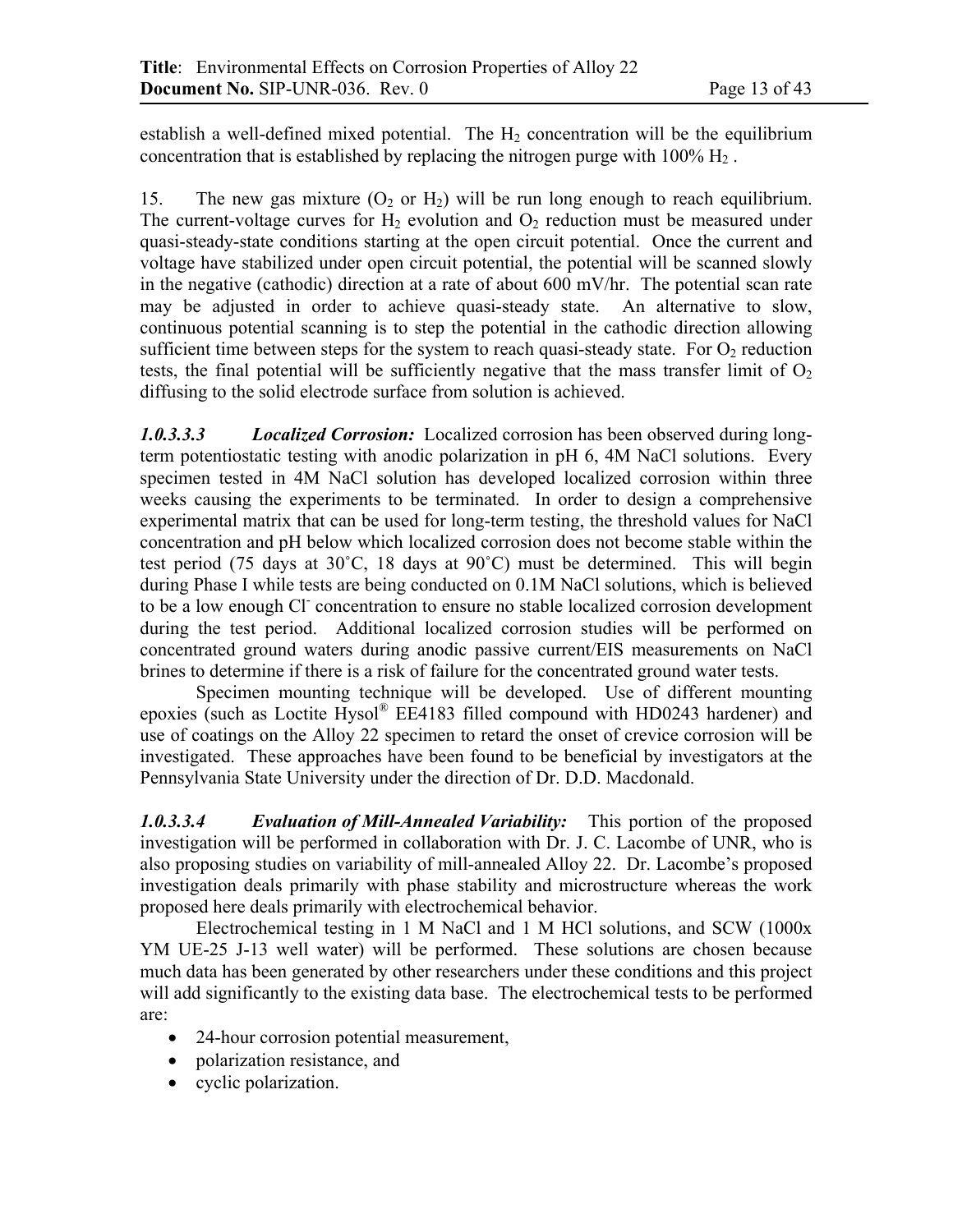These tests will be performed sequentially on each specimen without removing it from the test cell. Specimens for these tests will be mounted using the methods developed in section 1.3.3.3 to retard the onset of crevice corrosion.

The proposed variability testing will be performed as follows:

- 1. Alloy 22 plate stock will be obtained from two suppliers, Haynes International and Inco, Ltd. Three different heats will be purchased from each supplier.
- 2. Certification sheets for all available heats will be requested from each supplier for choosing the heats to be obtained. It is known that Alloy 22 from Inco contains small amounts of copper, but no cobalt or vanadium, and that Alloy 22 from Haynes contains small amounts of cobalt and vanadium, but no copper. Copper has been observed to decrease transpassive potentials (cathodically) in Alloy 22, and other effects due to copper, cobalt, and vanadium are expected. Heats will be chosen to represent mid, upper and lower limits of chromium, molybdenum, and iron concentrations as specified by ASTM -B575. The following combinations will be chosen:
	- a. High Cr, Low Mo, with Cu (Inco)
	- b. High Cr, low Mo, with Co and V (Haynes)
	- c. Low Cr, high Mo, with Cu (Inco)
	- d. Low Cr, high Mo, with Co and V (Haynes)
	- e. Mid Cr, Mid Mo, low Fe, with Cu (Inco)
	- f. Mid Cr, Mid Mo, low Fe, with Co and V (Haynes)
- 3. Each plate obtained will be sampled and tested according to ASTM standards for mechanical, properties, chemical analysis, and grain size by a laboratory on the QSL to qualify it for work under the UCCSN QA program.
- 4. Tests will be performed with the metal in each of three metallurgical states:
	- a. Mill-annealed "as received"
	- b. Solution annealed at 1200ºC
	- c. Aged for 10 hours at 750ºC
- 5. Metallography (as described above in "sample preparation") will be performed on all specimens tested.
- 6. Electrochemical tests will be performed according to ASTM standards test methods.
- 7. Each test will be performed in triplicate for each heat, i.e., three specimens from each heat will be cut from different locations in the plate and tested.
- 8. Specimens will be prepared and tested for 24-hour corrosion potential, polarization resistance, and cyclic polarization according to ASTM standards. These tests will be performed sequentially without removing the specimen from the test flask. Three solutions will be used to test specimens from each heat:
	- a. 1 M NaCl at 90ºC
	- b. 1 M HCl at 60ºC
	- c. SCW at 90ºC (1000x concentrated UE-25 J-13 well water)
- 9. Test results will be collected and analyzed to yield statistical data and increase understanding of mechanisms.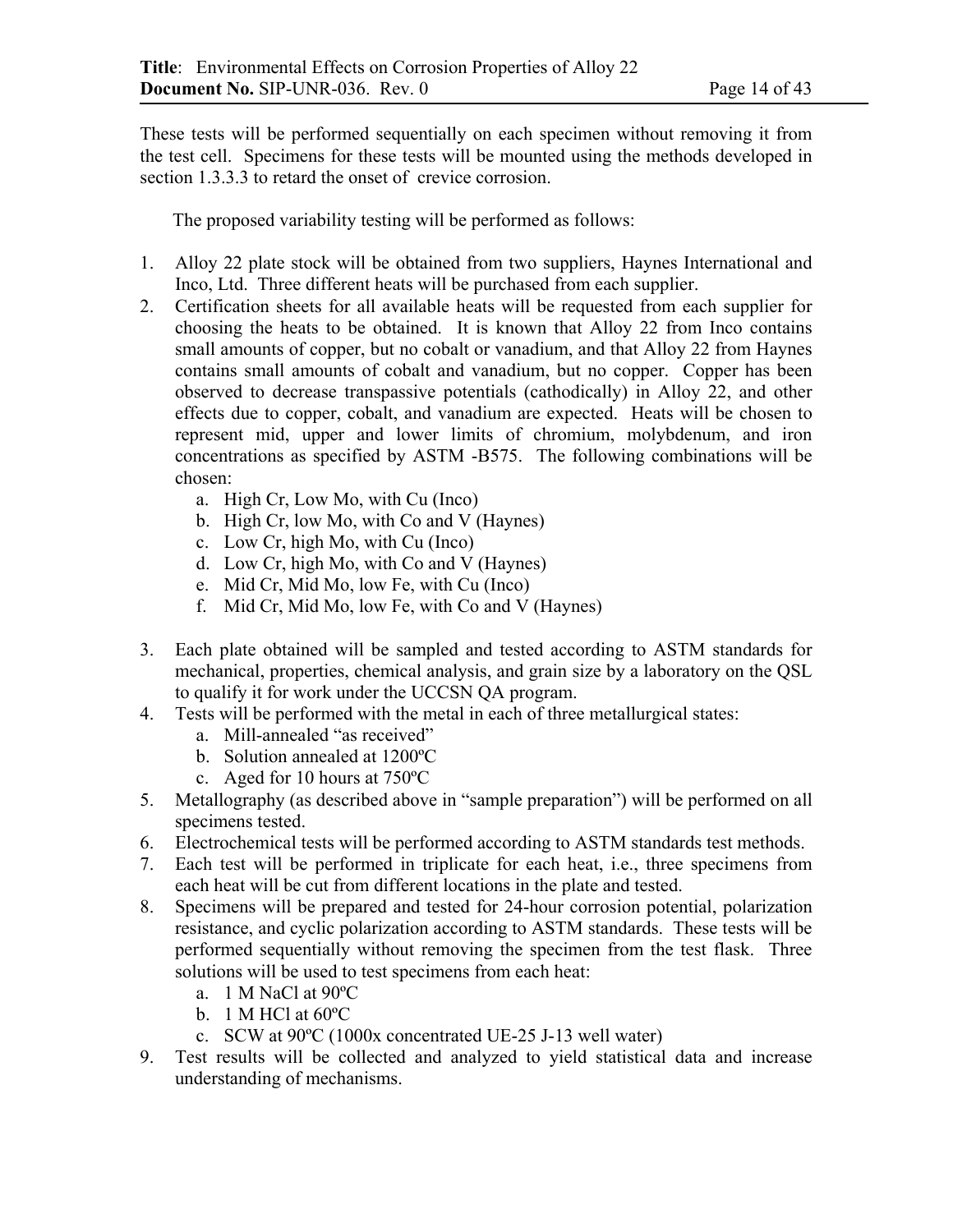- 10. The preferred number of tests to be performed is: 3 sol'ns x 3 met. states x 6 heats x 3 repetitions = 162 tests. Three repetitions are desired to evaluate accuracy and reproducibility. However, because of budget shortfalls and schedule delays, the time and equipment required to perform the full test matrix described above may not be available. Availability of a Gamry potentiostat with an 8-channel multiplexer and 8 test cells was assumed when the above test matrix was designed. If this equipment is not available the first alternative is to perform the test matrix as described but to omit the three repetitions of each condition. This will result in 3 sol'ns x 3 met. states  $x$  6 heats = 54 tests, which still covers the complete matrix. If further reduction of effort is imposed by budget and schedule limitations beyond the control of the PI, modification of the test matrix will be considered. It is preferable to retain the complete matrix of Alloy 22 conditions and decrease the number of electrolyte solutions in which they will be tested. Additional alternative test matrixes are 1 or 2 electrolyte solutions x 3 met. states x 6 heats = 18 or 36 tests, respectively.
- 11. Test results will be examined and upper and lower limits of behavior will be identified. Appropriate samples will be selected for further testing to evaluate the variability of PDM parameters due to material variability. Details for PDM tests will depend upon corrosion potential, polarization resistance, and cyclic polarization results.

### **1.0.4 Schedule of Work and Milestones**

- Phase I anodic experimentation will be completed during Year 2 (FY05).
- Determination of threshold NaCl concentration for onset of localized corrosion will be completed by the end of Year 2.
- Phase I cathodic experimentation will begin during Year 3.
- Phase II anodic experimentation will be performed during Years 3 and 4.
- Phase II cathodic experimentation will be performed during Years 3 and 4.
- Phase III anodic tests will be performed during Years 4 and 5.
- Variability of mill-annealed Alloy 22 study will begin during Year2.

| <b>Start Date</b> | Completion                                                                                                            | Description                                                                                                                                                        |
|-------------------|-----------------------------------------------------------------------------------------------------------------------|--------------------------------------------------------------------------------------------------------------------------------------------------------------------|
|                   | Date                                                                                                                  |                                                                                                                                                                    |
| Sept. 2, 2004     | Sept. 17, 2004<br>for Phase I.<br>pH 11 tests.<br>(Ongoing for<br>duration of<br>anodic tests<br>for Phases I-<br>IV. | Specimen preparation and characterization for anodic<br>testing (machining and solution annealing; polishing,<br>etching and microsopy to examine microstructure). |
| Sept. 2, 2004     | Sept. 17, 2004                                                                                                        | User calibration checks for Gamry potentiostats. Verify<br>calibration for all other M&TE.                                                                         |
| Sept. 6, 2004     | Dec. 21, 2004                                                                                                         | Phase I, pH 11 anodic electrochemical test preparation,<br>execution, and EIS data validity checks using Kramers-<br>Kronig transforms.                            |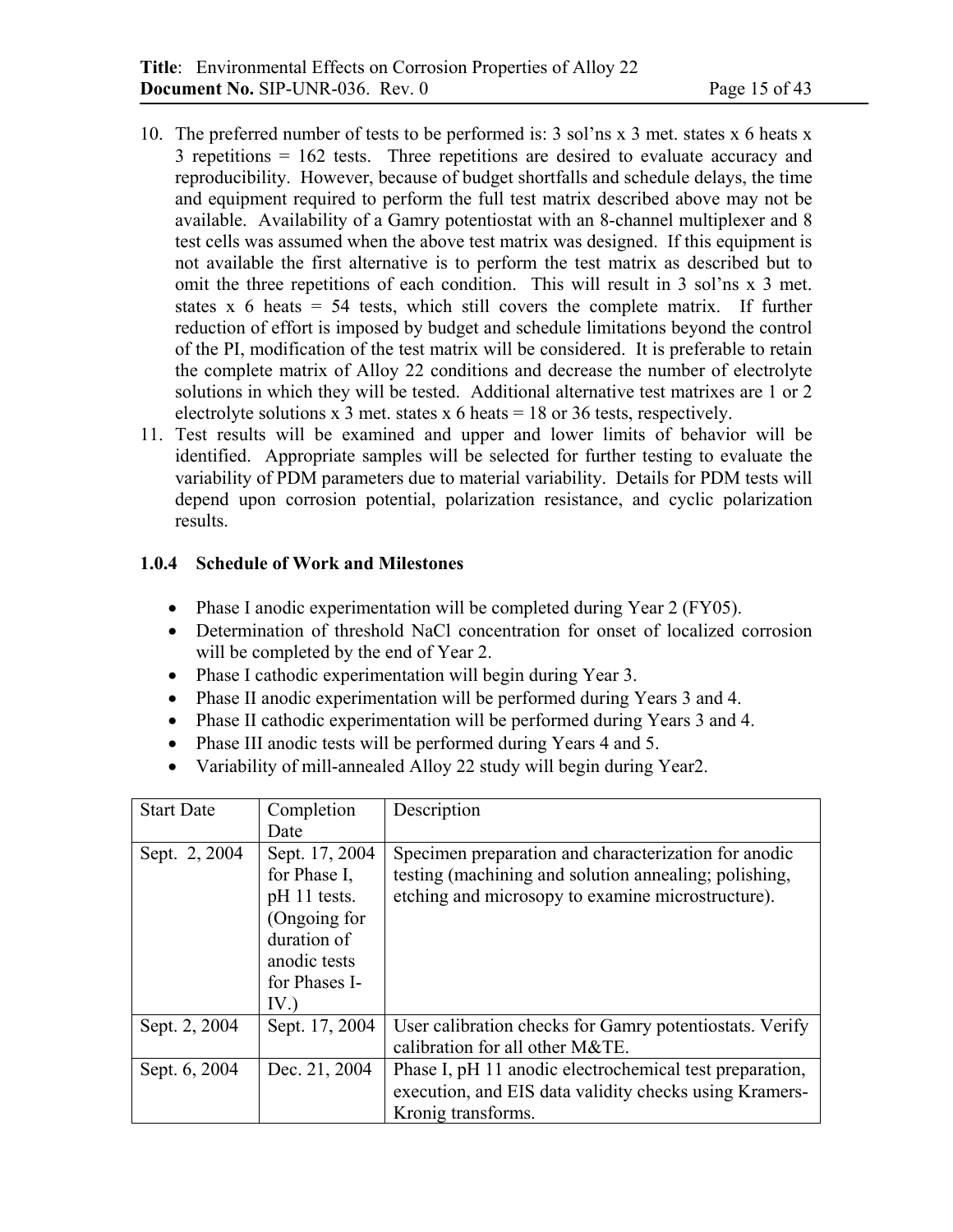| Dec. 7, 2004  | Dec. 14, 2004 | End-point calibration checks for M&TE used on Phase                                          |
|---------------|---------------|----------------------------------------------------------------------------------------------|
|               |               | I, pH 11 anodic electrochemical tests.                                                       |
| Oct. 15, 2004 |               | Begin collaboration with Dr. J.C. Lacombe to purchase                                        |
|               |               | appropriate Alloy 22 heats for variability study.                                            |
|               |               |                                                                                              |
|               |               |                                                                                              |
|               | Oct. 31, 2004 | Acquisition of 8-channel potentiostat multiplexer for                                        |
|               |               | controlling test cells for localized corrosion threshold                                     |
|               |               | testing.                                                                                     |
|               |               |                                                                                              |
| Oct. 31, 2004 | Oct. 30, 2006 | Localized corrosion threshold determination/specimen                                         |
|               |               | mounting re-design. Acquisition and testing of                                               |
|               |               | alternative epoxies and coatings.                                                            |
|               |               |                                                                                              |
|               |               |                                                                                              |
| Jan. 4, 2005  | Jan. 18, 2005 | Verify calibration for M&TE to be used on Phase I, pH                                        |
|               |               | 6 anodic electrochemical tests.                                                              |
| Jan. 4,2005   | Apr. 21, 2005 | Phase I, pH 6 anodic electrochemical test preparation,                                       |
|               |               | execution, and EIS data valdity checks using Kramers-                                        |
|               |               | Kronig transforms.                                                                           |
|               | Feb. 28, 2005 | Acquisition of Rotating Disk Electrodes and test cells                                       |
|               |               | for cathodic testing.                                                                        |
| Mar. 7, 2005  | Dec. 23, 2005 | Phase I cathodic electrochemical tests.                                                      |
| Apr. 7, 2005  | Apr. 14, 2005 | End-point calibration checks for M&TE used on Phase<br>I, pH 6 anodic electrochemical tests. |
| Apr. 18, 2005 | May 2, 2005   | Verify calibration for M&TE to be used on Phase I, pH                                        |
|               |               | 3 anodic electrochemical tests.                                                              |
| Apr. 18, 2005 | Aug. 3, 2005  | Phase I, pH 3 anodic electrochemical test preparation,                                       |
|               |               | execution, and EIS data valdity checks using Kramers-                                        |
|               |               | Kronig transforms. Phase I data collection is complete                                       |
|               |               | at this point.                                                                               |
| July 20, 2005 | July 27, 2005 | End-point calibration checks for M&TE used on Phase                                          |
|               |               | I, pH 3 anodic electrochemical tests.                                                        |
| Sept. 5, 2005 |               | Hire graduate student or post-doc associate to work on                                       |
|               |               | variability study.                                                                           |
| Sept. 5, 2005 | Dec. 4, 2007  | Variability of Alloy 22 electrochemical tests.                                               |
| Sept. 5, 2005 | Aug. 7, 2006  | Phase II (NaCl + NaNO <sub>3</sub> , 3 pH's, 3 temperatures)                                 |
|               |               | anodic electrochemical tests.                                                                |
| Jan. 9, 2006  | May 29, 2006  | Phase II cathodic electrochemical tests.                                                     |
| Jun. 5, 2006  | Nov. 6, 2006  | Phase III cathodic electrochemical tests.                                                    |
| Sept. 4, 2006 | Aug. 6, 2007  | Phase III (Conc. UE-25 J-13 water, 3 pH's, 3                                                 |
|               |               | temperatures) anodic electrochemical tests.                                                  |
| Dec. 4, 2006  | Jun. 4, 2007  | Phase IV cathodic electrochemical tests.                                                     |
| Apr. 14, 2007 | Apr. 1, 2008  | Phase IV (high chloride, 3 pH's, 3 temperatures) anodic                                      |
|               |               | electrochemical tests.                                                                       |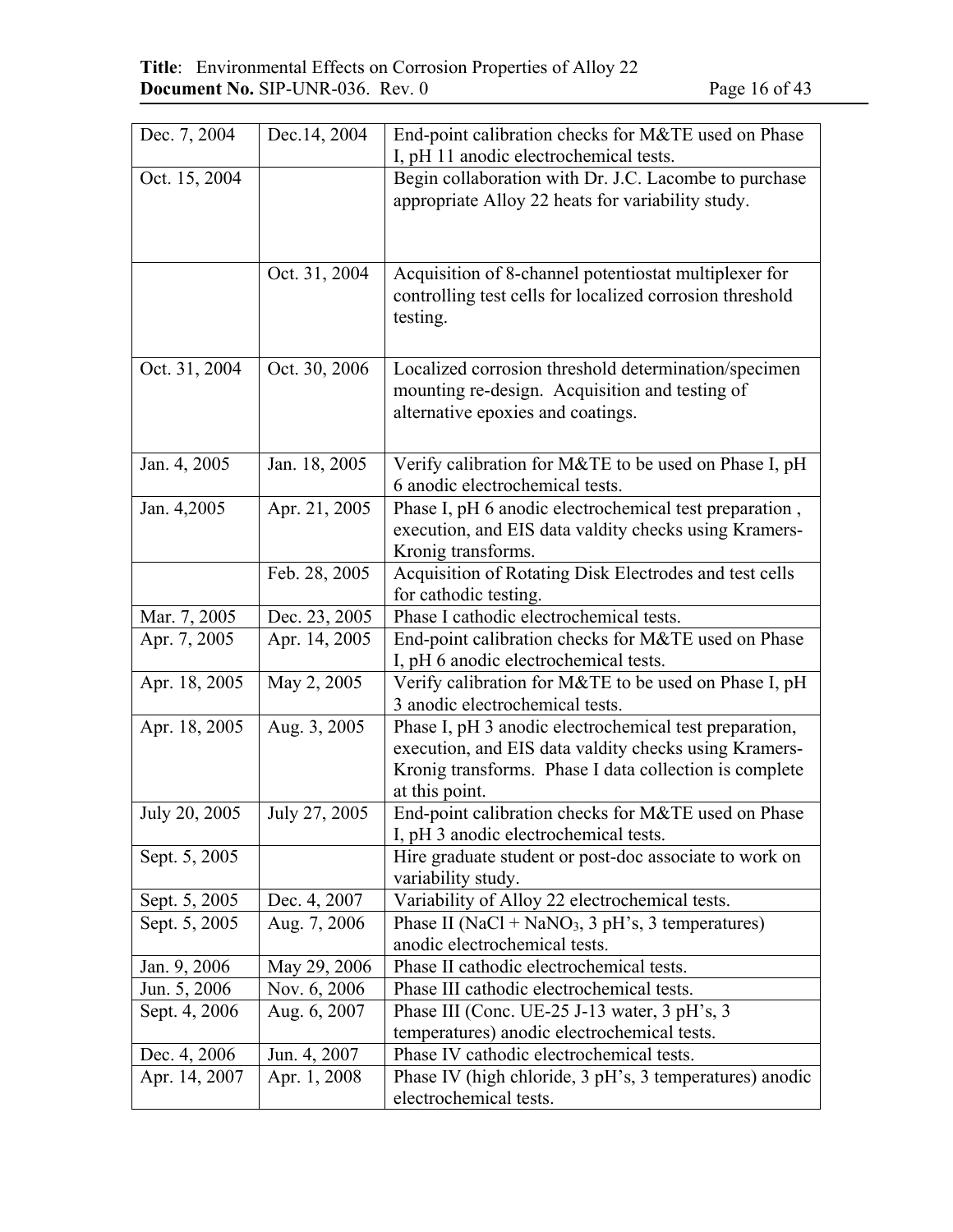### **1.1 Subtask 2: Scientific Investigation Plan: Corrosion under Dust Deposits Containing Hygroscopic Salts**

#### **1.1.1 Introduction**

The WP Materials Performance Peer Review Panel has identified three conditions under which the surfaces of Alloy-22 may be subject to corrosion at Yucca Mountain: 1) Accumulated dust and particulate on the metal, 2) deposits and scale on the metal, and 3) tight areas of contact (crevices) between metals. The development of a strong technical basis for materials performance under these conditions was recommended by the panel. Alloy-22, proposed for use as the high-level nuclear waste package (WP) container material at YM, may experience corrosion under a hygroscopic dust deposit due to absorption of moisture from air, moisture diffusion through defects and porosity in the deposits, formation of a solution layer under the deposits, and dissolution of salts in the deposits. Hydration of chloride-containing deposits, including calcium chloride, produces entrapped solutions of reduced pH, which causes crevice type corrosion in many stainless alloys. The diffusion of  $O_2$  into the entrapped solution from ambient air through the mouth at deposit fissures and/or through the porous deposit is expected to accelerate the corrosion by providing local oxygen concentration cells. The transport of  $O_2$  and the hydration of chloride-containing deposits both favor the localized crevice corrosion of Alloy-22. This crevice type corrosion may result in failure of the WP containers much earlier than their projected lifetimes.

#### **1.1.2 Scope and Objectives**

The objectives of this subtask are to model and experimentally verify the corrosion of Alloy-22 under an oxygen permeable hygroscopic dust deposit. To determine the feasibility of the projected life of the containers, it is important to quantitatively understand how the  $O_2$  transport and the reduced pH affect the localized corrosion of Alloy-22, a key for a reliable long-term prediction of the container lifetime. Mechanistic modeling of corrosion is one of the methods allowing lifetime predictions under expected conditions. Parameters for use in such a model can be generated experimentally and can also provide verification of the predictions. Initial work of the modeling and experimental verification for corrosion of Alloy-22 will focus on corrosion due to oxygen transport through both the interface of the dust deposit and metal substrate and the thickness of the porous deposit, with considerations of both the passivity and corrosion kinetics of Alloy-22. Further development of the model will include more complex factors such as transport of ionic species, possible chemical reactions in the solution layer, precipitation, corrosion kinetics, and cyclic wet and dry conditions, etc.

The major objectives of the subtask are:

• To conduct extensive literature review on established theories of localized corrosion,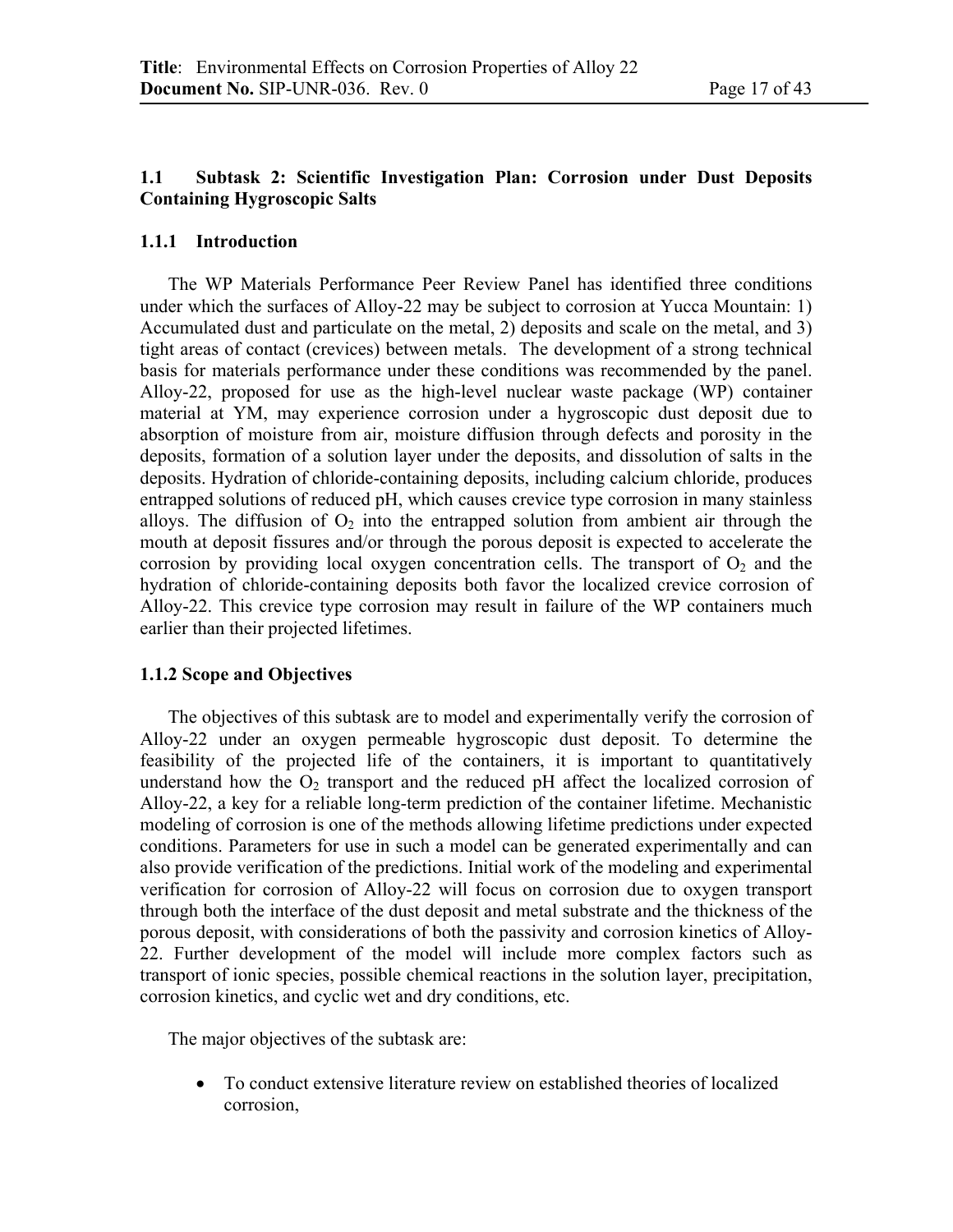- To compile the thermodynamic/kinetic/transport parameters needed for the model development and their mechanistic correlations with temperature, environment pH, etc.,
- To develop a model to calculate the under-deposit corrosion rates,
- To compare the model results with certain experimental results obtained from subtask 3 : "Heated electrode approach for the study of corrosion under aggressive conditions" and
- To compare the proposed model results with qualified experimental results for similar conditions.

### **1.1.2.1 Technical Requirement:**

Developing a mathematical model to calculate the under-deposit corrosion rate and compare with the available experimental results.

No previous work has been done / reported in support of this investigation on Alloy-22.

This work is subject to University and Community College System of Nevada (UCCSN) Quality Assurance (QA) Program requirements. A mathematical model will be developed in accordance with QAP-3.3 "Models".

# **1.1.3. Approach**

The approach described here provides a degree of flexibility to allow leeway for improvements as the investigation continues. The work plan essentially consists of the following major parts viz., 1. Literature review for published theories of localized corrosion. 2. Development of a model to calculate under-deposit corrosion rate. 3. Comparison of and model results with the available qualified experimental results (generated through sub-task 3 by following qualified procedures).

# *1.1.3.1 Model Development*

 $O_2(p_{02}^0)$ 

 $(0, 0)$ 

δ⊊ T<br>¥

ä.

士



Z

 $O_2(p_{02}^0)$ 

 $O<sub>2</sub>(aq)$ 

2 OH 1

The crevice type configuration can be assumed to form between the metal surface and a tight but porous dust deposit, having a thin (y) narrow (not shown) deep (z) rectangular geometry. A solution layer exists within the deposit due to moisture absorption by and diffusion through the hygroscopic deposit.



Alloy-22

 $2$  OH

↑

0, permeable dust deposit

Ni(OH)<sub>2</sub>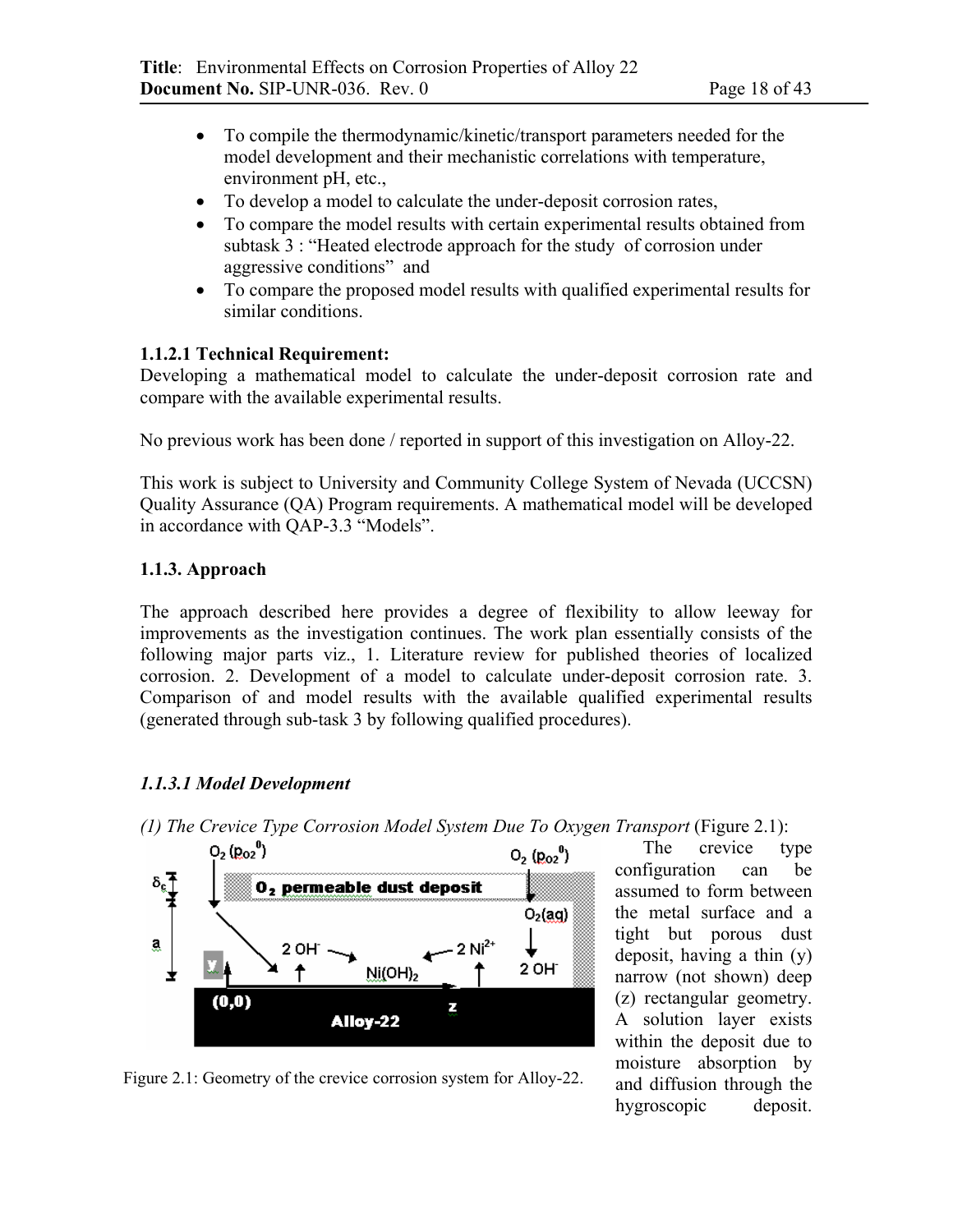Corrosion of Alloy-22 occurs mainly due to oxygen transport, as it diffuses into the crevice from its mouth and through the dust deposit wall.

#### (2) *Steady-state Model Equations*:

For the rectangular crevice with oxygen transport, Laplace's equation governs the alloy electrical potential,  $\psi$ , in the crevice solution:

$$
\frac{\partial^2 \psi}{\partial z^2} + \frac{\partial^2 \psi}{\partial y^2} = 0
$$
\n(2.1)

Mass conservation for oxygen can be expressed in its molar concentration in underdeposit solution,  $c_{02}$ , by:

$$
\frac{\partial^2 c_{O_2}}{\partial z^2} + \frac{\partial^2 c_{O_2}}{\partial y^2} = 0
$$
\n(2.2)

Equations (2.1) and (2.2) can be solved with the necessary boundary conditions.

### *(3) Transient Model Equations*

The distribution of electrochemical potential, V, across a hygroscopic salt deposit on a cylindrical container can be expressed as:

$$
\frac{dq}{dt} = \sigma \left( \frac{\partial^2 V}{\partial r^2} + \frac{1}{r} \frac{\partial V}{\partial r} + \frac{\partial^2 V}{\partial z^2} \right)
$$

where,  $\sigma$  = conductivity and  $q$  = charge density.

Similar expressions can be proposed for depicting oxygen concentrations in the hygroscopic salt deposits assuming pure diffusion. Incorporating advective component into the diffusion expression, the oxygen concentration can be expressed as:

$$
\frac{dC_{ox}}{dt} = A_1 \left( \frac{\partial^2 C_{ox}}{\partial r^2} + \frac{1}{r} \frac{\partial C_{ox}}{\partial r} + \frac{\partial^2 C_{ox}}{\partial z^2} \right) + v \frac{\partial C}{\partial z}
$$

where,  $C_{ox}$  = molar concentration of oxygen,  $v =$  velocity of air causing advective mass transfer,  $A_1$  = constant.

The potential and oxygen concentration profiles can be substituted into standard Butler-Volmer type expressions to find out the corrosion rates. It will be assumed that oxygen reduction is the cathodic reaction process during the stage of the drying of the container wall surface. The corrosion rate can be calculated from the rate of change of oxygen concentration as:

$$
i_{corr} = i_{ox} = 4F \frac{1}{A} \frac{\partial C_{ox}}{\partial t}
$$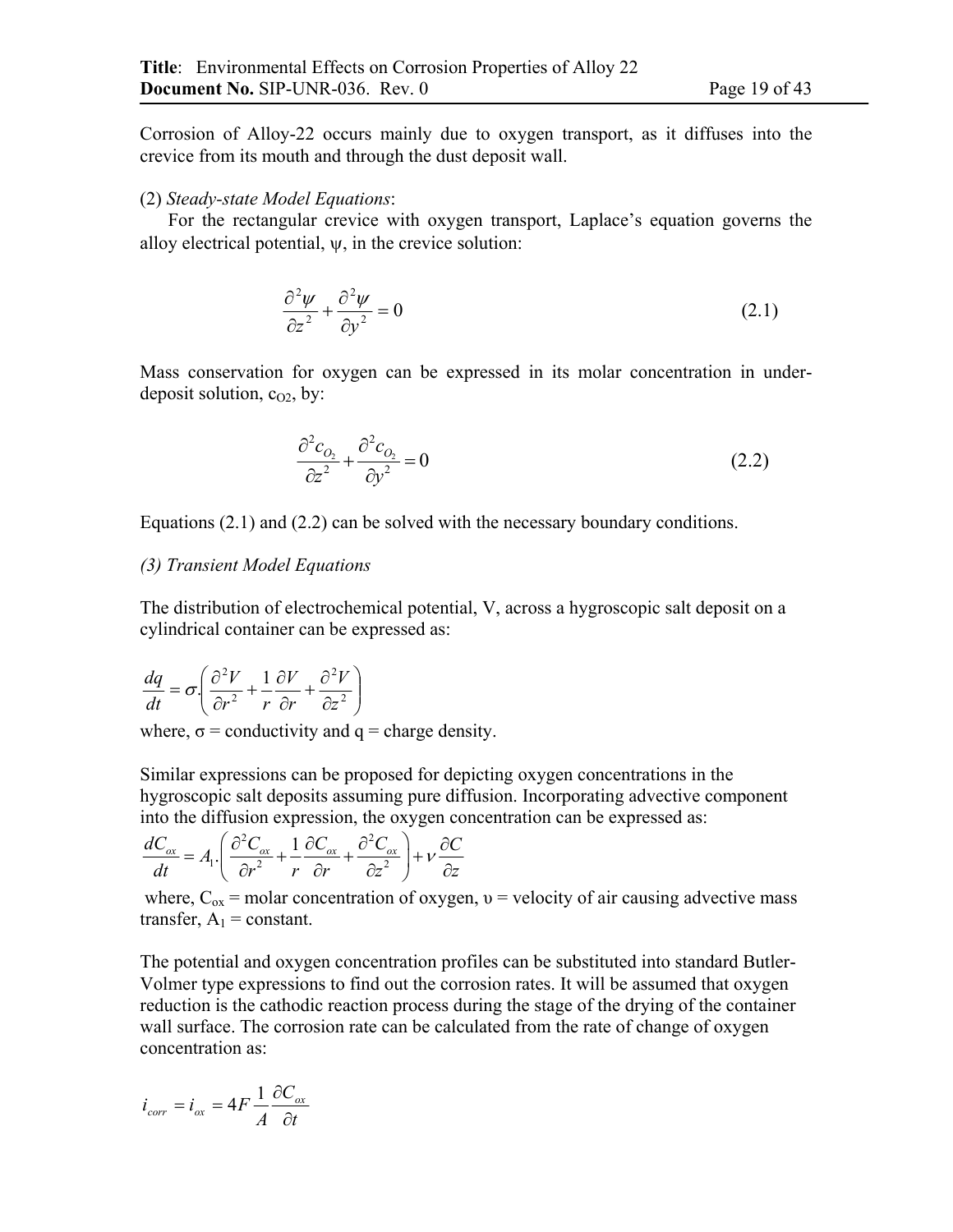where,  $i_{corr}$  = corrosion current density, F = Faraday's constant, A = surface area.

#### *1.1.3.2* **Preliminary Model Performance Check**

The analysis above for crevice corrosion of Alloy-22 is qualitative. A quantitative corrosion profile for Alloy-22 can be obtained when the Tafel parameters and the relation between the passivity and the Tafel parameters are known.

Parameters required for the modeling may be initially obtained from a broad literature survey and through broad correlation of the above parameters with the environmental conditions (temperature, pH, etc.). Validation of the model will be carried out at each stage of development using the qualified experimental data obtained from the subtask 3 of Task ORD-FY04-014.

With the above known model parameters and their correlation with environmental conditions, the model can then be used to approximate the distribution of the alloy potential and corrosion rate within the crevice. The results thus obtained will then be compared with qualified experimental results of subtask 3. Any necessary modifications for the model will be made based on mechanisms resulting in the deviation, if any, between the model results and the available experimental data.

#### **1.1.4 Schedules**

Recruiting of students and research associates will also have a significant impact on schedules.

Year 1:

- Literature review and background data will be developed.

Year 2

- A basic physical model for electrochemical conditions at the interface between metal and hygroscopic dust and particulate deposits using first principles will be developed for steady state conditions.
- Extension of the above model will be carried out for hygroscopic salt deposits for different humidity levels and oxygen and carbon dioxide diffusion conditions.
- Development of the thermodynamic/kinetic/transport parameters needed for the model will be carried out.

Year 3

- Development of the physical model to numerical one to calculate the under-deposit corrosion rates under steady state conditions will be carried out.
- The above physical and numerical model for corrosion under hygroscopic deposits on metal substrate under "steady state" conditions will be extended to 'dynamic' conditions.
- The model will be validated using the existing qualified data developed through the subtask 3.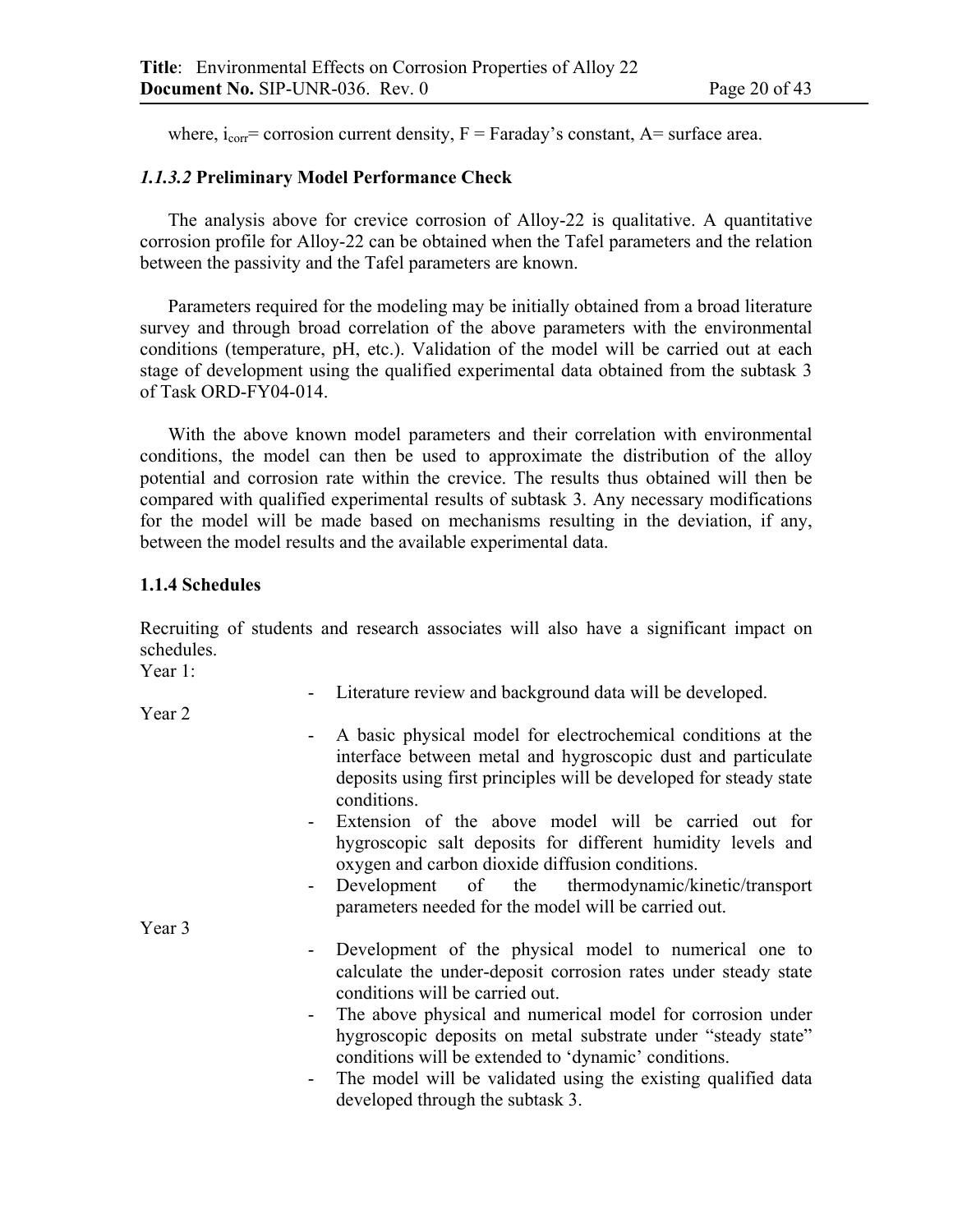| rear 4 |                                                                                                                                                                                                                           |
|--------|---------------------------------------------------------------------------------------------------------------------------------------------------------------------------------------------------------------------------|
|        | - Variation of ionic concentration, pH, and temperature with<br>exposure time will be incorporated in the dynamic model.                                                                                                  |
|        | - Model calibration will be performed by comparing the                                                                                                                                                                    |
|        | qualified data generated through subtask 3 at limiting boundary<br>conditions.                                                                                                                                            |
| Year 5 |                                                                                                                                                                                                                           |
|        | - Improvement of the model of under-deposit corrosion rates at<br>different times and distances from the crevice mouth into the<br>crevice will be completed based on the validation with<br>qualified experimental data. |

### **1.2 Subtask 3: Heated Electrode Approach for the Study of Corrosion Under Aggressive Conditions**

#### **1.2.1. Introduction**

The WP Materials Performance Peer Review Panel has identified three conditions under which the surfaces of Alloy-22 may be subject to corrosion at Yucca Mountain<sup>5</sup>: 1) Accumulated dust and particulate on the metal, 2) deposits and scale on the metal, and 3) tight areas of contact (crevices) between metals. The development of a strong technical basis for materials performance under these conditions was recommended by the panel<sup>5</sup>.

The ground water seeping through the faults of volcanic rocks could contain varying levels of anions such as chloride, nitrate, sulfate and bicarbonate and cations of sodium, potassium, calcium and magnesium. Since the nuclear decay process heats the waste packages, they are always hotter than the surrounding drift walls. Therefore, the ground water with high ionic strength contacting the surface of the WP would evaporate and form concentrated brines. The provision of a drip shield, the surface temperature of which may not be as high as that of WP, surrounding the WP for diverting the potential seepage water and rock-fall impingement has been considered in the design. However, if the drip shield fails, contact of seepage water on the WP surface cannot be prevented. Breaches in the drip shield or waste package can take different forms, ranging from fine cracks caused by stress-corrosion cracking, to patches where general corrosion has penetrated a larger area.

Continued evaporation would result in the formation of a dry-salt deposit on the surface of the WP (or drip shield). Contact of fresh seepage water or a high humidity condition could deliquesce the dry-salt deposit resulting in a thin layer of saturated brine solution, which would evaporate again to form dry-salt deposits. Evaporation of water increases the ionic strength and decreases the thickness of the aqueous layer of the brine solution (in contact with the WP or drip shield) with time. Therefore, the aggressiveness of the environment to corrosion increases during the evaporation process and the corrosion attack would stop if the brine solution were completely dry. The presence of high humidity levels would again make the salt deposits more aggressive.

 $V<sub>ear</sub>$   $\Lambda$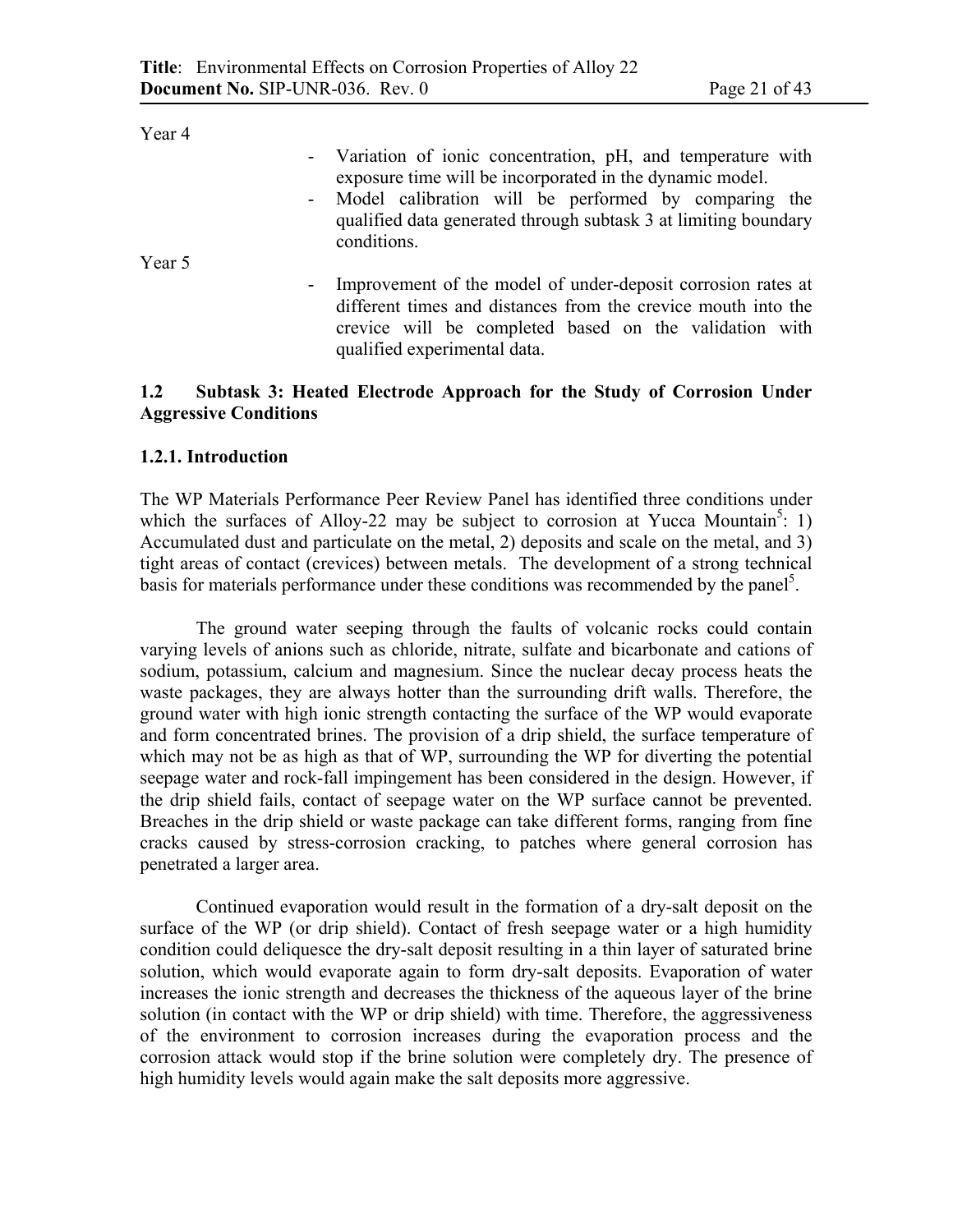It is expected that the actual operating environment may alternate between wet and dry environmental conditions. While corrosion studies being carried out on Alloy-22 and Ti-Grade 7 (drip shield material) pertain to aqueous conditions, there isn't a significant amount of work addressing wet-dry environments in detail. Increased corrosion rates and stress corrosion crack growth rates of low alloy steels have been reported in alternate exposure to wet and dry environments as compared to that in continuous exposure to aqueous environments<sup>6</sup>. The passive oxide of the low alloy steel was observed to lose its corrosion resistance due to de-hydration of the outer layer of the passive film during exposure to dry conditions<sup>7</sup>. It is not known how the properties of the passive film of Alloy-22 and Ti-Grade 7 would change with a change in water content in the outer re-precipitated layer of the passive film. Therefore, this subtask proposes to investigate the corrosion behavior of Alloy-22 and Ti-Grade 7 during alternate wet-dry environmental conditions that simulate the repository evaporation-saturation events using a heated electrode approach.

### **1.2.2. Scope and Objective:**

In conventional electrochemical-corrosion tests, a specimen of standard shape and size would be immersed in the electrolyte solution of interest. The electrolyte will be heated to the required temperature. The volume, ionic strength and pH of the electrolyte will be constant throughout the test period. However, this type of standard test may not truly represent the service condition of the repository. Therefore, in this investigation it is proposed to employ a heated electrode testing technique to simulate the predicted repository condition. In this technique, the specimen will be heated instead of the electrolyte and the ionic strength of the electrolyte will be allowed to vary as the water in the aqueous solution evaporates. Corrosion tests will be carried out in simulated repository water environments at different-constant temperatures.

The objectives of this subtask therefore are as follows:

- 1. To simulate the most aggressive corrosion conditions that could be expected in repository environments and evaluate the corrosion resistance of Alloy-22 using heated electrode approach.
- 2. To investigate the incubation time required for passive film breakdown at different anion concentrations and pH levels

### **1.2.2.1 Technical Requirement:**

Simulate the most aggressive corrosion conditions that could be expected in repository environment and evaluate corrosion resistance of alloy 22 at two different operating temperatures of the repository.

No previous work has been done / reported in support of this investigation on Alloy-22.

This work is subject to University and Community College System of Nevada (UCCSN) Quality Assurance (QA) Program requirements.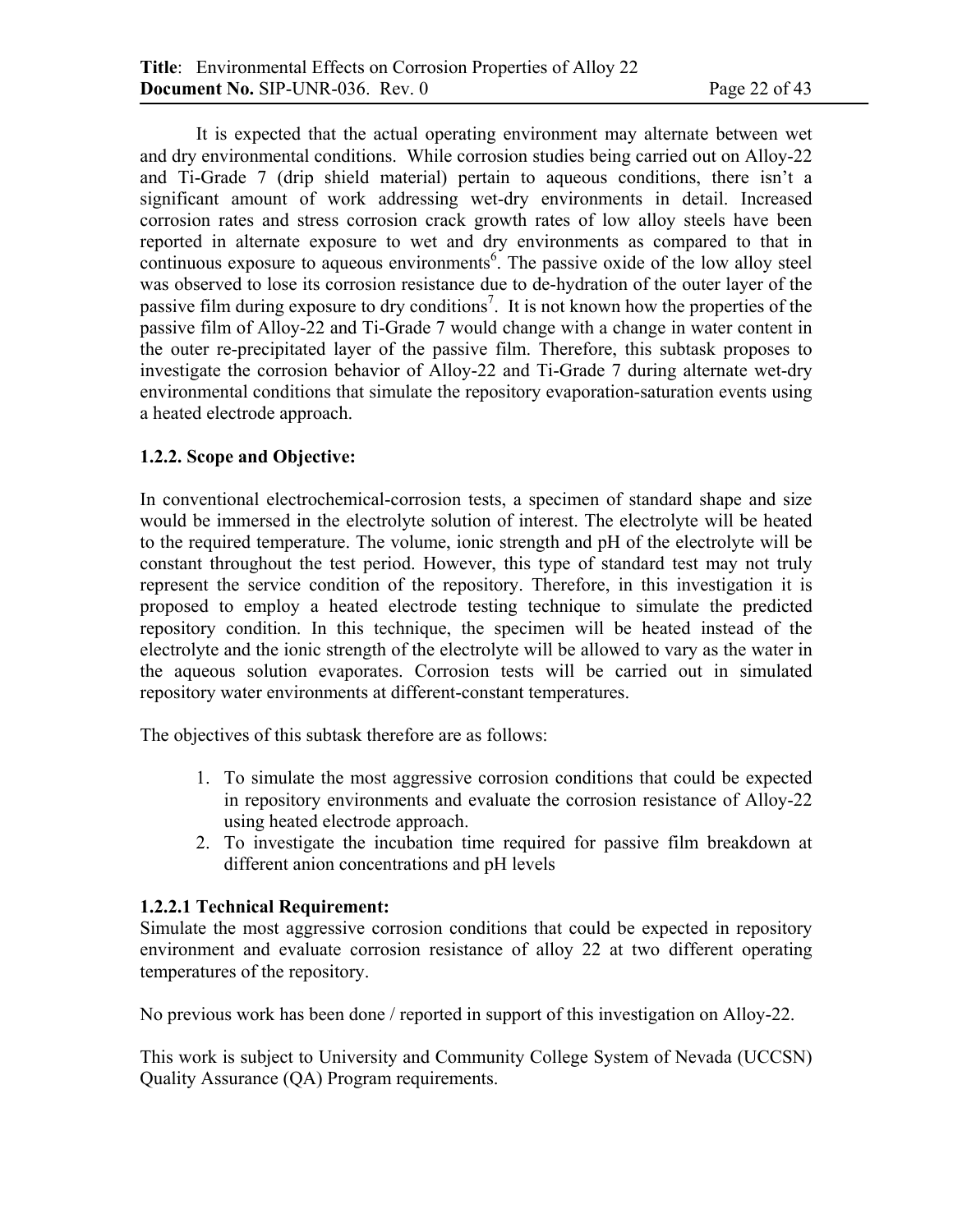### **1.2.3. Approach:**

The approach described here provides a degree of flexibility to allow leeway for improvements as the investigation continues. The work plan essentially consists of four major parts viz., 1. Material and heat treatment 2. Electrochemical heated electrode corrosion testing 3. Transmission Electron Microscopy studies for characterization of passive film.4. Correlation of electrochemical data to passive film structure.

**1.2.3.1** Materials and Heat Treatment:

| Alloy-22 (wrought)                                                                                           |
|--------------------------------------------------------------------------------------------------------------|
| 1. Solution Annealed Condition                                                                               |
| 2. Aged Condition: Aged at $600-850^{\circ}$ C for 0.1-100 hours                                             |
| Ti-Grade 7 (wrought)                                                                                         |
| Solution Annealed                                                                                            |
| Alloy-22 welded coupons                                                                                      |
| Single pass                                                                                                  |
| 1 As welded                                                                                                  |
| 2. Welded $+$ solution annealed                                                                              |
| 3. Welded $+$ Aged                                                                                           |
| Multi-pass welded coupons:                                                                                   |
| (to study the effect of thermal cycling on the weld-passes due to<br>subsequent weld-passes)<br>1. As welded |

2. Welded + solution annealed

#### *Test Environments:*

Both dilute and concentrated Yucca Mountain waters will be investigated. Heated Electrode corrosion tests will be carried out in the following dilute water environments:

- 1. UE-25 J-13 Well Water
- 2. Perched Water
- 3. Pore water

Typical composition of dilute Yucca Mountain waters is given in Table 3.1.

| Ions                                   | $UE-25$<br>Water<br>(mg/L) | $J-13$ | Well | Perched Water<br>(mg/L) | Pore Water<br>(mg/L) |
|----------------------------------------|----------------------------|--------|------|-------------------------|----------------------|
|                                        |                            |        |      |                         |                      |
| $\overline{Na}^+$                      | 45.8                       |        |      | 36.0                    | $20 \text{ to } 65$  |
| $\frac{\text{Si(aq)}}{\text{Ca}^{2+}}$ | 28.5                       |        |      | 37.0                    | 26 to 39             |
|                                        | 13                         |        |      | 25.0                    | 43 to 125            |
| $\overline{K}^+$                       | 5.04                       |        |      | 1.7                     | $2$ to $4$           |
| $\overline{\text{Mg}}^{2+}$            | 2.01                       |        |      | 2.2                     | 9 to 24              |
| F                                      | 2.18                       |        |      | 0.7                     |                      |

TABLE 3.1. Composition of dilute Yucca Mountain waters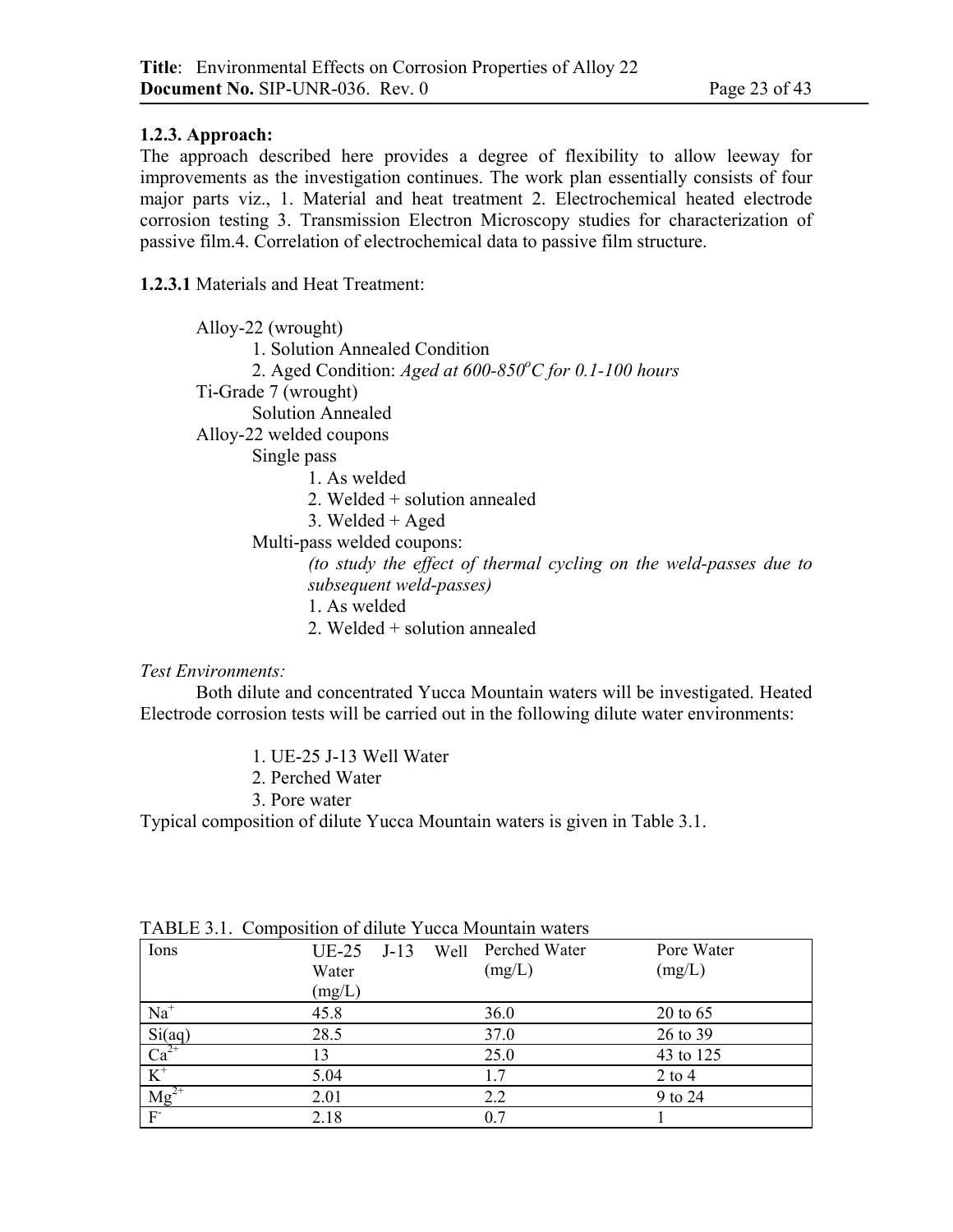**Title**: Environmental Effects on Corrosion Properties of Alloy 22 **Document No.** SIP-UNR-036. Rev. 0 Page 24 of 43

| Cl <sup>2</sup>  | 7.14  |         | 34 to 170  |
|------------------|-------|---------|------------|
| NO <sub>3</sub>  | 8.78  | 4 to 17 | 2 to 81    |
| SO <sub>4</sub>  | 18.4  | 15.0    | 48 to 260  |
| HCO <sub>3</sub> | 128.9 | 147.0   | 74 to 220  |
| $\overline{pH}$  | 7.41  |         | 6.2 to 7.5 |
| Molar Ratio      | ).56  | 0.76    | 2.3        |

Heated electrode corrosion tests will also be carried out in the following concentrated water environments (Table 3.2):

- 1. Simulated Acidified Water (SAW)
- 2. Simulated Concentrated Water (SCW)
- 3. Basic Saturated Water (BSW)
- 4. Simulated Saturated Water (SSW)

(Note: *The heated electrode specimen will not be immersed in the concentrated solution; instead the solution will be dripped on the hot specimen surface at the determined rate in drops per unit time*.)

| ions                         | $SAW$ (mg/L) | $SCW$ (mg/L) | BSW (mg/L) | SSW (mg/L) |
|------------------------------|--------------|--------------|------------|------------|
| $Na+$                        | 40900        | 40900        | 231224     | 487000     |
| Si(aq)                       | 27           | 27           | 9038       |            |
| $\overline{Ca^{2+}}$         | 1000         | $<$ 1        |            |            |
| $K^+$                        | 3400         | 3400         | 81480      | 141600     |
| $Mg^{2+}$                    | 1000         | $<$ 1        | -          |            |
| F                            | $\Omega$     | 1400         | 1616       | ۰          |
| Cl <sup>2</sup>              | 24250        | 6700         | 169204     | 128000     |
| NO <sub>3</sub>              | 23000        | 6400         | 177168     | 1313000    |
| SO <sub>4</sub> <sup>2</sup> | 38600        | 16700        | 16907      |            |
| HCO <sub>3</sub>             | $\Omega$     | 70000        | 107171     |            |
| pH                           | 2.8          | 10.3         | >12        | 6.7        |
| Molar Ratio                  | 0.9          | 0.7          | 1.6        | 0.2        |

TABLE 3.2. Composition of concentrated YM Waters

#### *Test Temperature:*

The electrodes (test specimens) will be heated to 80 -  $160^{\circ}$ C in all tests. In some cases, tests will be carried out at higher temperatures (up to 400° C).

*Electrochemical Heated Electrode Corrosion Test:*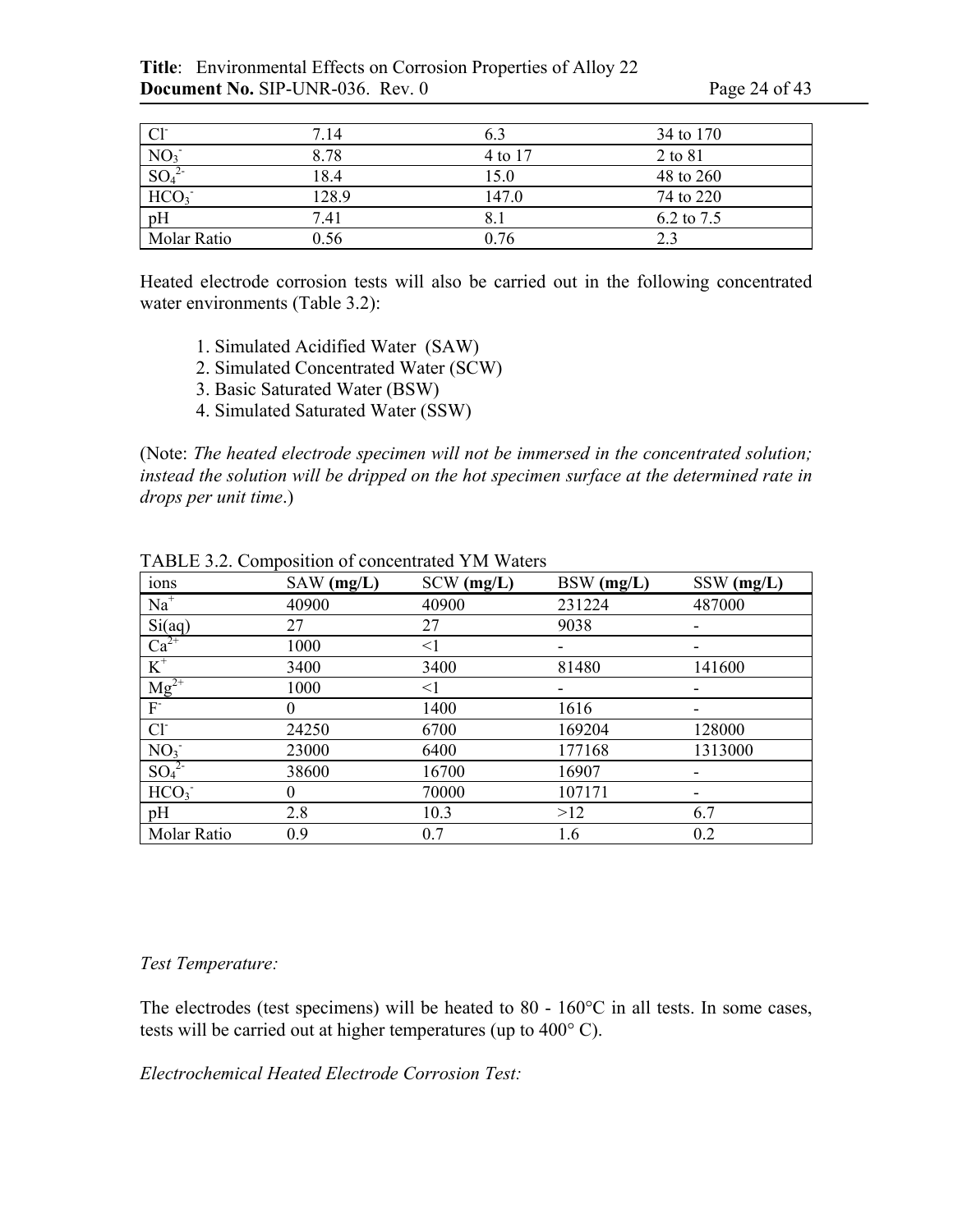Two types of heated electrode corrosion tests will be carried out viz., 1. fully immersed electrode type and 2. liquid drop on the heated surface type. The tests will be carried out in both open circuit and potentiostatic conditions in fully immersed conditions as shown in Figure 3.1. The liquid drop type test will be carried out in open circuit condition only. All tests will be carried out in a controlled humidity chamber so that they can be continued even after the water in the brine solution has fully evaporated. The data generated after formation of dry-salt (hygroscopic) deposition in high humidity conditions will be used for modeling in another subtask.

In fully-immersed-electrode type tests (Fig. 3.1), the height of the electrolyte solution will decrease with time as the evaporation process continues. Therefore, the ionic strength of the solution, corrosion potential and pH will vary with time. This condition more or less simulates the expected repository environments. In order to characterize the electrochemical conditions more deterministically, calibrations runs will be performed initially. The calibration tests will help determine the variation in ionic strength of the solution with time for a given heating surface area, surface temperature, initial concentration and initial height (volume) of the solution. Characterization / calibration of pH of the environment is more difficult as it will be determined mainly by the hydrolysis of the species and cathodic reactions during corrosion. The pH of the electrolyte will be recorded continuously with time. In open circuit tests, the corrosion potential will be recorded continuously with time. All these values (ionic strength, corrosion potential and pH, (if possible)) will be plotted as a function of electrolyte thickness as a calibration procedure for different temperatures. Linear polarization studies will be carried out at different solution thicknesses (at corresponding ionic strength, pH values) in a standard five neck cell to determine the corrosion rates in addition to the "in-situ" type heated electrode corrosion tests under different potentiostatic conditions.

The heated electrode corrosion tests by liquid drop on heated electrode surfaces as shown in Figure 3.2. Tests will be carried out with and without the application of stress. The number of test solution drops per unit time will be controlled by a timer circuit, which would actuate the solenoid valve. The tests will be carried out in a humidity-controlled chamber. Surface temperature, frequency of liquid drops, applied stress and concentration of the solution will be varied to determine the time to crack initiation and corrosion rate.

#### *Transmission Electron Microscopy Studies*

Characterization of passive film and surface scales is very important to understand the corrosion behavior. As heated electrode corrosion-surface closely simulates the WP container surface in repository conditions, it will be very instructive to study the nature of the surface film formed on the electrodes using high resolution electron microscopes. As the thickness of the passive film /surface film will be in the order of few Angstroms, high resolution microscopy is required. Transmission Electron Microscopy (TEM) studies will help identify the phases present in the passive film and understand the failure (if any) mechanism by evaluating the atomic structure at the metal/film interface. Possible vacancy condensation or elemental segregation at the metal/film interface could be detected if localized corrosion occurred. By carrying out the Electron Energy Loss Spectroscopy (EELS), passive film chemistry / structure could be evaluated. This would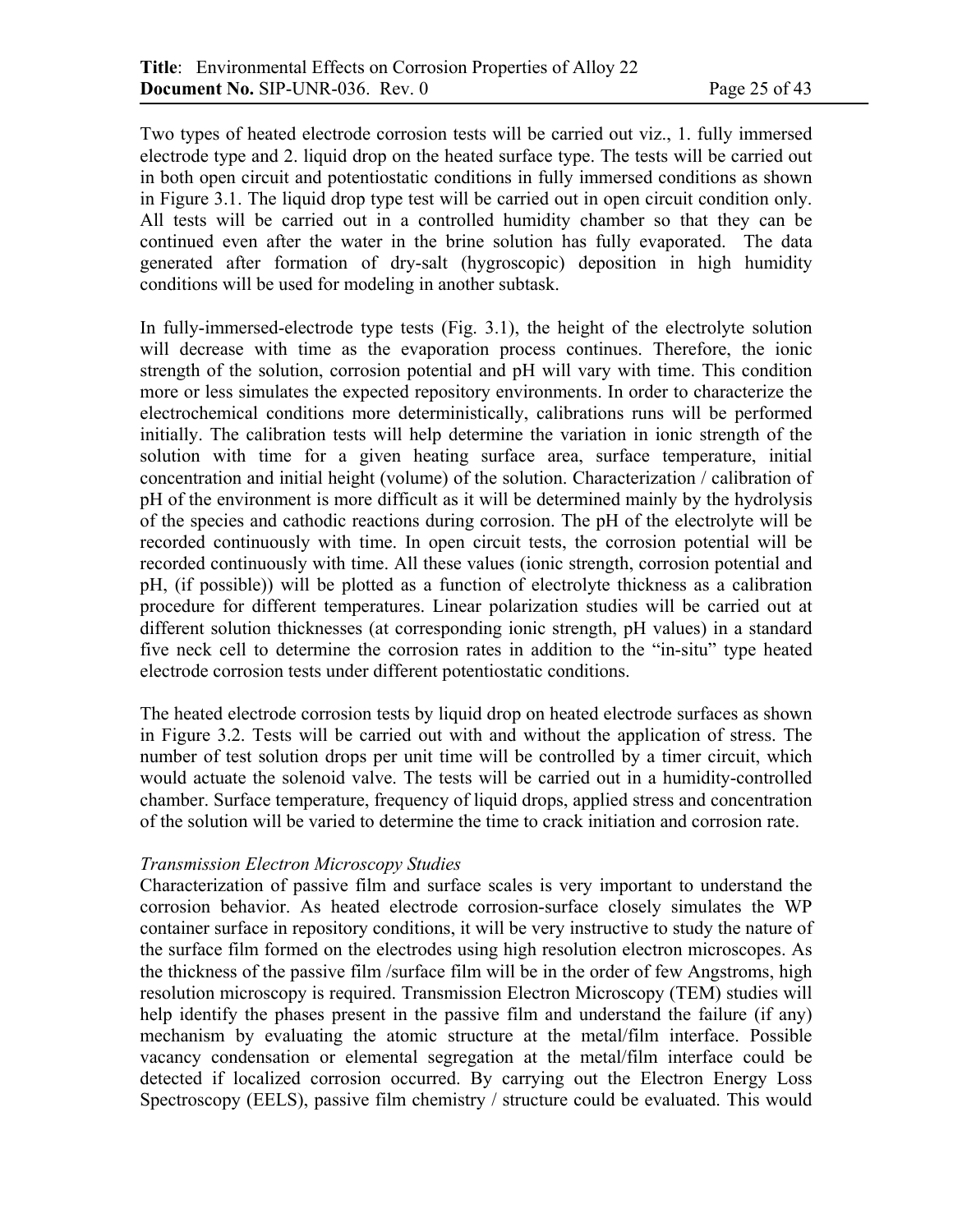help predict the life of the WP in a more deterministic way and improve the alloy system for corrosion resistance. Extensive TEM and EELS studies will be carried out the heated electrode specimens after corrosion tests to characterize the passive film /surface scale and to evaluate the film/metal interface.

The expected outcomes of the proposed work in this subtask are outlined below:

- During open circuit heated electrode corrosion tests, the corrosion potential will be monitored with time. The change in corrosion potential will be correlated with the change in ionic strength of the electrolyte solution.
- In the presence of localized attack or increased (break-away) corrosion conditions, irregular corrosion potential transients may be expected. The results of this investigation would generate quantitative data to detect such break-away corrosion conditions under a thin layer of electrolyte.
- The heated electrode corrosion tests under potentiostatic control would give corrosion current transient data. For initiation of localized corrosion, the required critical or threshold potential, temperature, ionic strength of environmental species, and pH could be quantitatively determined under transient experimental conditions.
- The change in passivation kinetics, passive film properties, and susceptibility to corrosion under alternate wet and dry test conditions will be quantitatively determined.
- The susceptibility to stress corrosion cracking under alternate wet and dry test conditions will be determined.

All the above data generated for Alloy-22 (both wrought and weld) and Ti-Grade 7 can be effectively used for corrosion modeling in real-life YM repository conditions and for life predictions of the waste package, with a minimum margin of error.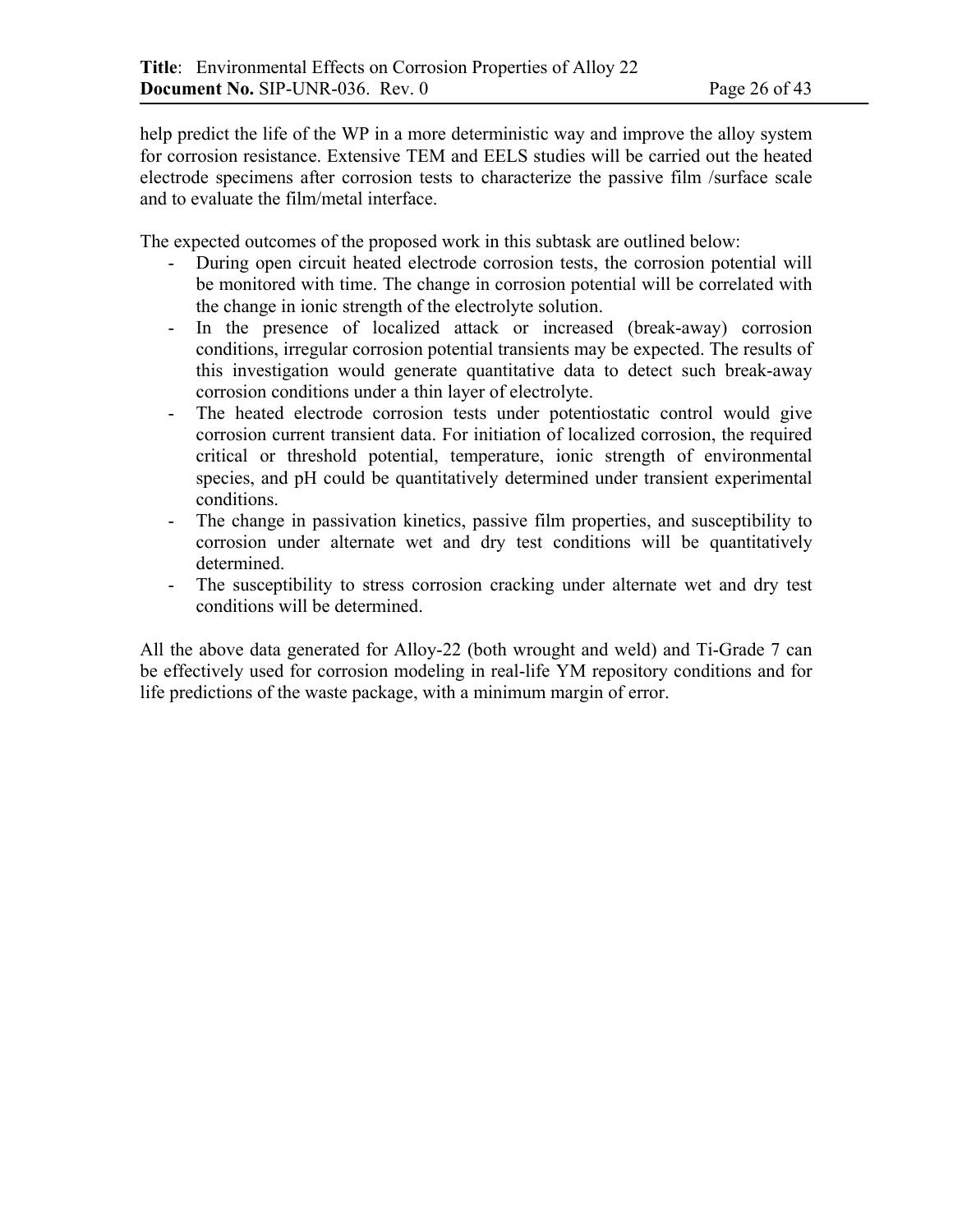

Figure 3.1 Schematic illustration of the heated electrode-cell assembly. The electrolyte covers the surface of the electrode and the level decreases with time while the ionic strength increases.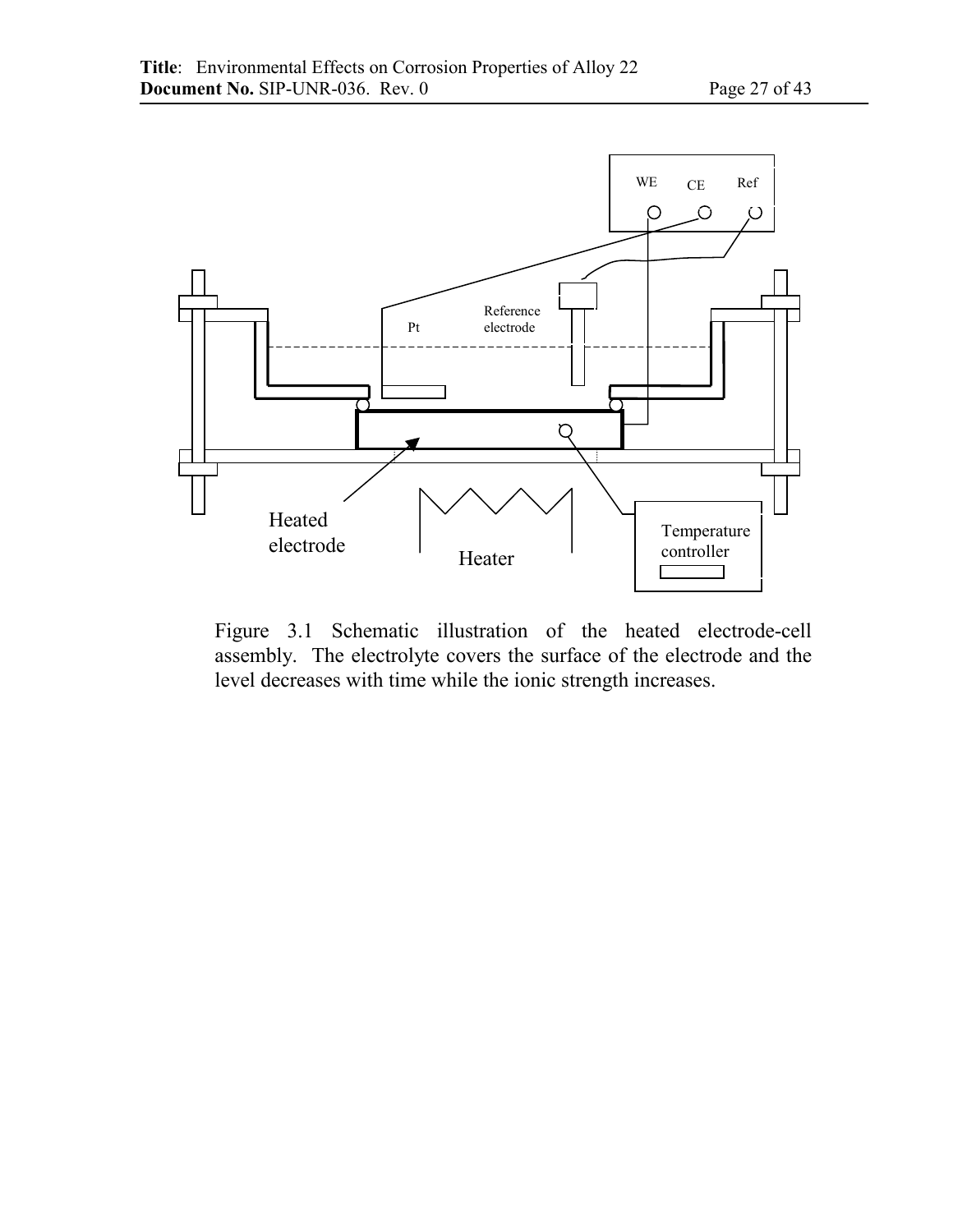

Figure 3.2 Schematic illustration of the heated electrode – liquid drop test with application of stress. The test will be carried out in a humidity controlled chamber.

### **1.2.4 Schedules**

Schedules will be highly dependent on receiving and calibrating new and updated equipment and receiving qualified weld specimens. Recruiting of students and research associates will also have a significant impact on schedules.

The project schedule of the proposed subtask is as follows:

Year 1: (Start Date June 01, 2004)

- Preparation of SIP for this subtask.
- Submission of SIP for technical and QA review for approval
- Design and fabrication of electrochemical cells for immersed and liquid drop-on heated electrode tests
- Development of IP's for the following activities:
	- o Heat treatment of Alloy-22
	- o Immersed Heated Electrode corrosion tests
- Initiation of experimental work on solution annealed specimens

Year 2: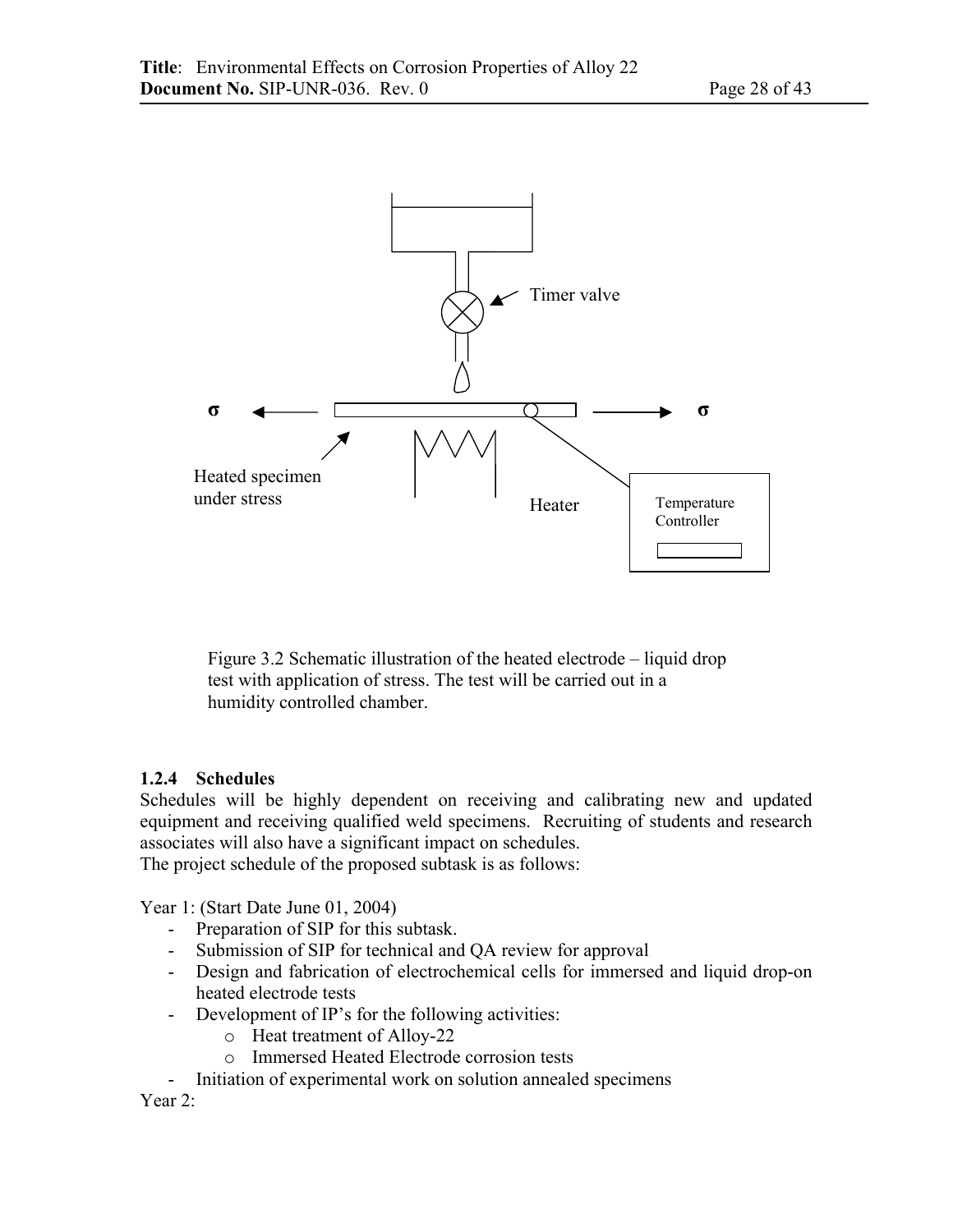- Immersed heated electrode tests of Alloy-22 solution annealed and aged in dilute and concentrated water
- Development of IPs for Welding of Alloy-22 plates using Gas Tungsten Arc Welding Process, Liquid drop-on heated electrode testing and Determination and Calibration of Ionic Strength of Electrolyte in the Heated Electrode Cell.
- User calibration of Transmission Electron Microscopy (TEM) and Electron Energy Loss Spectroscopy (EELS) and study of the surface films of the corroded surface using these analytical instruments

Year 3:

-

- Immersed heated electrode tests of Ti Gr 7 in dilute and concentrated waters
- Continuation of immersed heated electrode tests and initiation of liquid drop-on heated electrode tests of Alloy-22 solution annealed and aged in concentrated waters
- Initiation of Alloy-22 as-weld specimens
- Transmission Electron Microscopy and Electron Energy Loss Spectroscopy study of the surface films of the corroded surface

Year 4: (see test matrix above for notation explanation)

- Initiate heated electrode corrosion testing on Alloy-22 AWSP and AWSPWA specimens
- Initiate corrosion testing on Alloy-22 AWMP and AWMPWA specimens
- Initiate corrosion testing on Alloy-22 AWSPSA specimens
- Continuation of immersed heated electrode tests of Ti Gr 7 in dilute and concentrated waters
- Continuation of liquid drop-on heated electrode tests of Alloy-22 aged specimens in concentrated waters
- Transmission Electron Microscopy and Electron Energy Loss Spectroscopy study of the surface films of the corroded surface

-

Year 5: (see test matrix above for notation explanation)

- Complete testing on Alloy-22 AWSP and AWSPWA specimens
- Complete testing on Alloy-22 AWSPSA specimens
- Complete testing on Alloy-22 AWMP and AWMPWA specimens
- Transmission Electron Microscopy and Electron Energy Loss Spectroscopy study of the surface films of the corroded surface

*Test Matrix:* 

| Material | Material  | <b>Immersed Heated Electrode</b> |              | Liquid-Drop  | Heated<br>on |
|----------|-----------|----------------------------------|--------------|--------------|--------------|
|          | Condition |                                  |              | Electrode    |              |
|          |           | Dilute<br>YM                     | Concentrated | Dilute<br>YM | Concentrated |
|          |           | Waters                           | YM waters    | Waters       | YM waters    |
| Alloy-22 | Solution  | Year $1, 2$                      | Year $2, 3$  | Year 3       | Year 3       |
|          | Annealed  |                                  |              |              |              |
|          | (SA)      |                                  |              |              |              |
|          | Aged      | Year 2                           | Year $2,3$   | Year 3       | Year $4,5$   |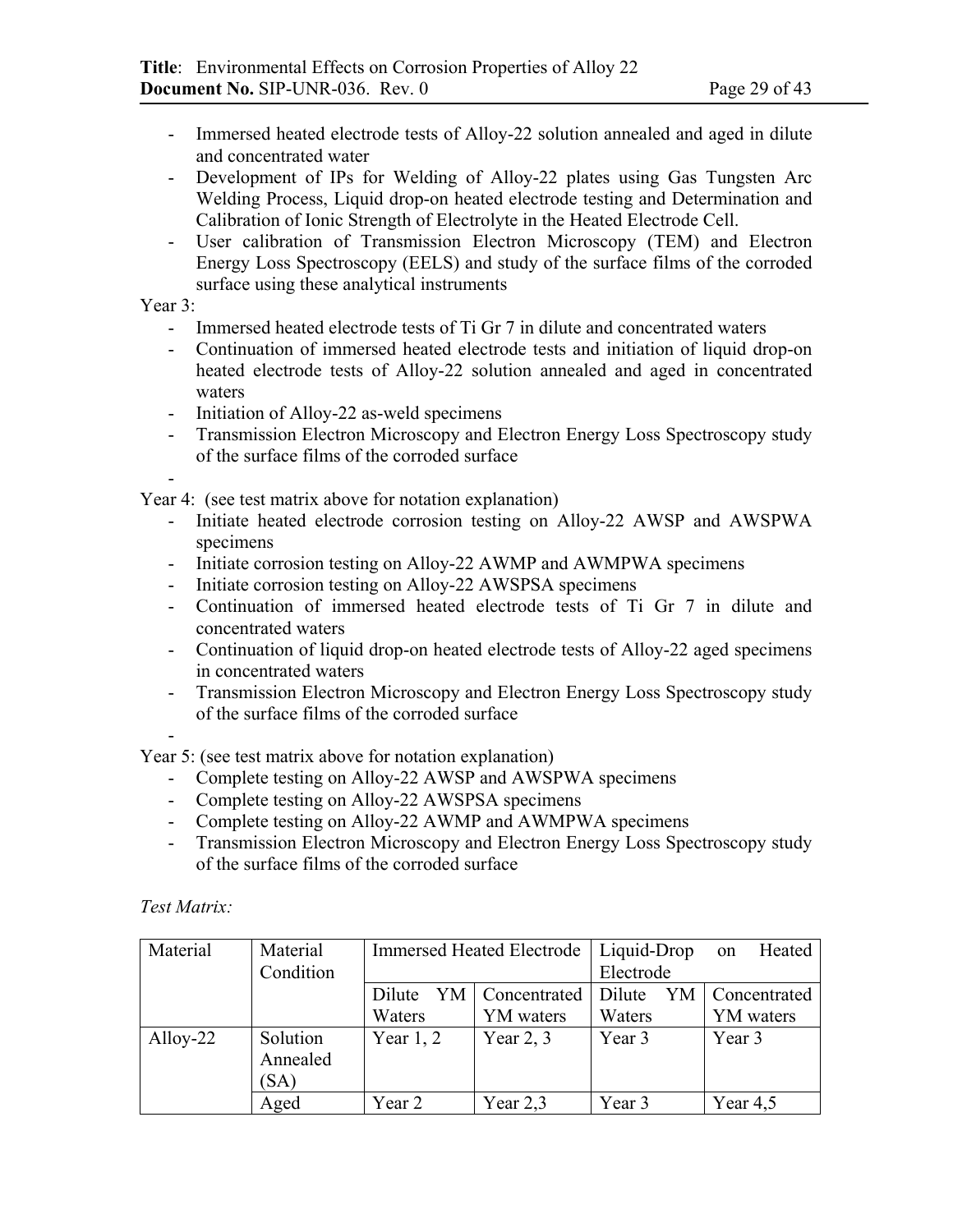**Title**: Environmental Effects on Corrosion Properties of Alloy 22 **Document No.** SIP-UNR-036. Rev. 0 Page 30 of 43

| Ti-Grade 7    | <b>SA</b>   | Year 3 | Year $3, 4$ |          |  |
|---------------|-------------|--------|-------------|----------|--|
| Alloy-22      | weld<br>As  |        |             |          |  |
| weld (single) | (AWSP)      |        |             |          |  |
| pass)         | $Weld + SA$ |        |             |          |  |
|               | (AWSPSA)    |        |             |          |  |
|               | Weld<br>$+$ |        |             |          |  |
|               | Aged        |        |             | Xears 25 |  |
|               | (AWSPWA)    |        |             |          |  |
| Alloy-22      | weld<br>As  |        |             |          |  |
| weld (multi   | (AWMP)      |        |             |          |  |
| pass)         | $Weld + SA$ |        |             |          |  |
|               | (AWMPSA)    |        |             |          |  |

### **1.3 Subtask 4: Effect of Hydrogen Permeation on the Stability of the Passive Film of Alloy-22**

### **1.3.1 Scope**

Evolution of hydrogen occurs during corrosion processes, which could result in ingress of hydrogen into the metal. Welding with coated electrodes, cathodic protection, acid pickling, and electroplating also could result in diffusion of hydrogen in to metals. Hydrogen reducing bacteria is reported to be present in the YM repository site. At higher hydrogen fugacity, atomic hydrogen could diffuse into the Alloy-22 WP container wall. It is widely documented that ingression of hydrogen could change the passive film properties of austenitic stainless steels and enhance susceptibility to pitting. Therefore, it is imperative to investigate the effect of hydrogen ingression on the stability of passive film of Alloy-22. In this subtask pitting potentials of Alloy-22 will be evaluated under different hydrogen charged conditions in a chloride-containing environment.

### **1.3.2 Background**

It has been reported that the presence of hydrogen enhances the anodic dissolution of austenitic stainless steels<sup>8</sup> and decreases the critical chloride content required for breakdown of the passive film<sup>9</sup>. The diffusivity of hydrogen in passivated iron is reported to be around 12 orders less than that in the metallic iron<sup>10</sup>. Both n-type passive film (on iron) and p-type film (on nickel) were found to be affected by hydrogen in an chloride-containing environment. Most investigations studying the effect of hydrogen were carried out in strong hydrogen charged conditions, such that hydrogen transport occurred due to both a potential and a concentration gradient. Hydrogen generating bacteria present in the soil/ground water could cause ingress of hydrogen in the WP or drip shield. In this condition the hydrogen entry occurs mainly by the concentration gradient. However, the electronic structure of the passive film could be affected by the presence of hydrogen and the electric field within the passive film may be altered to facilitate further transport of the hydrogen. There has not been a significant amount of work done to understand the effect of hydrogen on the electronic structure and the degradation mechanism(s) of the passive film in the presence of hydrogen. Moreover a quantitative analysis of the effect of hydrogen on the degradation of passive films is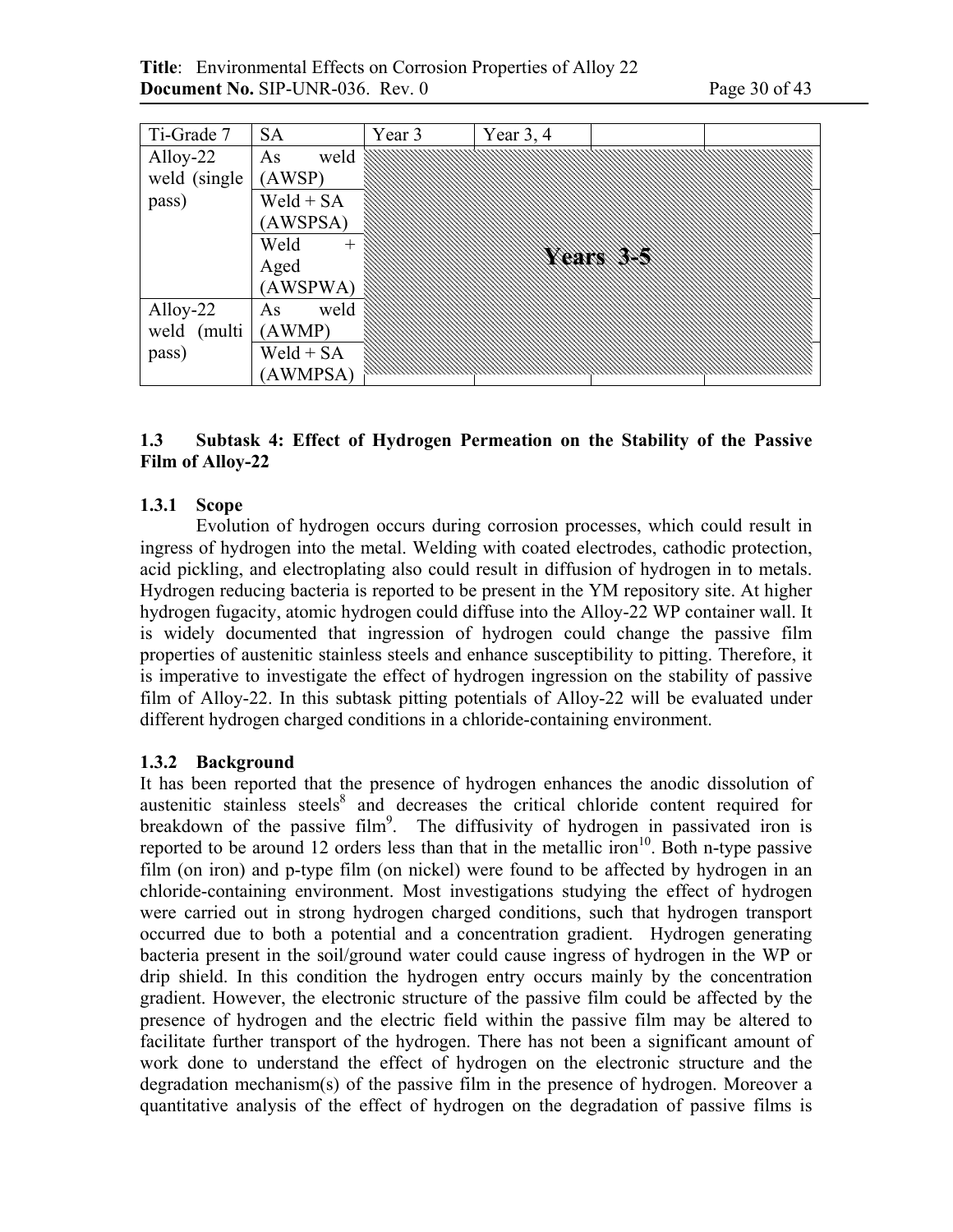required in order to estimate the life prediction of nuclear waste containers. As the pH inside the pits is usually low (acidic); there could be a correlation between pH of the electrolyte inside a growing pit and the critical concentration of hydrogen required inside the passive film to nucleate a pit in a neutral chloride environment.

In preliminary work at UNR on the effects of hydrogen charging on the pitting behavior of mill-annealed Alloy-22 and 304 SS indicate that 304 SS is affected due to hydrogen diffusion into its passive film. The results of this work are shown in figures 4.1



and 4.2. Figure 4.1 shows the effect of prior hydrogen charging (in 0.5 N  $H_2SO_4 + 250$  ppm of  $As<sub>2</sub>O<sub>3</sub>$  at -20 mA/cm<sup>2</sup> for one hour) on the pitting potential of mill-annealed Alloy-22, in  $0.5$  M  $H<sub>2</sub>SO<sub>4</sub>$ + 0.5 M NaCl solution at 25°C. Preliminary results indicate no significant change in the pitting potential due to hydrogen charging. The increase in anodic peak



current could be attributed to the hydrogen oxidation current. Figure 4.2 shows the effect of prior hydrogen charging (in 0.5 N  $H_2SO_4 + 250$  ppm of As<sub>2</sub>O<sub>3</sub> at -20 mA/cm<sup>2</sup> for one hour) on the pitting potential of 304 SS in 0.5 M  $H_2SO_4 + 0.5 M$  NaCl solution at 25°C. The pitting potential was



observed to decrease with hydrogen charging. Although, the mill-annealed Alloy-22 did not show a significant change in the pitting potential with hydrogen charging in this preliminary work, the effect of microstructural changes on the hydrogen diffusion characteristics of Alloy-22 and the associated effects on localized corrosion have not been systematically investigated.

#### **1.3.3 Objectives**

The objectives of this subtask therefore are: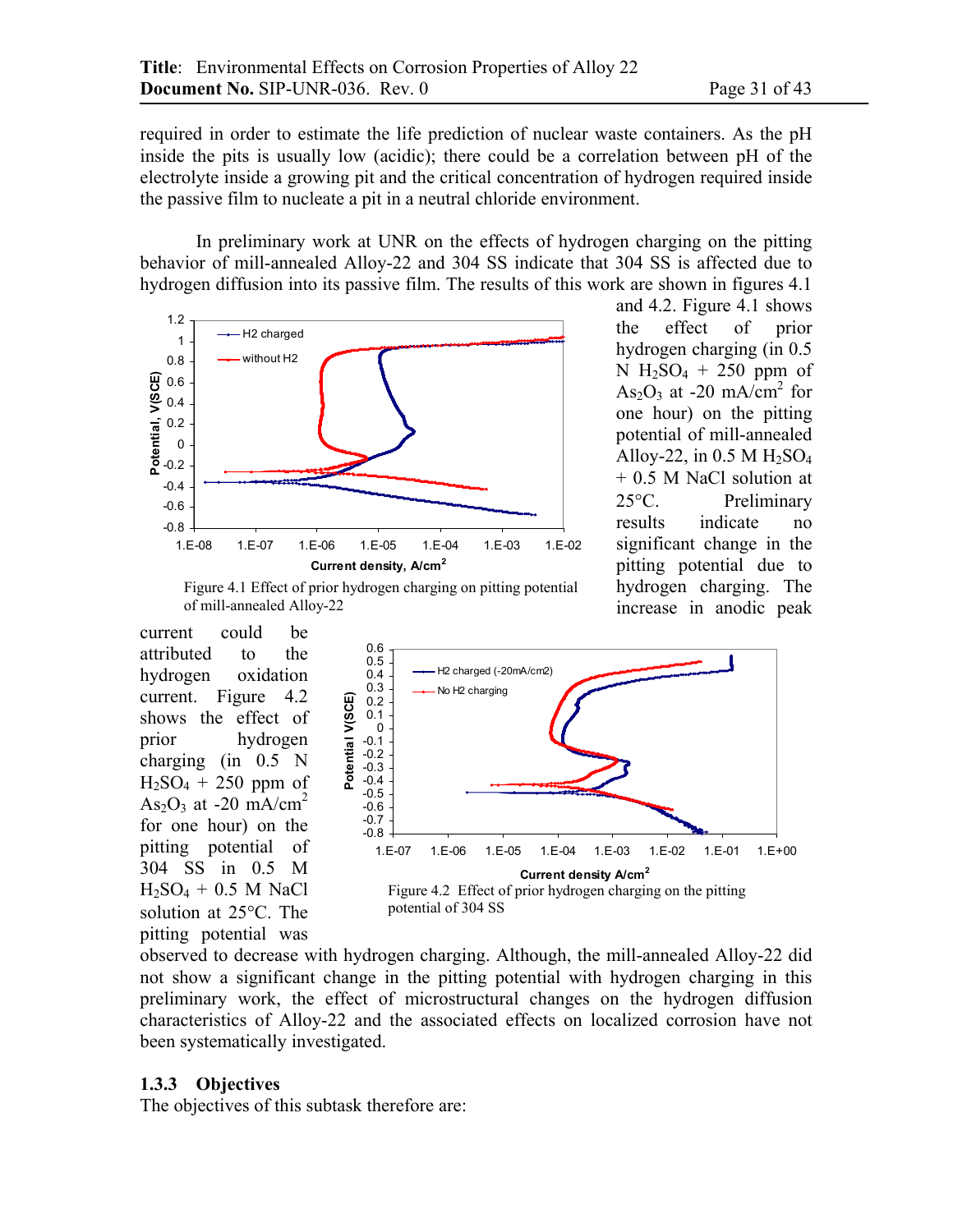- To quantify the effect of hydrogen on the degradation of the corrosion resistance of the passive film of Alloy-22 in chloride containing environments.
- To understand the synergistic effect of hydrogen and chloride on the breakdown (if present) of passive film.

Technical Requirement:

Quantification of the effect of hydrogen on the degradation of the corrosion resistance of Alloy 22 in chloride-containing environments.

No previous work has been done / reported in support of this investigation on Alloy-22.

This work is subject to University and Community College System of Nevada (UCCSN) Quality Assurance (QA) Program requirements.

### **1.3.4 Approach**

The approach described here provides a degree of flexibility to allow leeway for improvements as the investigation continues. The work plan essentially consists of four major parts viz., 1. Material and heat treatment 2. Growing passive films of different thickness 3. Charging of Hydrogen in the passive film with Devanathan and Stachurski type and conventional 5-necked ASTM G5 cell 4. Characterization of passive film by SEM and TEM

*1.3.4.1* Materials and Heat Treatment:

| <i>Materials:</i>  | Alloy-22                                                |
|--------------------|---------------------------------------------------------|
| Heat Treatment:    | 1. Solution Annealed and                                |
|                    | 2. Aged at $600 - 850^{\circ}$ C for $0.1 - 100$ hours. |
| Surface condition: | 1. Polished and passivated inside the cell              |
|                    | 2. Polished and thermally grown oxide film              |

(Different thickness and properties of passive film will help understand how hydrogen reduces the passive film)

*Electrochemical cell*: Devanathan and Stachurski type and conventional 5 necked ASTM G-5 type

### *1.3.4.2 Hydrogen Charging*

Hydrogen will be charged electrolytically by applying different cathodic current densities in order to have different steady state concentration profiles in the specimen. When using a Devanathan type cell the hydrogen transport is assisted by both concentration and potential gradients. Hydrogen charging of the pre-passivated specimen using a conventional 5-neck cell will be different from that of a Devanathan type cell. Both methods will be studied.

*Environment*: Hydrogen Charging:  $0.5 M H_2SO_4 + 100$  ppm  $As_2O_3$ Anodic side: Borate buffer or  $0.25$  M Na<sub>2</sub>SO<sub>4</sub> with varying amounts of chlorides from 100 ppm to 0.5 N *Temperature:* 24-80°C *Electrochemical* Techniques: Potentiostatic, Electrochemical Impedance Spectroscopy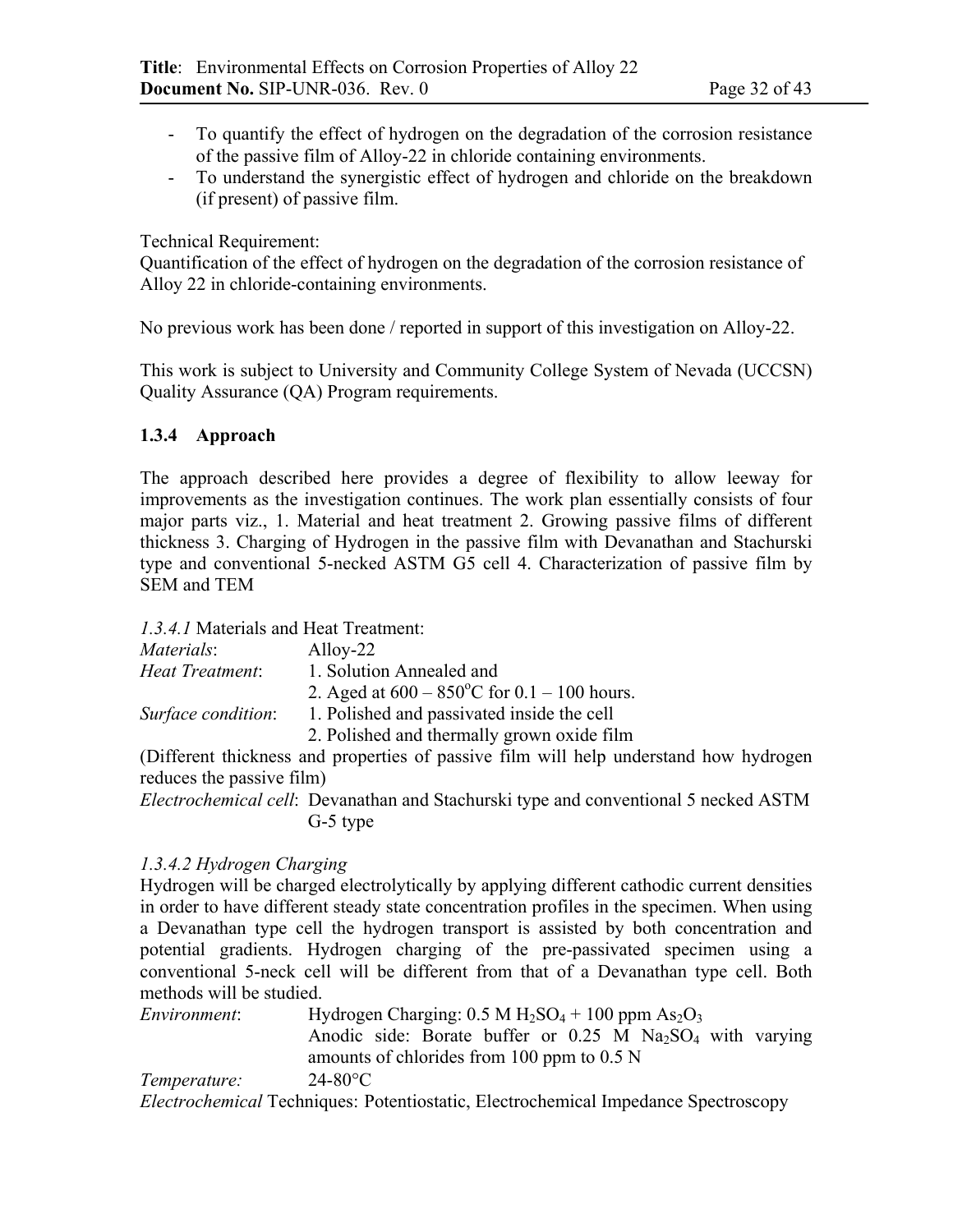and Mott- Schottky analysis.

Analytical Techniques: SEM, TEM, and XPS

# *1.3.4.3 Transmission Electron Microscopy Studies*

Characterization of the passive film is very important to understand the hydrogen diffusion behavior in the film. Not many studies are available on the variation of metal/film interface structure after hydrogen charging. Transmission Electron Microscopy studies will be carried on the specimens with and without hydrogen charging to evaluate the variation in structure of the metal/film interface. Further, possible enhancement in pitting susceptibility due to hydrogen charging will be investigated by carrying out extensive TEM studies.

### **1.3.5 Schedules**

The expected outcomes and project schedule of the proposed subtask are as follows: Year 1: (Start Date June 01, 2004)

- Preparation of SIP for this subtask.
- Submission of SIP for technical and QA review for approval
- Initiation of development of IP's for the following activities:
	- o Gas Tungten Arc Welding of Alloy-22 plates
	- o Heat treatment of Alloy-22
	- o Hydrogen Permeation studies
	- o Electrochemical impedance and Mott-Schottky Measurements
	- o User calibration of EDAX analyzer etc.

Year 2:

- Initiation of experimental work for the determination of the diffusivities of hydrogen in Alloy-22 at different microstructural conditions.
- Initiation of calculations of the activation energies through evaluation of diffusion coefficients at different temperatures.
- Development of IP's for the following activities:
	- o Gas Tungten Arc Welding of Alloy-22 plates
	- o Heat treatment of Alloy-22
	- o Hydrogen Permeation studies
	- o Electrochemical impedance and Mott-Schottky Measurements
	- o User calibration of EDAX analyzer etc

Year 3:

- Continued experimental work for the determination of the diffusivities of hydrogen in Alloy-22 at different microstructural conditions.
- Continued work on the calculations of the activation energies through evaluation of diffusion coefficients at different temperatures.
- Experimental work for the determination of the effect of hydrogen on pitting susceptibility (solution annealed and aged conditions).
- Initiation of experimental work for the determination of the change in electronic properties of the passive film of Alloy-22 in the presence of hydrogen.

Year 4:

- Continued experimental work for the determination of the change in electronic properties of the passive film of Alloy-22 in the presence of hydrogen.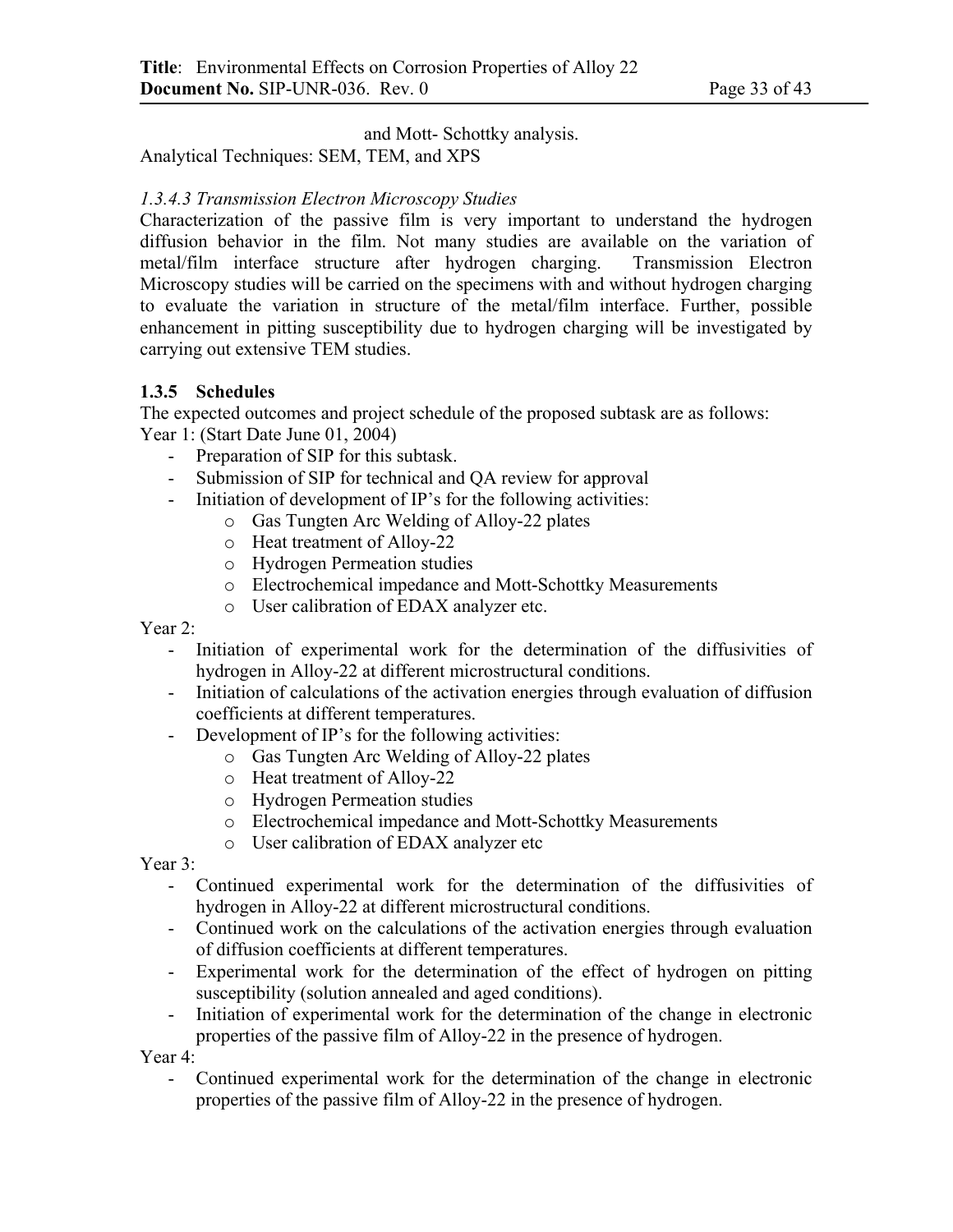- Initiation of Transmission Electron Microscopy studies on the solution annealed specimens to investigate the interface between passive film/metal with and without hydrogen charging after polarization in pitting environments.

Year 5:

- Transmission Electron Microscopy and Electron Energy Loss Spectroscopy studies on the aged Alloy 22 specimens to investigate the interface between passive film/metal with and without hydrogen charging after polarization in pitting environments.

### **1.5 Interface Controls**

Dr. Shantanu Namjoshi of the University of Nevada, Reno, as the Task's Principal Investigator, will oversee the entire project and assure the project's integrity and scientific soundness as the work progresses. All the electrochemical and analysis work will be carried out in Electrochemistry and Corrosion Laboratory of the University of Nevada, Reno.

Administrative interfaces at UNR include Dr. Ted Batchman, Dean, College of Engineering, and Dr. Manoranjan Misra, Division Chair, Metallurgical and Materials Science Engineering. Dr. D.D. Macdonald of the Pennsylvania State University, will be closely involved with task planning and interpretation of results as a subcontractor (see Procurements and Subcontracts below). Planning, data, results, analysis, and conclusions will be shared and discussed with Dr. Raul Rebak, Dr. Frank Wong, and Dr. Tiangan Lian at Lawrence Livermore National Laboratories (LLNL), Gerald Gordon and V. Pasupathi of the Bechtel-SAIC team, and Robert Fish of Booz-Allen & Hamilton, the M&O contractor for DOE in Las Vegas.

### **1.6 Standards**

The following ASTM standards<sup>11</sup>, have been incorporated into existing IP's in the UCCSN IP-format., listed in section 1.7. The IP's planned to be used for this work are also listed in section 1.7.

Subtask 1:

- G5-94 (Reapproved 1999), Standard Reference Test Method for Making Potentiostatic and Potentiodynamic Anodic Polarization Measurements
- G100-89(1999) Standard Test Method for Conducting Cyclic Galvanostaircase Polarization
- E617 97(2003) Standard Specification for Laboratory Weights and Precision Mass Standards

Subtask 3:

- ASTM G5-94 (Reapproved 1999), Standard Reference Test Method for Making Potentiostatic and Potentiodynamic Anodic Polarization Measurements.
- G100-89(1999) Standard Test Method for Conducting Cyclic Galvanostaircase Polarization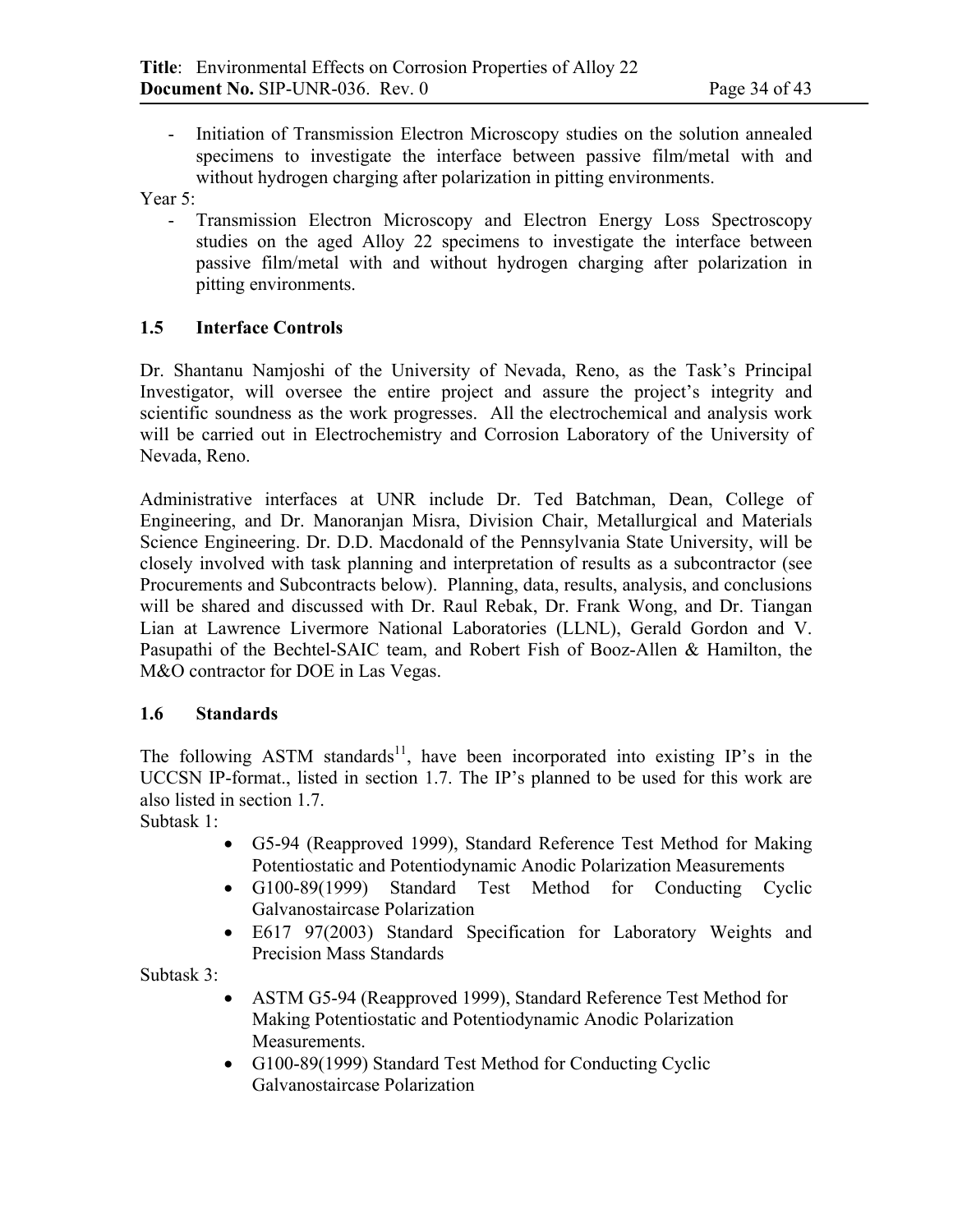• G61-86(1998) Standard Test Method for Conducting Cyclic Potentiodynamic Polarization Measurements for Localized Corrosion Susceptibility of Iron-, Nickel-, or Cobalt-Based Alloys (IPR018)

Subtask 4:

• Standard Reference Test Method for Making Potentiostatic and Potentiodynamic Anodic Polarization Measurements, ASTM G5-94 (Reapproved 1999) (IPR 018),

# **1.7 Implementing Procedures (IPs)**

The following existent IP's will be used in this task 1 and will be reviewed prior to use in accordance with e-mail dated 06/09/2004 from UCCSN QA: Subtask 1:

|                              | IPLV-003, 07/28/00, Analytical & Top-Loading Balance Use    |
|------------------------------|-------------------------------------------------------------|
|                              | IPR-018 Electrochemical Corrosion Testing                   |
|                              | IPR-020 User Calibration of Gamry Potentiostats             |
|                              | PC4/300mA/DC105 and PC4/750mA/DC105                         |
|                              | IPR-025 User Calibration and Use of the Cole-Parmer/Oakton  |
|                              | pH/mV/°C Meter                                              |
| Subtask 2:                   |                                                             |
|                              | IPLV-003, 07/28/00, Analytical $&$ Top-Loading Balance Use  |
|                              | IPR-014 User Calibration of Gamry Potentiostat PC3/CMS100   |
| $\overline{\phantom{0}}$     | IPR-015 User Calibration of Gamry Potentiostat PC4/CMS105   |
|                              | <b>IPR-018</b> Electrochemical Corrosion Testing            |
| Subtask 3:                   |                                                             |
| $\qquad \qquad \blacksquare$ | IPLV-003, 07/28/00, Analytical & Top-Loading Balance Use    |
|                              | IPR-014 User Calibration of Gamry Potentiostat PC3/CMS100   |
|                              | IPR-015 User Calibration of Gamry Potentiostat PC4/DC105    |
| $\overline{\phantom{a}}$     | IPR-018 Electrochemical Corrosion Testing                   |
|                              | IPR-020 User Calibration of Gamry Potentiostat              |
|                              | PC4/300mA/DC105                                             |
|                              | IPR-025 User calibration and use of Cole-Parmer / Oakton pH |
|                              | Meter                                                       |
| Subtask 4:                   |                                                             |
| $\blacksquare$               | IPLV-003, 07/28/00, Analytical & Top-Loading Balance Use    |
|                              | IPR-014 User Calibration of Gamry Potentiostat PC3/CMS100   |
| $\qquad \qquad \blacksquare$ | IPR-015 User Calibration of Gamry Potentiostat PC4/CMS105   |
|                              | IPR-018 Electrochemical Corrosion Testing                   |

New IP's will be developed as indicated incorporating applicable ASTM standards in the UCCSN IP-format. This is applicable to all the new IP's. Implementing Procedures will be developed as the following activities, following QAP-2.0, and QAP-9.0 (where applicable):

- Heat Treatment of Alloy-22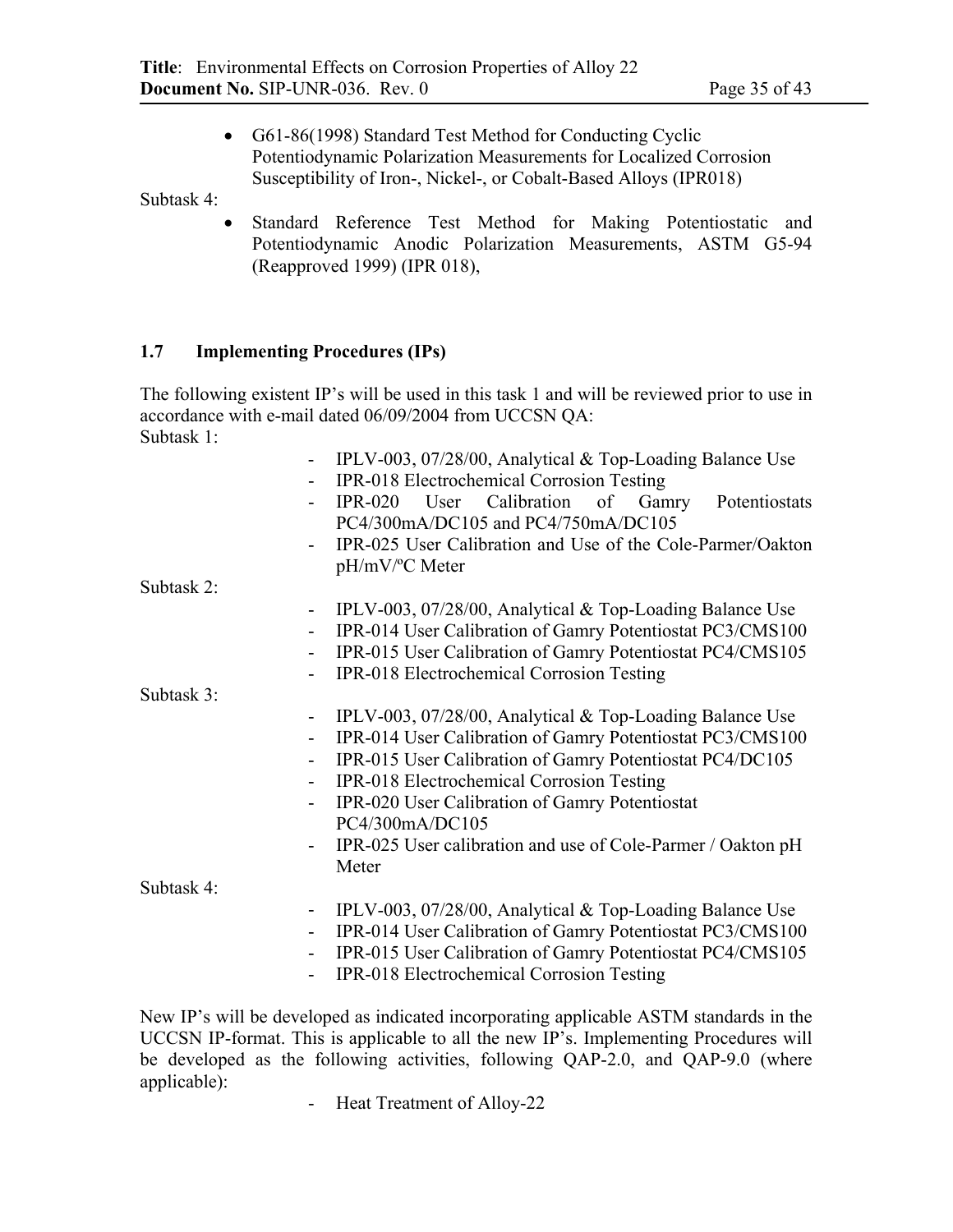- Potentiostatic Electrochemical Impedance Spectroscopy (EIS) Testing and and Mott-Schottky Measurements
- Gas Tungten Arc Welding of Alloy-22 plates
- Determination and Calibration of Ionic Strength of Electrolyte in the Heated Electrode Cell
- Conducting Heated Electrode Corrosion Tests
- Conducting and Calibration of TEM, EDAX and EELS studies
- Hydrogen Permeation Test procedure as per ASTM G 148-97

Use of the following standards is anticipated in the development of the above IP's.

- G59-97 Standard Practice for Conducting Potentiodynamic Polarization Resistance Measurements
- G102-89(1999) Standard Practice for Calculation of Corrosion Rates and Related Information from Electrochemical Measurements
- G106-89(1999) Standard Practice for Verification of Algorithm and Equipment for Electrochemical Impedance Measurements
- G107-95 Standard Guide for Formats for Collection and Compilation of Corrosion Data for Metals for Computerized Database Input
- A167-99 Standard Specification for Stainless and Heat-Resisting Chromium-Nickel Steel Plate, Sheet, and Strip
- Standard Test Methods of Detecting Susceptibility to IGC in Wrought, Ni rich, Cr Bearing Alloys, G-28-97, Annual Book of ASTM Standards, vol. 3.02, ASTM, West Conshohocken, PA 19428-2959, USA.
- G31-72(1999) Standard Practice for Laboratory Immersion Corrosion Testing of Metals
- G48-99a Standard Test Methods for Pitting and Crevice Corrosion Resistance of Stainless Steels and Related Alloys by Use of Ferric Chloride Solution
- G59-97 Standard Practice for Conducting Potentiodynamic Polarization Resistance Measurements
- G78-95 Standard Guide for Crevice Corrosion Testing of Iron-Base and Nickel-Base Stainless Alloys in Seawater and Other Chloride-Containing Aqueous Environments
- G102-89(1999) Standard Practice for Calculation of Corrosion Rates and Related Information from Electrochemical Measurements
- G106-89(1999) Standard Practice for Verification of Algorithm and Equipment for Electrochemical Impedance Measurements
- G107-95 Standard Guide for Formats for Collection and Compilation of Corrosion Data for Metals for Computerized Database Input
- G108-94(1999) Standard Test Method for Electrochemical Reactivation (EPR) for Detecting Sensitization of AISI Type 304 and 304L Stainless Steels
- G129-95 Standard Practice for Slow Strain Rate Testing to Evaluate the Susceptibility of Metallic Materials to Environmentally Assisted Cracking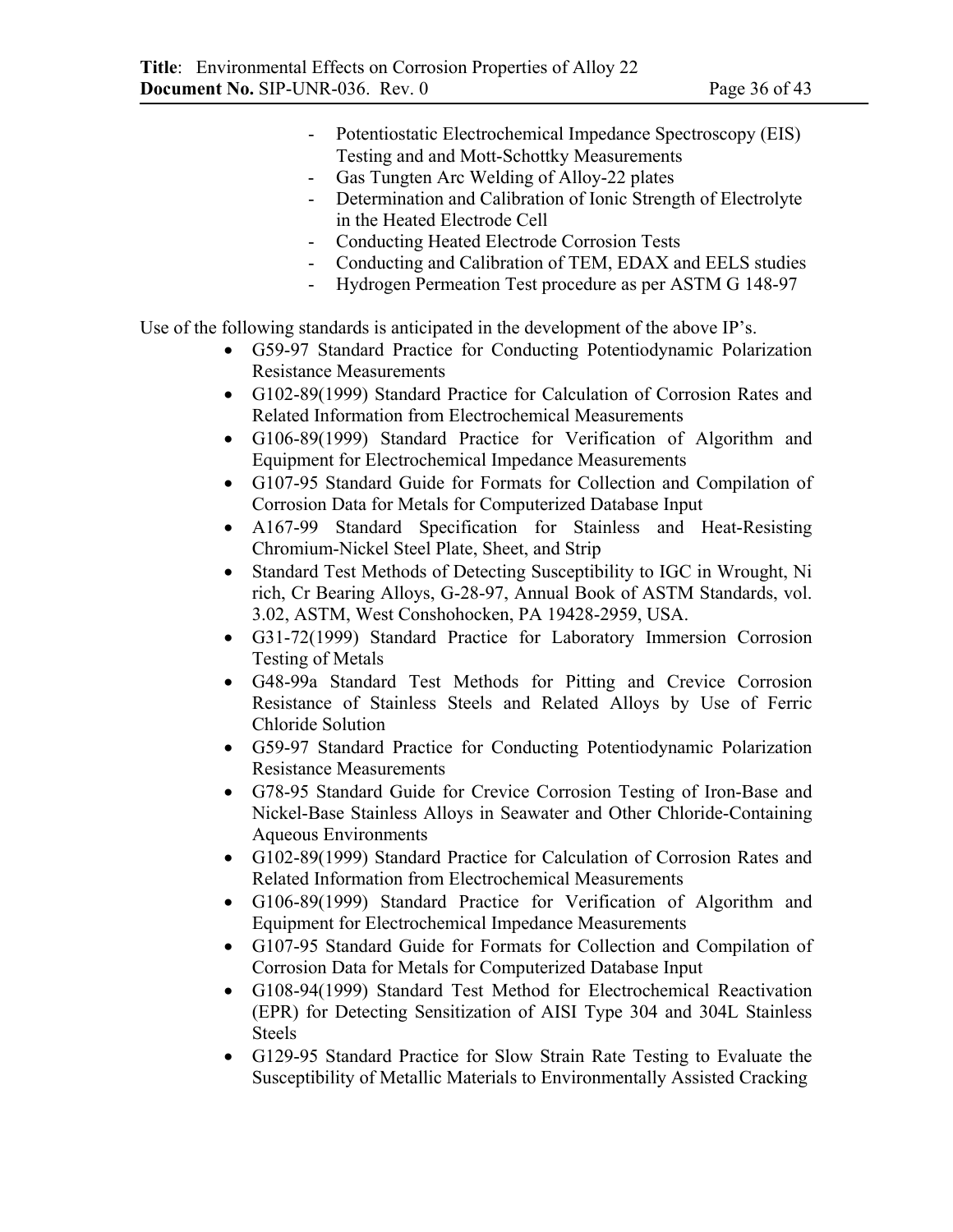- A167-99 Standard Specification for Stainless and Heat-Resisting Chromium-Nickel Steel Plate, Sheet, and Strip Standard Practice for Hydrogen Uptake, Permeation, and Transport in Metals by an Electrochemical Technique, ASTM G 148-97
- G59-97 Standard Practice for Conducting Potentiodynamic Polarization Resistance Measurements
- G61-86(1998) Standard Test Method for Conducting Cyclic Potentiodynamic Polarization Measurements for Localized Corrosion Susceptibility of Iron-, Nickel-, or Cobalt-Based Alloys
- G107-95 Standard Guide for Formats for Collection and Compilation of Corrosion Data for Metals for Computerized Database Input
- G129-95 Standard Practice for Slow Strain Rate Testing to Evaluate the Susceptibility of Metallic Materials to Environmentally Assisted Cracking

Each staff member including the PI, visiting research professors, postdoctoral research associates, and graduate students will be trained in accordance with QAP 2.1, "Qualification, Indoctrination and Training of Personnel," and will have his/her own scientific notebook(s) (SN). Each SN will be the conventional bound lined book with numbered pages. Scientific notebooks will be kept in accordance with QAP 3.0, "Scientific Investigation Control." Dr. Digby Macdonald, a sub contractor for this task, will be included in required QA Program training as well as applicable IPs.

# **1.8 Samples**

Samples for all subtasks will be controlled in accordance with QAP-8.0. The following lists specifics for each subtask.

Subtask 1: Alloy-22 plate stock of 0.75 inch thickness will be procured from reliable suppliers which may include Haynes International, Allegheny-Ludlum, and Inco. Rod stock may be procured if necessary. The heat numbers and batch numbers will be recorded for traceability. A single plate from a single heat will be used for the extensive anodic potentiostatic Electrochemical Impedance Spectroscopy (EIS) data collection as function of temperature, pH, and chloride concentration. The plates will be sampled and tested by a laboratory on the Qualified Suppliers List in accordance with ASTM standards in order to be qualified for use in the UCCSN/DOE Cooperative Agreement. Coupons of 4"x 0.75"x 0.75" size will be cut from the parent plates and will be uniquely identified, including a designation of "L" or "T" to indicate orientation with respect to the rolling direction, so that each coupon's location in the parent plate is traceable. Cylindrical specimens of 0.5" diameter and 10 mm long will be machined out of these coupons and uniquely identified to maintain traceability to orientation with respect to the rolling direction and location in the parent plate.

Subtask 2: In this subtask, the predominant work will be development of analytical expressions for electrochemical potential and current distribution during corrosion process and solving them for given boundary conditions. No experiments are planned in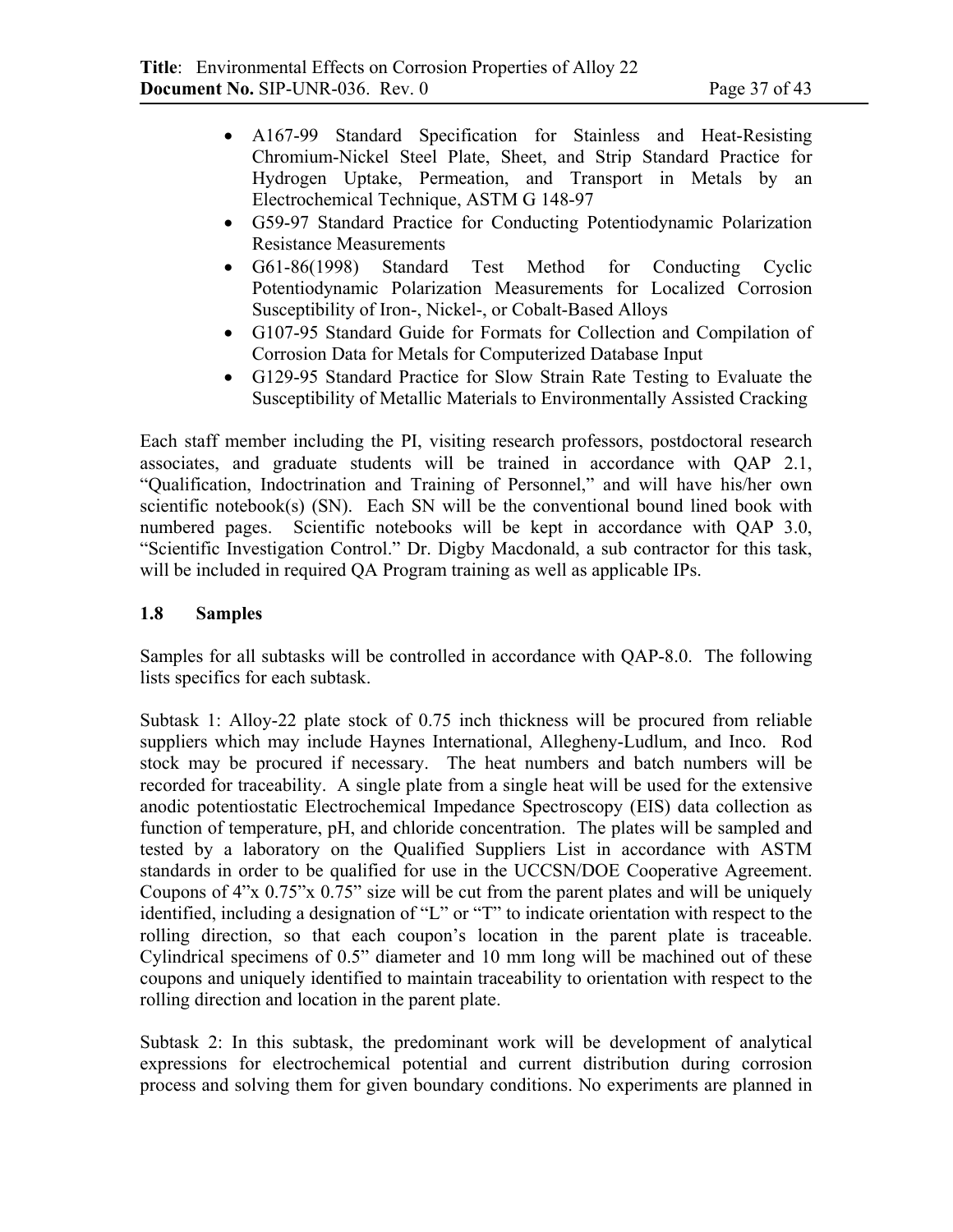this subtask. However, experimental data generated in the subtask 3 will be used for model validation.

Subtask 3: Alloy-22 plate(s) of 0.75 inch thick will be procured from a single heat from a reliable supplier. The heat number and batch number will be recorded for traceability. The plate will be sampled and tested by a laboratory on the Qualified Suppliers List in accordance with ASTM standards in order to be qualified for use in the UCCSN/DOE Cooperative Agreement. 12"x 12" X 0.75" size coupons will be cut from the large plate and will be identified as TASK ORD-FY04-014 C22 L or T followed by two-digit code to indicate its location in the parent plate. Disc shaped cylindrical specimens of 1 or 1.5" diameter and 0.75" thick will be machined out of these coupons and will be identified be alphabets such as a, b, c etc. The backside of each disc will be punched their ID such as T11a, L12a etc. A master drawing will be prepared to identify the specimen location from the parent plate for traceability.

Subtask 4: Alloy-22 plate(s) of 0.75 inch thick will be procured from a single heat from a reliable supplier. The heat number and batch number will be recorded for traceability. The plate will be sampled and tested by a laboratory on the Qualified Suppliers List in accordance with ASTM standards in order to be qualified for use in the UCCSN/DOE Cooperative Agreement. 4"x0.5"X0.75" size coupons will be cut from the large plate and will be identified as TASK ORD-FY04-014 C22 L or T followed by two-digit code to indicate its location in the parent plate. Small disc shaped cylindrical specimens of 0.5" diameter and 0.5" long will be machined out of these coupons and will be identified be alphabets such as a, b, c etc. The back side of each disc will be punched their ID such as T11a, L12a etc. A master drawing will be prepared to identify the specimen location from the parent plate for traceability. For hydrogen permeation studies 1.0 mm thick and 1" diameter Alloy-22 discs will be machined from the large plate stock and have unique ID number.

# **1.9 Equipment and Instrumentation**

- Gamry potentiostats:
	- o PC4/750mA/DC105/EIS300, PCi4/750mA/DC105/EIS300
- Gamry electrochemical test system
- Thermometers/Thermocouples mercury, spirit, and Type J, K, and R thermocouples.
- Digital multimeter
- Calibrated electrical resistors
- pH meters: Cole-Parmer or Oakton
- Immersion heating baths with digital temperature controllers. (Calibration of heating bath controllers is not required; temperature in the test cells will be measured using calibrated thermocouples and thermocouple thermometers.)
- Weighing Scales / Balances
- Class A volumetric glassware: Volumetric flasks and pipettes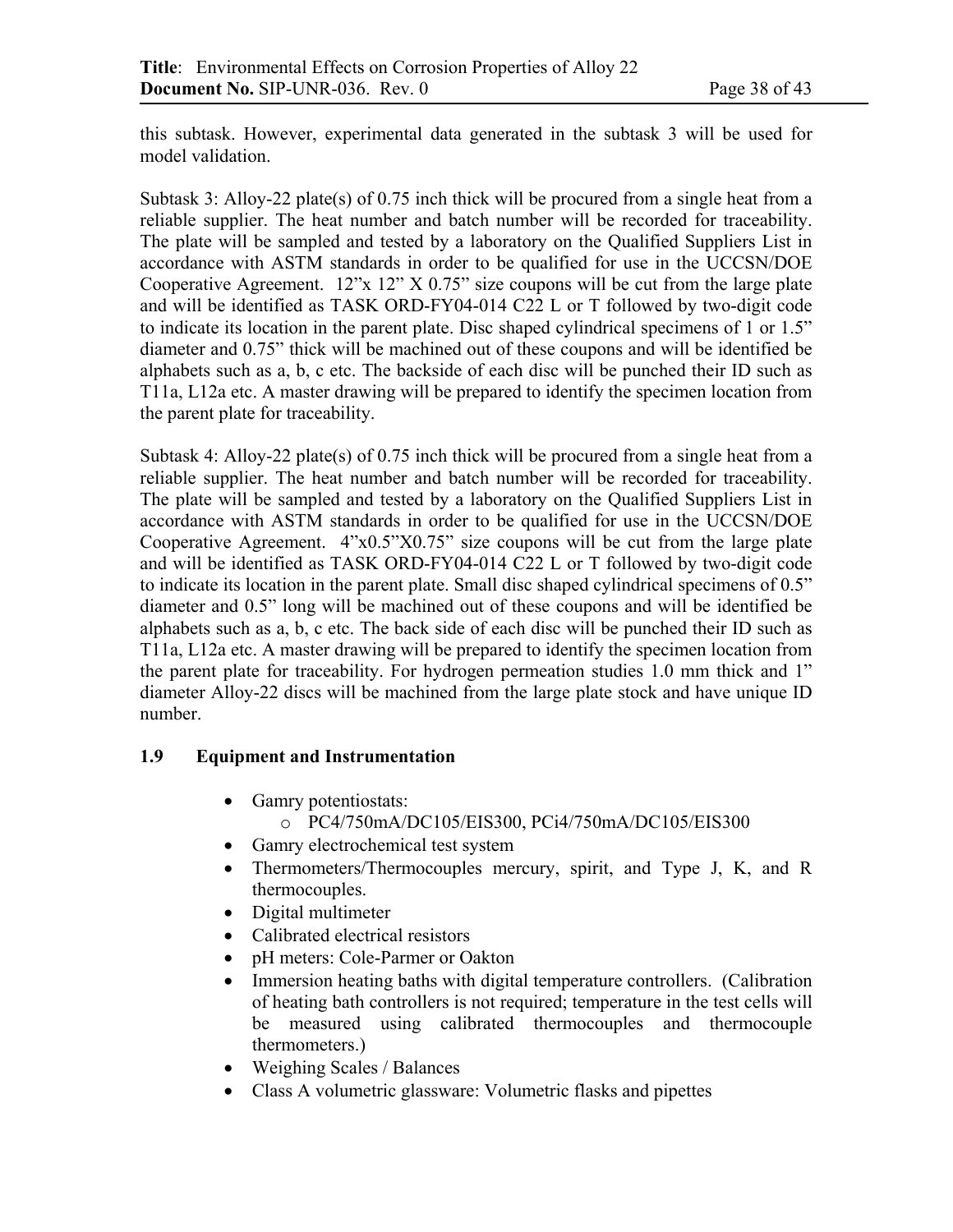- Tube furnace with digital temperature controller. (Calibration of furnace controller is not required; temperature in the furnace tube will be measured using calibrated thermocouples and thermocouple thermometers.)
- Digital caliper
- Olympus PMG-3 optical microscope
- Hitachi Scanning Electron Microscope (SEM)
- JEOL 2100F Transmission Electron Microscope with EELS / EDAX Analyzer

All M&TE will be controlled and calibrated according to QAP-12.0, "Control of Measuring and Test Equipment." All these are in-house equipment and are dedicated for UCCSN/DOE Cooperative Agreement tasks; they are not available for public use. Password protection will be placed on all computers and PC-based potentiostats. All computers to be used have password protection capability. Physical access to calibrated instruments and test materials will be restricted by storage in locked cabinets, in locked offices, or locked laboratories where they are being used. Only personnel actually working on the tasks will have access to the keys and passwords. Potentiostats and pH meters are user calibrated by following applicable IP's. Thermometers, temperature controllers, multimeter, electrical resistors, digital caliper, and weighing scales will be calibrated by qualified suppliers. Class A volumetric glassware is NIST-traceable and does not require calibration.

# **1.10 Software and Models**

Subtask 1:

Experimental electrochemical data will be plotted and analyzed using one or more of the following: Microsoft Excel 2000 (9.0.6926 SP-3), SigmaPlot 2002 for Windows version 8.02a, or Gamry Instruments Echem Analyst version 1.21. SigmaPlot 8.02a will be used for graphical/display purposes only and is exempt according to QAP 3.2 paragraph 2.1.2. Microsoft Excel will be used primarily for graphical/display purposes; any user-written macros will be verified by hand calculation and documented in the Scientific Notebook as prescribed in QAP 3.2 paragraph 2.1.5. Gamry Echem Analyst will be qualified according to QAP 3.2 paragraph 2.1.5. Microsoft Office 2000 Professional suite will be used for general computing needs. Operating systems to be used are Microsoft Windows 98 and Microsoft Windows version 5.1 (XP Professional). Software for performing Kramers-Kronig Transforms, copyright M. Urquidi-Macdonald and D. D. Macdonald, may be used to verify validity of EIS data. Qualified software will be obtained from the Software Management Specialist in accordance with QAP-3.2, "Software Management." Unqualified software including macros and other routines in Excel or other commercially available qualified software suites will be qualified in accordance with QAP-3.2.

Software developed from the mathematical derivations of the Point Defect Model (PDM) for passive films on metals, developed by Dr. D.D. Macdonald, may be used for data analysis. Use and validation of the model will be controlled in accordance with QAP 3.3, "Models."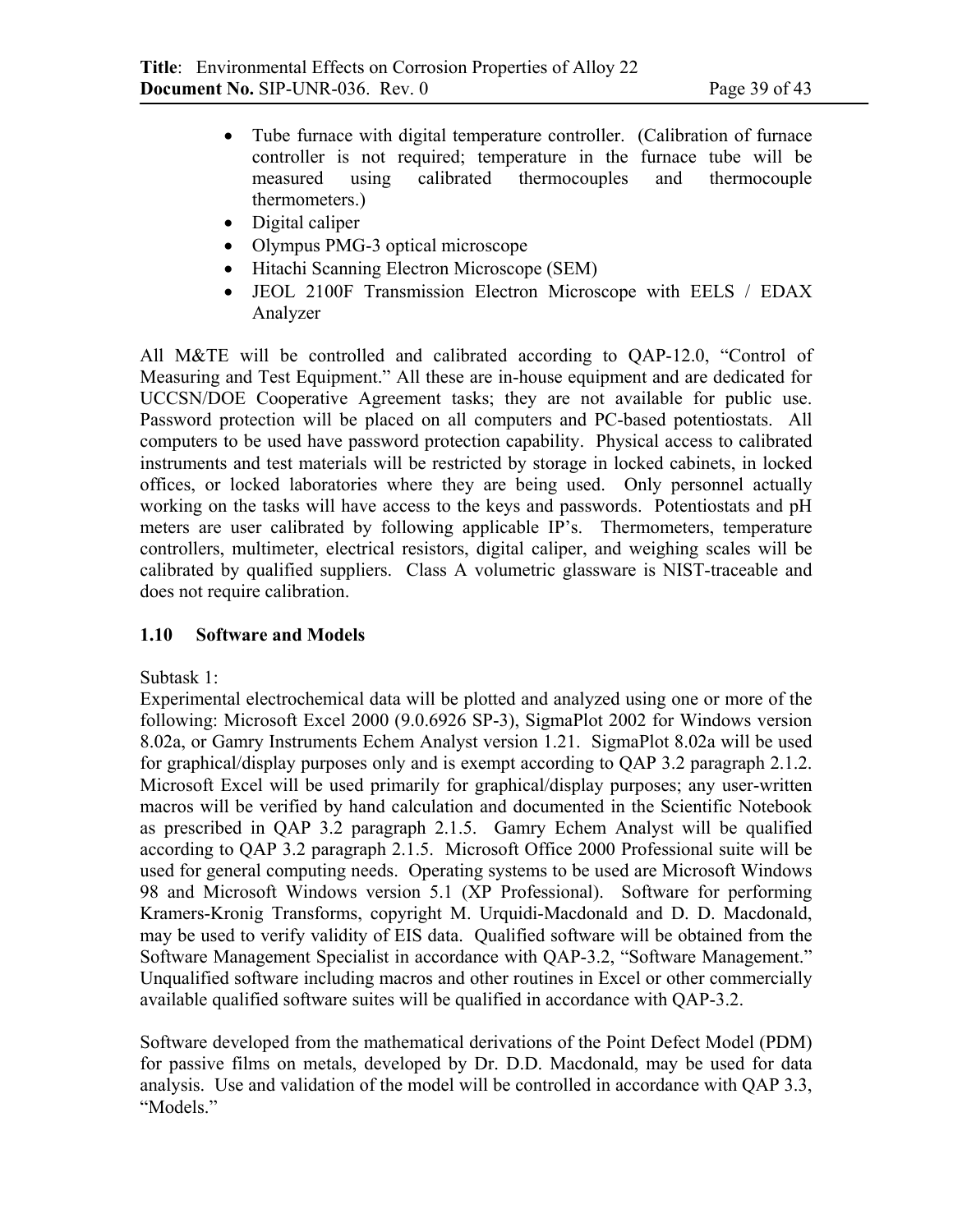Subtask 2:

The software required for mathematical modeling includes: MATLAB, MATHMATICA, Visual Basic. Electrochemical data will be analyzed using EXCEL with macros as supplied by Gamry Instruments. Macros will be verified by hand calculation. Commercial software expected for use includes Microsoft Office suite, KaleidaGraph, MathCad, and others as necessary. Qualified software will be obtained from the Software Configuration Secretariat in accordance with QAP-3.2, "Software Management." Unqualified software will be qualified in accordance with that procedure.

### Subtask 3 & 4:

Electrochemical data will be analyzed using Microsoft Excel with macros as supplied by Gamry Instruments. Macros will be verified by hand calculations. Commercial software expected for use includes Microsoft Office suite, KaleidaGraph, MathCad, and others as necessary. Qualified software will be obtained from the Software Configuration Secretariat in accordance with QAP-3.2, "Software Management." Unqualified software will be qualified in accordance with that procedure.

# **1.11 Procurements and Subcontracts**

Quality-affecting calibration items and services will be purchased from qualified suppliers in accordance with QAP-7.0, "Control of Procurement and Receipt." Metal specimens may also be procured from a qualified supplier. Metal specimens not purchased from a qualified supplier will be qualified by a testing laboratory on the Qualified Suppliers List or by use of a qualified standard or calibrated measuring and test equipment.

# *Subcontract to Dr. Digby D. Macdonald*

Consultant: Dr. Digby. D. Macdonald will provide technical expertise, assistance with experiment design protocols, data interpretation, and technical presentations or papers for Subtask 1. With the death of Professor Denny Jones in August 2003, Professor Macdonald is assisting with the task of supervising the technical work on the electrochemical and corrosion properties of Alloy C-22 in prototypical HLNW environments under QA protocols. In order to formalize this function, Professor Macdonald has been appointed Adjunct Professor by UNR. His principal function will be to supervise the research in Subtask 1 of this proposal. It is estimated that Professor Macdonald's supervisory duties will amount to 24 days over the next year (2 days per month) and will involve at least three trips to Reno and two visits to Pennsylvania State University to receive training in data analysis. Dr. Macdonald will continue providing these services over the course of the project. Dr. Macdonald will continue to serve these duties through FY 2008. The budget for the first year will be adjusted according to available funds. Estimated Cost per year: Labor - \$38.4K

Travel \$ 3.6K

Total: \$42.0K/year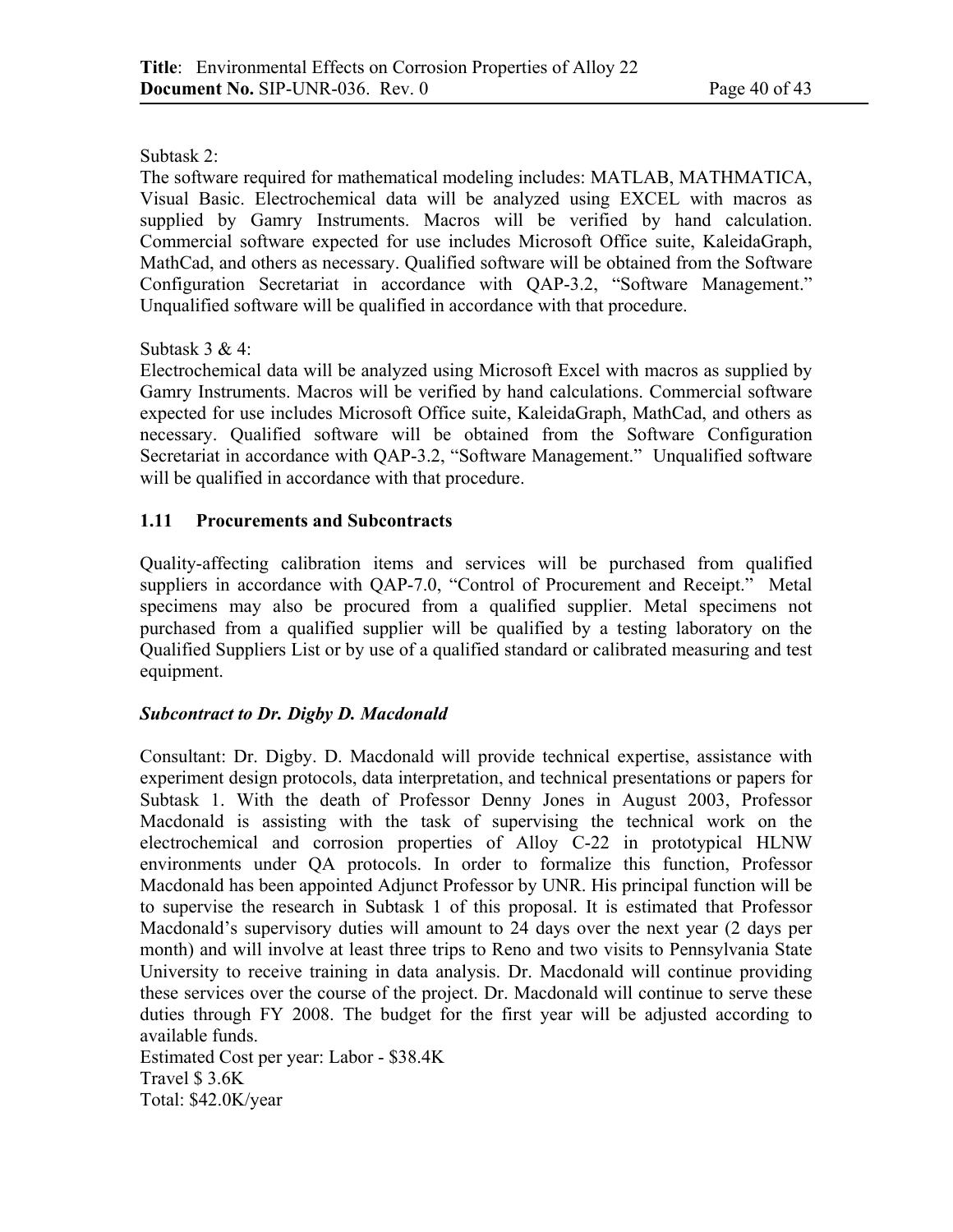# **1.12 Hold Points**

No hold points applicable.

# **1.13 Quality Control – Accuracy, Precision, Error, and Uncertainty**

Subtask 1:

Applicable QAP's and IP's will be used to maintain data accuracy. Accuracy of measurements and data will be determined by comparison with known standards whenever possible.

A minimum of three points in the test matrix (Tables  $1 - 3$ ) will be tested in duplicate, and one point in triplicate, to determine precision. The conditions chosen for duplicate and triplicate testing will be determined during the course of experimentation based on equipment availability and time constraints. Comparisons within data sets and with similar data in the literature will demonstrate representativeness.

Uncertainty or scatter can be of the order of a factor of 2 in typical electrochemical data, such as passive corrosion current densities. This uncertainty is acceptable because these parameters will often change by several orders of magnitude as a function of time and metallurgical conditions. Uncertainties are presumably due to the stochastic nature of the metal surfaces and bulk solution properties. Potential sources of error include variation of flow condition of electrolyte, dissolved oxygen content, pH, temperature, surface condition of the working electrode from initial polishing and the effects of the test conditions, etc.; these factors will be controlled and maintained as closely as practical under laboratory conditions. Human error will be minimized by personal qualification requirements, indoctrination, and training. Instrumental error will be minimized by calibration of testing equipment and following the requirements of all applicable IP's.

Subtask 2-4:

Applicable QAPs will be used to maintain data accuracy. Accuracy of measurements and data will be determined by comparison with known standards whenever possible. Comparisons within data sets and with similar data in the literature will demonstrate representativeness. Experiments will be carried out using qualified procedures and standard conditions as described in subtask 3 and the data will be used for validating the model with known and well-defined boundary conditions. Uncertainty or scatter can be of the order of a factor of 2 in a typical data, such as passive corrosion current densities, crack growth rates, film rupture, and strains and repassivation rates. This uncertainty is acceptable because these parameters will often change by several orders of magnitude as a function of time and metallurgical conditions. Uncertainties are presumably due to the stochastic nature of the metal surfaces and bulk solution properties. Human error will be minimized by personal qualification requirements, indoctrination, and training. Instrumental error will be minimized by calibration of testing equipment and following the requirements of all implementing procedures.

# **1.14 Data Recording, Reduction, and Reporting**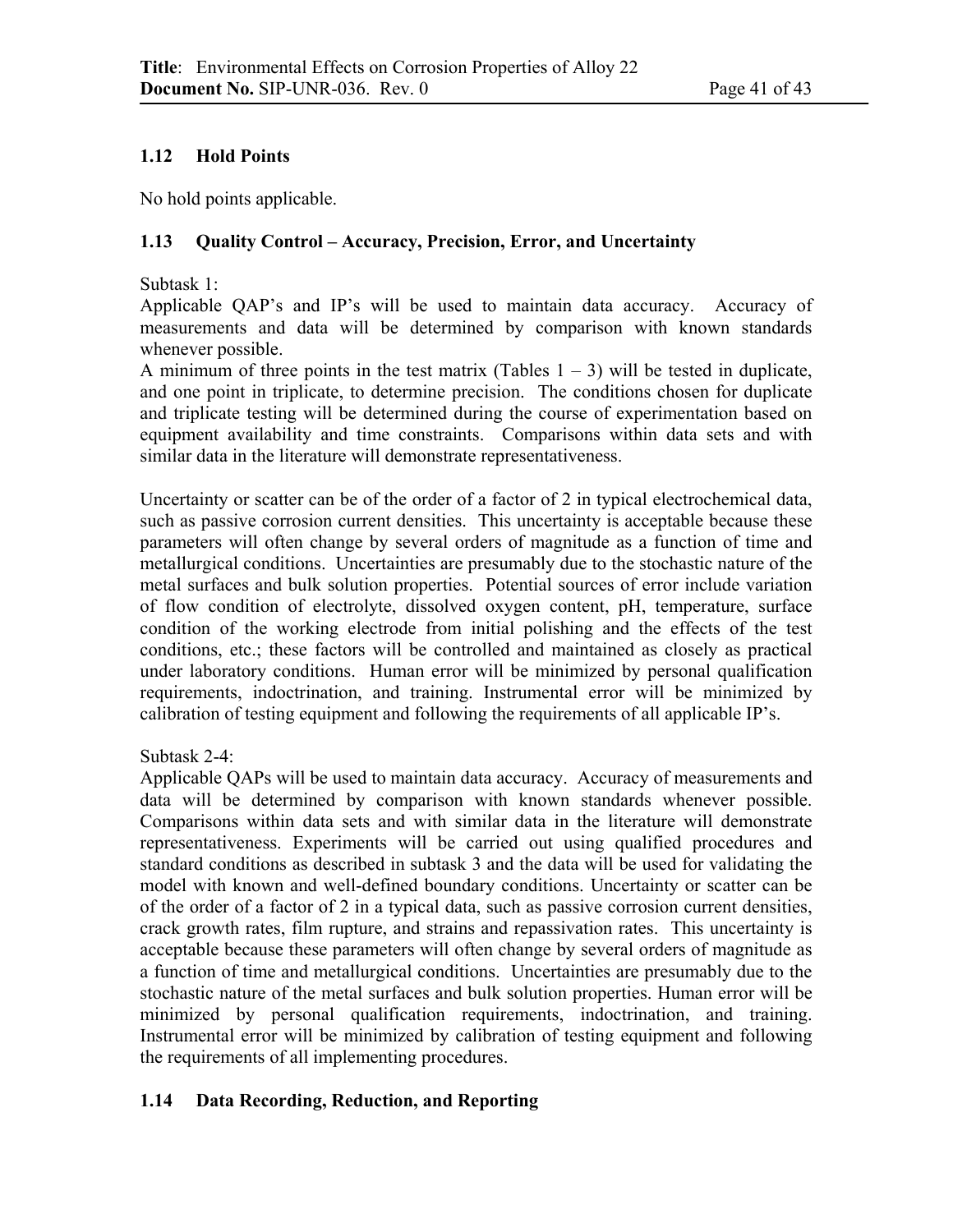Electronic data will be collected, reduced, and recorded according to QAP-3.1, "Control of Electronic Data." The data generated will be plotted/displayed using Microsoft Excel 2000 (9.0.6926 SP-3) and SigmaPlot version 8.02a. Data analysis will be performed using Microsoft Excel 2000 (9.0.6926 SP-3), Gamry Instruments Echem Analyst version 1.21, or the Point Defect Model software as appropriate, and reduced to graphical and/or numerical results as required. Significant graphical results will be printed and pasted into the appropriate SN's or attached to the SN's. Numerical results will be recorded in the appropriated SN's. Data will be submitted to the UCCSN Technical Data Archive (TDA) in accordance with QAP-3.6, "Submittal of Data to the Technical Data Management System" through the UCCSN data coordinator. Data that have not undergone technical review are non-qualified and will be labeled, "for corroborative use only," and traceability to their origin and nature will be maintained in documents in which the data are presented. Non-qualified data will be used for preliminary scoping purposes only and will not be used to reach any conclusions.

### **1.15 Reviews and Verifications**

Technical reviews of any reports and publications containing quality-affecting data will be conducted in accordance with UCCSN QA Program requirements. Scientific notebooks and associated data are to be reviewed in accordance with QAP-3.0, "Scientific Investigation Control." Technical reports and other data are to be reviewed in accordance with QAP-3.4, "Technical Reports." Publications, abstracts, presentations, or other public use of information produced as a result of this study will be approved by DOE as per guidelines.

### **1.16 Records and Submittals**

QA records generated as a result of the records sections of the implementing procedures and QA procedures and deliverables are controlled and transmitted to the Document Control Coordinator in accordance with QAP-17.0, "Quality Assurance Records." Records will be protected in accordance with QAP-17.0 para. 4.3.1. Electronic data will be periodically backed up to removable media, copies of which will be kept in a locked, fireproof file cabinet in a secured area (locked office). Scientific Notebooks and any other hard copy records will be periodically photocopied. The photocopies will be kept in a locked, fireproof file cabinet in a secure area (locked office). Technical reports and any other records that will be submitted to DOE will be written in accordance with QAP-3.4, "Technical Report Preparation". Data will be submitted to the TDA in accordance with QAP-3.6, "Submittal of Data to the Technical Data Management System" through the UCCSN data coordinator. Technical reports will be the primary deliverable. Nonqualified reports will be submitted quarterly and the final report will be submitted at the end of the task.